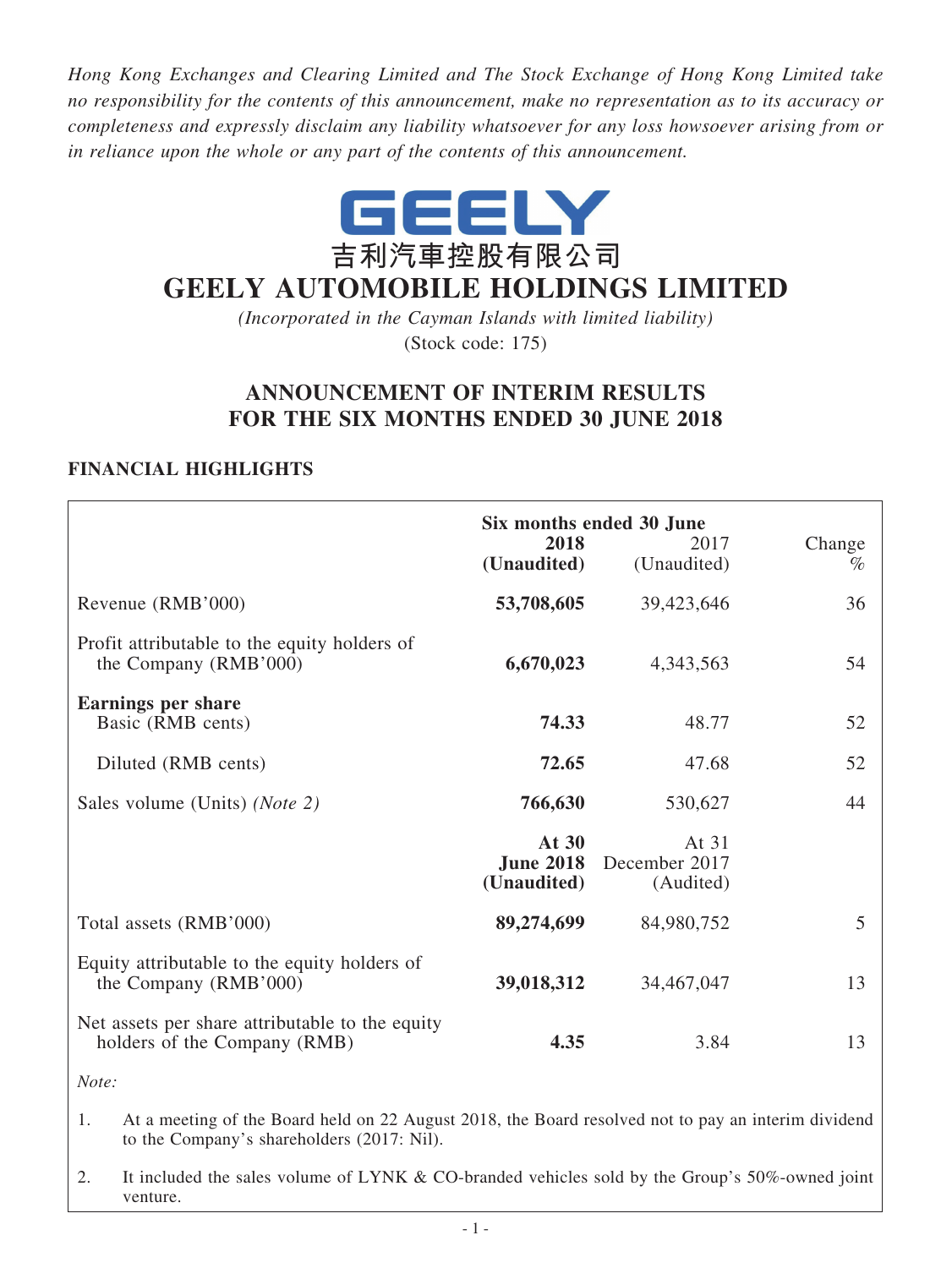### **INTERIM RESULTS**

The Board of Directors (the "**Board**") of Geely Automobile Holdings Limited (the "**Company**") is pleased to announce the unaudited interim results of the Company and its subsidiaries (the "**Group**") for the six months ended 30 June 2018. These interim results have been reviewed by the Company's Audit Committee, comprising solely the independent non-executive directors, one of whom chairs the committee, and the Company's auditor, Grant Thornton Hong Kong Limited.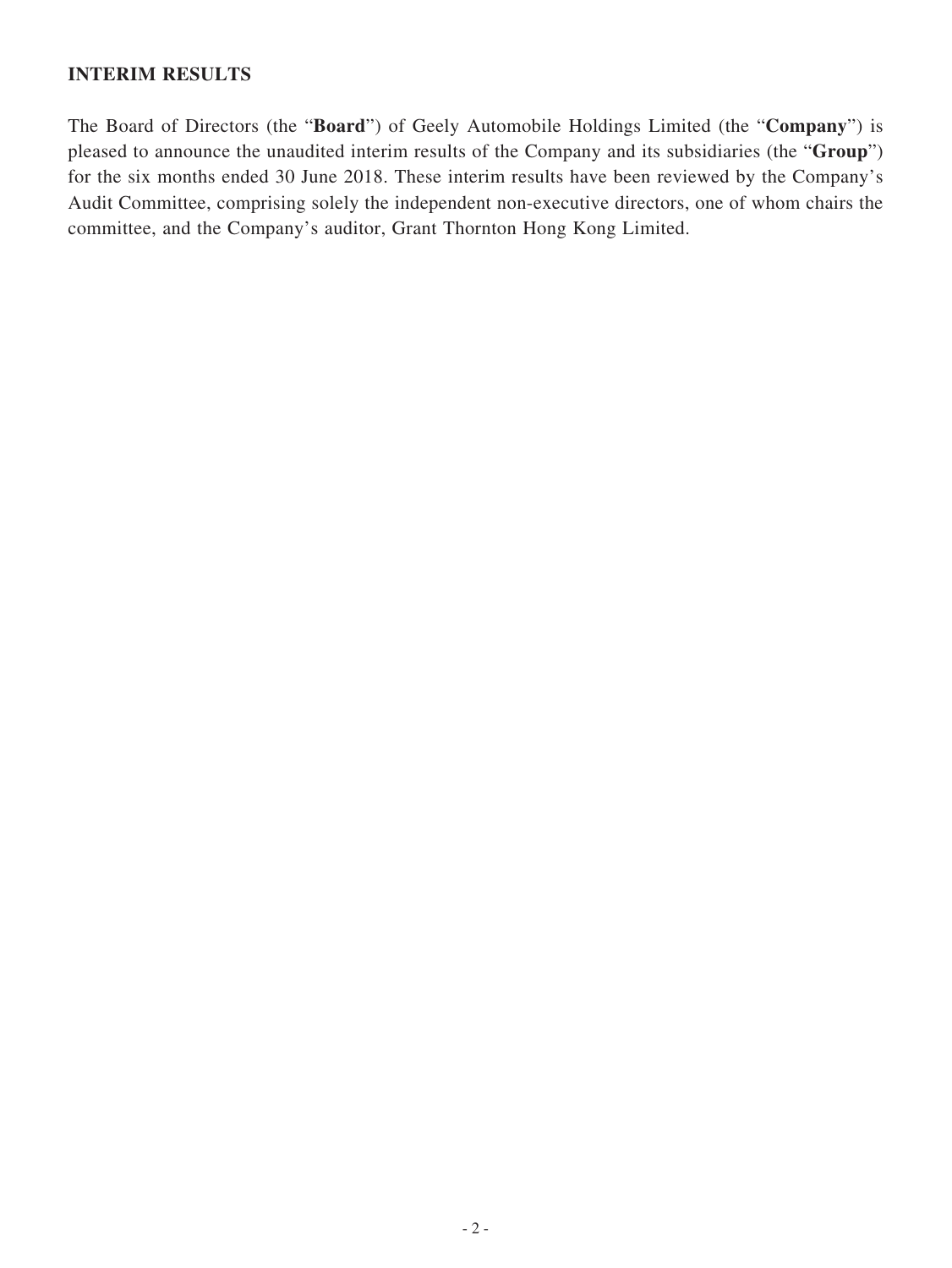## **CONDENSED CONSOLIDATED INCOME STATEMENT**

*FOR THE SIX MONTHS ENDED 30 JUNE 2018*

|                       |                | Six months ended 30 June |  |
|-----------------------|----------------|--------------------------|--|
|                       | 2018           | 2017                     |  |
| <b>Note</b>           | <b>RMB'000</b> | <b>RMB'000</b>           |  |
|                       | (Unaudited)    | (Unaudited)              |  |
|                       |                | (Note)                   |  |
| $\mathfrak{Z}$        | 53,708,605     | 39,423,646               |  |
|                       | (42, 871, 336) | (31,869,514)             |  |
|                       | 10,837,269     | 7,554,132                |  |
| $\overline{4}$        | 768,588        | 661,410                  |  |
|                       | (2,269,447)    | (1,737,487)              |  |
|                       |                |                          |  |
|                       | (1,608,650)    | (1,180,592)              |  |
|                       | (8,046)        | (14, 023)                |  |
| 5(a)                  | 17,393         | (9,266)                  |  |
|                       | (5,295)        | 13,986                   |  |
|                       | 243,532        | 21,598                   |  |
| $\sqrt{2}$            |                | 5,309,758                |  |
| 6                     | (1,239,446)    | (923, 370)               |  |
|                       | 6,735,898      | 4,386,388                |  |
|                       |                |                          |  |
|                       | 6,670,023      | 4,343,563                |  |
|                       | 65,875         | 42,825                   |  |
|                       | 6,735,898      | 4,386,388                |  |
|                       |                |                          |  |
| $\boldsymbol{\delta}$ | RMB74.33 cents | RMB48.77 cents           |  |
| $\boldsymbol{\delta}$ | RMB72.65 cents | RMB47.68 cents           |  |
|                       |                | 7,975,344                |  |

*Note:* The Group has initially applied HKFRS 9 at 1 January 2018. Under the transition methods chosen, comparative information is not restated. See note 2.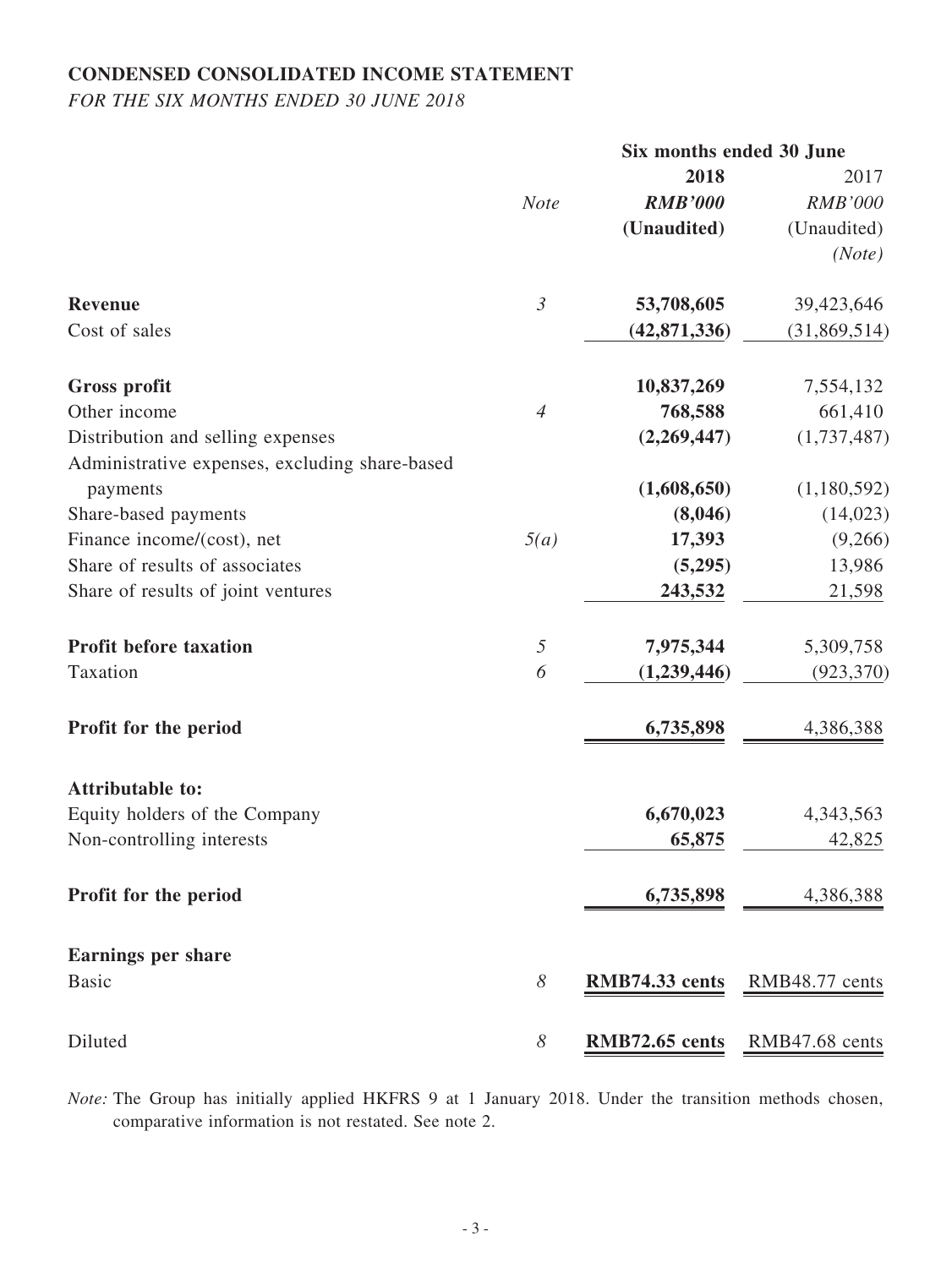## **CONDENSED CONSOLIDATED STATEMENT OF COMPREHENSIVE INCOME**

*FOR THE SIX MONTHS ENDED 30 JUNE 2018*

|                                                                     | Six months ended 30 June |                |
|---------------------------------------------------------------------|--------------------------|----------------|
|                                                                     | 2018                     | 2017           |
|                                                                     | <b>RMB'000</b>           | <b>RMB'000</b> |
|                                                                     | (Unaudited)              | (Unaudited)    |
|                                                                     |                          | (Note)         |
| Profit for the period                                               | 6,735,898                | 4,386,388      |
| Other comprehensive income (after tax of RMBNil)<br>for the period: |                          |                |
| Items that may be reclassified subsequently to profit or loss:      |                          |                |
| Exchange differences on translation of financial statements         |                          |                |
| of foreign operations                                               | 46,304                   | 7,118          |
| Total comprehensive income for the period                           | 6,782,202                | 4,393,506      |
| <b>Attributable to:</b>                                             |                          |                |
| Equity holders of the Company                                       | 6,715,853                | 4,350,626      |
| Non-controlling interests                                           | 66,349                   | 42,880         |
| Total comprehensive income for the period                           | 6,782,202                | 4,393,506      |

*Note:* The Group has initially applied HKFRS 9 at 1 January 2018. Under the transition methods chosen, comparative information is not restated. See note 2.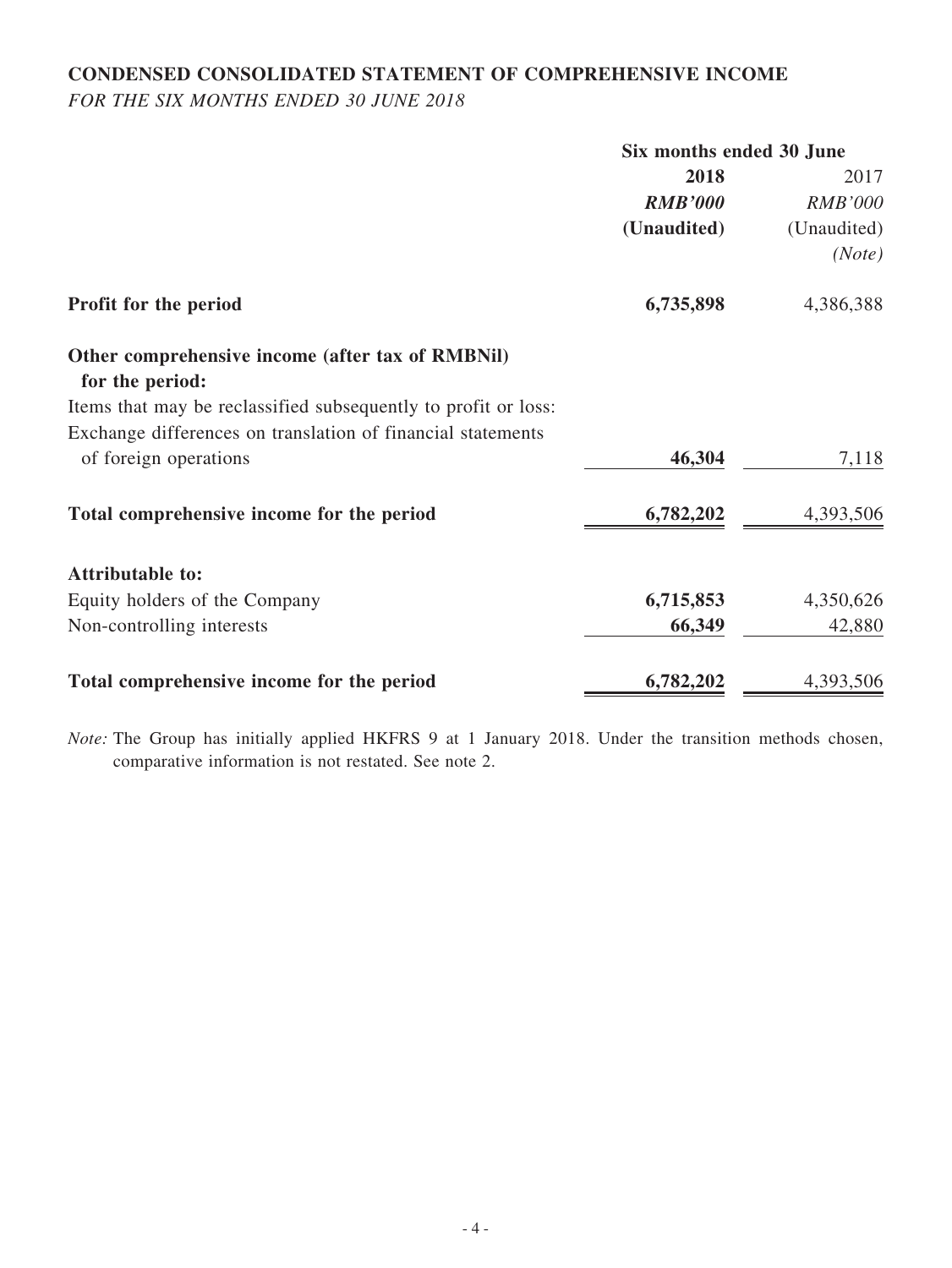## **CONDENSED CONSOLIDATED STATEMENT OF FINANCIAL POSITION**

*AS AT 30 JUNE 2018*

|                                                       |             | As at          | As at          |
|-------------------------------------------------------|-------------|----------------|----------------|
|                                                       |             | 30 June        | 31 December    |
|                                                       |             | 2018           | 2017           |
|                                                       | <b>Note</b> | <b>RMB'000</b> | <b>RMB'000</b> |
|                                                       |             | (Unaudited)    | (Audited)      |
|                                                       |             |                | (Note)         |
| <b>Non-current assets</b>                             |             |                |                |
| Property, plant and equipment                         | 9           | 16,557,951     | 14,052,943     |
| Intangible assets                                     | 10          | 12,079,748     | 10,551,773     |
| Land lease prepayments                                |             | 2,145,612      | 2,123,909      |
| Goodwill                                              |             | 16,079         | 16,079         |
| Interests in associates                               | 11          | 415,142        | 369,360        |
| Interests in joint ventures                           | 12          | 5,559,062      | 4,435,530      |
| Available-for-sale financial assets                   |             |                | 21,650         |
| Financial assets at fair value through profit or loss |             | 10,800         |                |
| Deferred tax assets                                   |             | 603,654        | 401,325        |
|                                                       |             | 37,388,048     | 31,972,569     |
| <b>Current assets</b>                                 |             |                |                |
| Land lease prepayments                                |             | 46,796         | 47,810         |
| Inventories                                           | 13          | 6,505,599      | 6,027,312      |
| Trade and other receivables                           | 14          | 29,160,089     | 33,478,308     |
| Income tax recoverable                                |             | 709            | 4,072          |
| Pledged bank deposits                                 |             | 2,033          | 36,043         |
| Bank balances and cash                                |             | 16,171,425     | 13,414,638     |
|                                                       |             | 51,886,651     | 53,008,183     |
| <b>Current liabilities</b>                            |             |                |                |
| Trade and other payables                              | 16          | 45,196,713     | 47,532,529     |
| Bank borrowings                                       | 17          | 1,323,686      | 1,296,460      |
| Income tax payable                                    |             | 1,040,353      | 1,072,958      |
|                                                       |             | 47,560,752     | 49,901,947     |
| Net current assets                                    |             | 4,325,899      | 3,106,236      |
| <b>Total assets less current liabilities</b>          |             | 41,713,947     | 35,078,805     |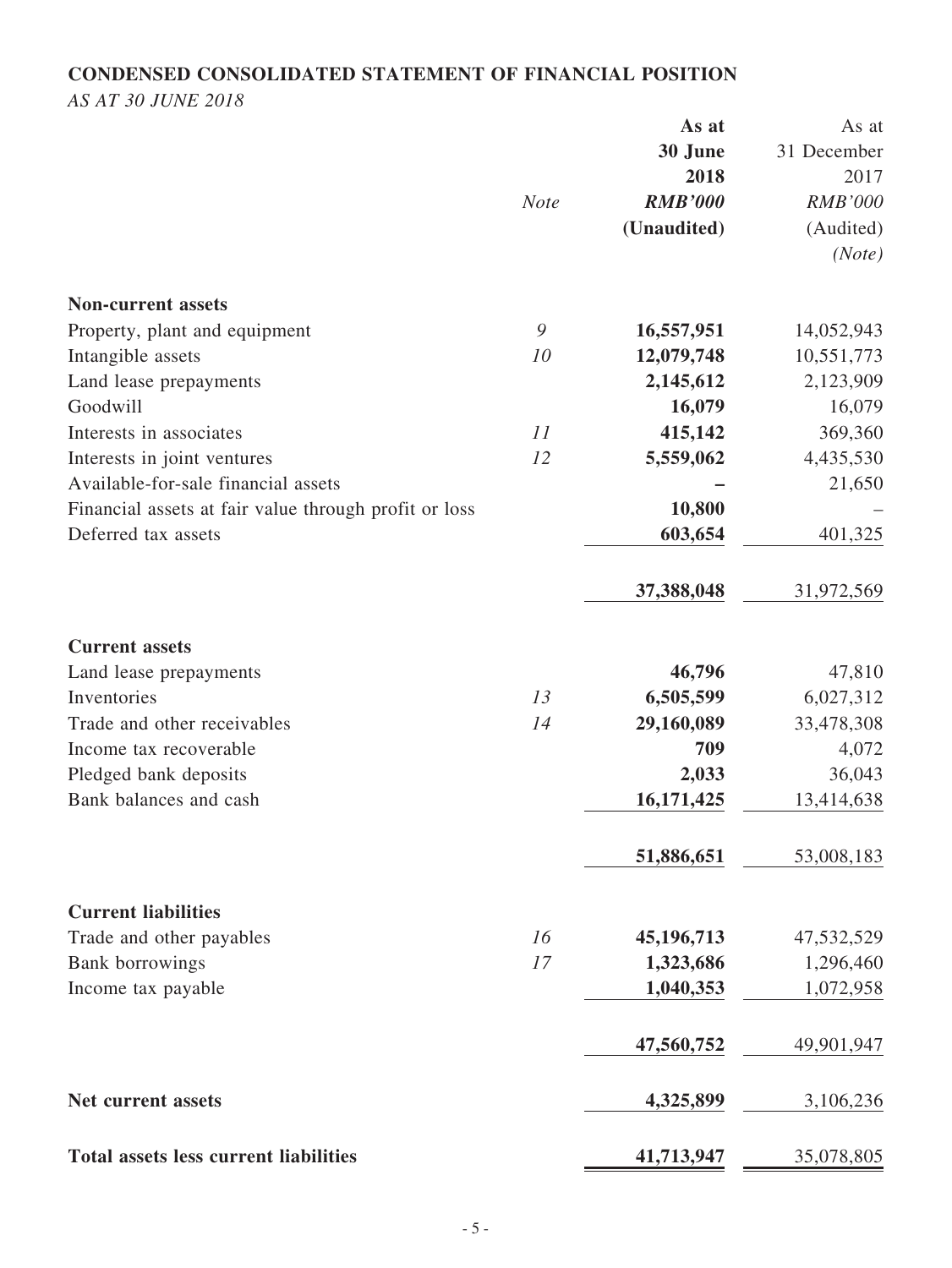|                                                      |             | As at          | As at          |
|------------------------------------------------------|-------------|----------------|----------------|
|                                                      |             | 30 June        | 31 December    |
|                                                      |             | 2018           | 2017           |
|                                                      | <b>Note</b> | <b>RMB'000</b> | <b>RMB'000</b> |
|                                                      |             | (Unaudited)    | (Audited)      |
|                                                      |             |                | (Note)         |
| <b>CAPITAL AND RESERVES</b>                          |             |                |                |
| Share capital                                        | 18          | 164,402        | 164,286        |
| Reserves                                             |             | 38,853,910     | 34, 302, 761   |
| Equity attributable to equity holders of the Company |             | 39,018,312     | 34,467,047     |
| <b>Non-controlling interests</b>                     |             | 409,939        | 343,787        |
| <b>Total equity</b>                                  |             | 39,428,251     | 34,810,834     |
| <b>Non-current liabilities</b>                       |             |                |                |
| Bonds payables                                       | 15          | 1,969,522      |                |
| Deferred tax liabilities                             |             | 316,174        | 267,971        |
|                                                      |             | 2,285,696      | 267,971        |
|                                                      |             | 41,713,947     | 35,078,805     |

*Note:* The Group has initially applied HKFRS 9 at 1 January 2018. Under the transition methods chosen, comparative information is not restated. See note 2.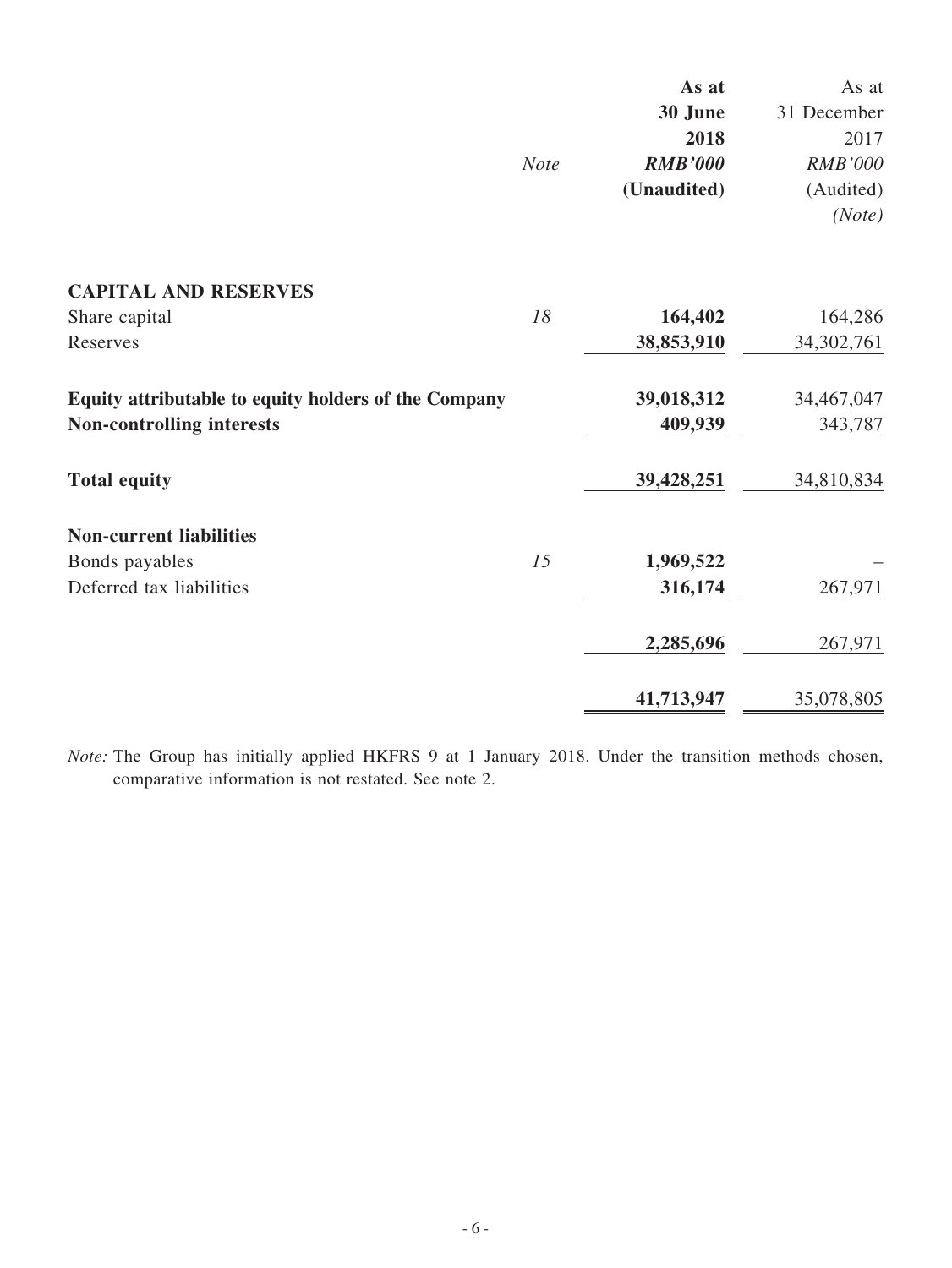## **CONDENSED CONSOLIDATED STATEMENT OF CASH FLOWS**

*FOR THE SIX MONTHS ENDED 30 JUNE 2018*

|                                                                                                                                                                                                                    |             | Six months ended 30 June               |                                                 |
|--------------------------------------------------------------------------------------------------------------------------------------------------------------------------------------------------------------------|-------------|----------------------------------------|-------------------------------------------------|
|                                                                                                                                                                                                                    | <b>Note</b> | 2018<br><b>RMB'000</b><br>(Unaudited)  | 2017<br><b>RMB'000</b><br>(Unaudited)<br>(Note) |
| <b>Cash flows from operating activities</b><br>Profit before taxation<br>Adjustments for non-cash items                                                                                                            |             | 7,975,344<br>1,057,219                 | 5,309,758<br>864,494                            |
| Operating profit before working capital changes<br>Net changes in working capital                                                                                                                                  |             | 9,032,563<br>(1,936,818)               | 6,174,252<br>2,891,954                          |
| Cash generated from operations<br>Income taxes paid                                                                                                                                                                |             | 7,095,745<br>(1,419,331)               | 9,066,206<br>(922, 224)                         |
| Net cash generated from operating activities                                                                                                                                                                       |             | 5,676,414                              | 8,143,982                                       |
| <b>Cash flows from investing activities</b><br>Purchase of property, plant and equipment<br>Additions of intangible assets<br>Additions of land lease prepayments<br>Proceeds from disposal of property, plant and | 10          | (1,830,298)<br>(2,140,824)<br>(44,089) | (876, 223)<br>(1,511,501)<br>(6,666)            |
| equipment<br>Proceeds from disposal of intangible assets<br>Change in pledged bank deposits<br>Net cash inflow on disposal of an associate                                                                         | 10          | 1,048<br>18,459<br>34,010              | 18,533<br>6,115<br>25,898<br>13,860             |
| Additional capital injection in a joint venture<br>Additional capital injection in an associate<br>Interest received                                                                                               | 12          | (880,000)<br>(51,077)<br>68,447        | (27, 592)<br>47,546                             |
| Net cash used in investing activities                                                                                                                                                                              |             | (4,824,324)                            | (2,310,030)                                     |
| <b>Cash flows from financing activities</b><br>Proceeds from issuance of shares upon exercise of<br>share options<br>Proceeds from issuance of bonds, net of transaction                                           |             | 22,507                                 | 187,656                                         |
| costs<br>Repayment of bank borrowings<br>Interest paid                                                                                                                                                             | 15          | 1,927,161<br>(49, 413)                 | (174, 375)<br>(54, 830)                         |
| Net cash generated from/(used in) financing activities                                                                                                                                                             |             | 1,900,255                              | (41, 549)                                       |
| Net increase in cash and cash equivalents<br>Cash and cash equivalents at the beginning of the period<br>Effect of foreign exchange rate changes                                                                   |             | 2,752,345<br>13,414,638<br>4,442       | 5,792,403<br>15,045,493<br>(63, 460)            |
| Cash and cash equivalents at the end of the period,<br>represented by bank balances and cash                                                                                                                       |             | 16,171,425                             | 20,774,436                                      |

*Note:* The Group has initially applied HKFRS 9 at 1 January 2018. Under the transition methods chosen, comparative information is not restated. See note 2.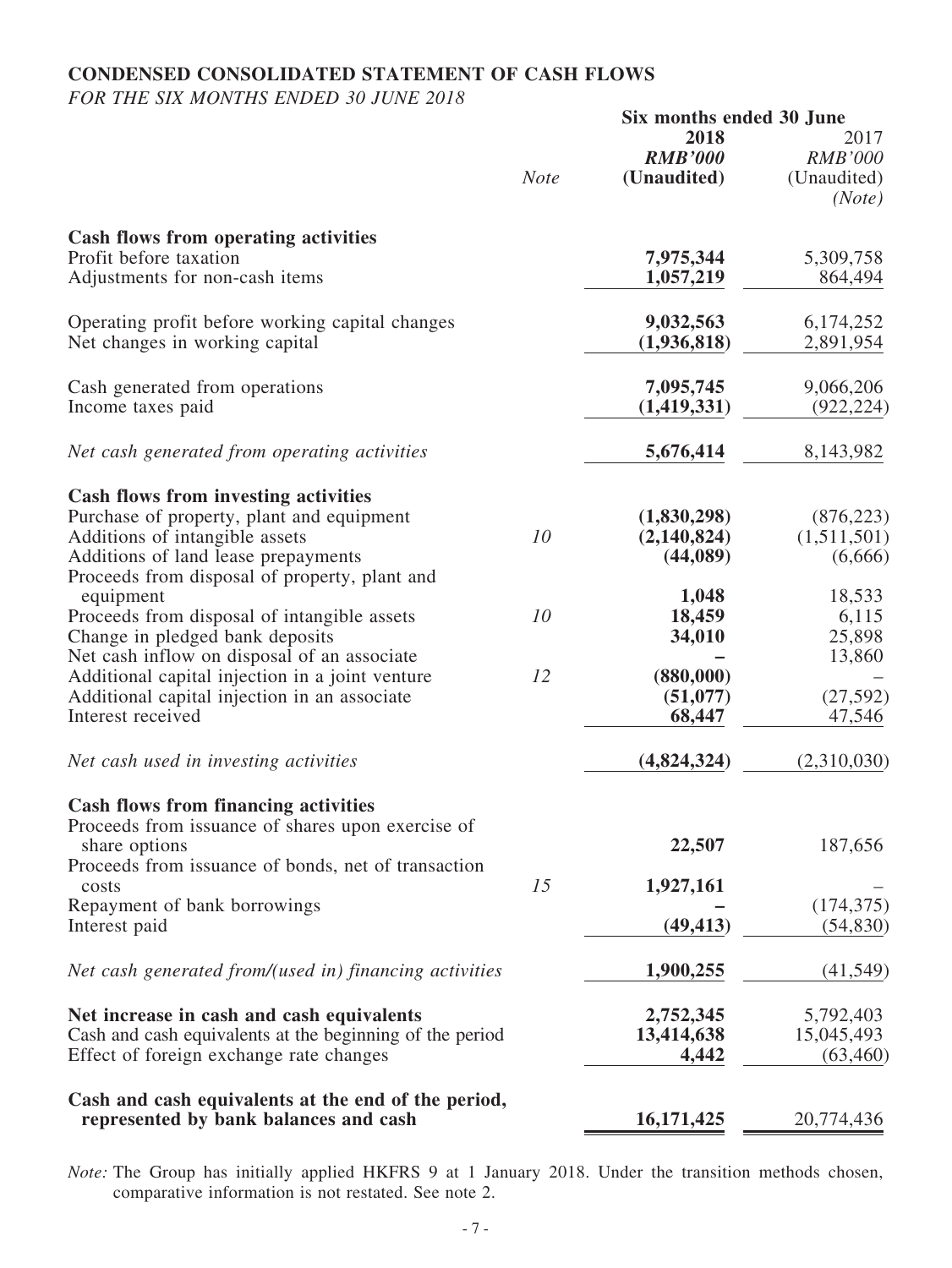### **NOTES**

### **1. BASIS OF PREPARATION**

The interim financial report (the "**Interim Financial Report**") has been prepared in accordance with the applicable disclosure provisions of the Rules Governing the Listing of Securities on The Stock Exchange of Hong Kong Limited (the "**SEHK**"), including compliance with Hong Kong Accounting Standard ("**HKAS**") 34 "Interim Financial Reporting" ("**HKAS 34**") issued by the Hong Kong Institute of Certified Public Accountants ("**HKICPA**"). It was authorised for issue on 22 August 2018.

The Interim Financial Report is presented in thousands of Renminbi ("**RMB'000**"), unless otherwise stated.

The accounting policies and methods of computation used in the preparation of the Interim Financial Report are consistent with those used in the annual financial statements for the year ended 31 December 2017 except for the adoption of the new and amended Hong Kong Financial Reporting Standards ("**HKFRSs**") as disclosed in note 2.

The Interim Financial Report does not include all the information and disclosures required in the annual financial statements, and should be read in conjunction with the Company and its subsidiaries' (together referred to as the "**Group**") annual financial statements for the year ended 31 December 2017.

### **2. ADOPTION OF NEW AND AMENDED HKFRSs AND CHANGES IN ACCOUNTING POLICIES**

#### **2.1 New and amended HKFRSs adopted as at 1 January 2018**

The HKICPA has issued a number of new HKFRSs and amendments to HKFRSs that are first effective for the current accounting period of the Group. Of these, HKFRS 9 "Financial Instruments" ("**HKFRS 9**") and HKFRS 15 "Revenue from Contracts with Customers" ("**HKFRS 15**") are relevant to the Group's financial statements.

The Group has early adopted the amendments to HKFRS 9 "Prepayment Features with Negative Compensation" at the same time as the adoption of HKFRS 9 as at 1 January 2018.

The Group has been impacted by HKFRS 9 in relation to classification of financial assets and measurement of credit losses. Details of the changes in accounting policies are discussed in note 2.1(a) for HKFRS 9 and note 2.1(b) for HKFRS 15.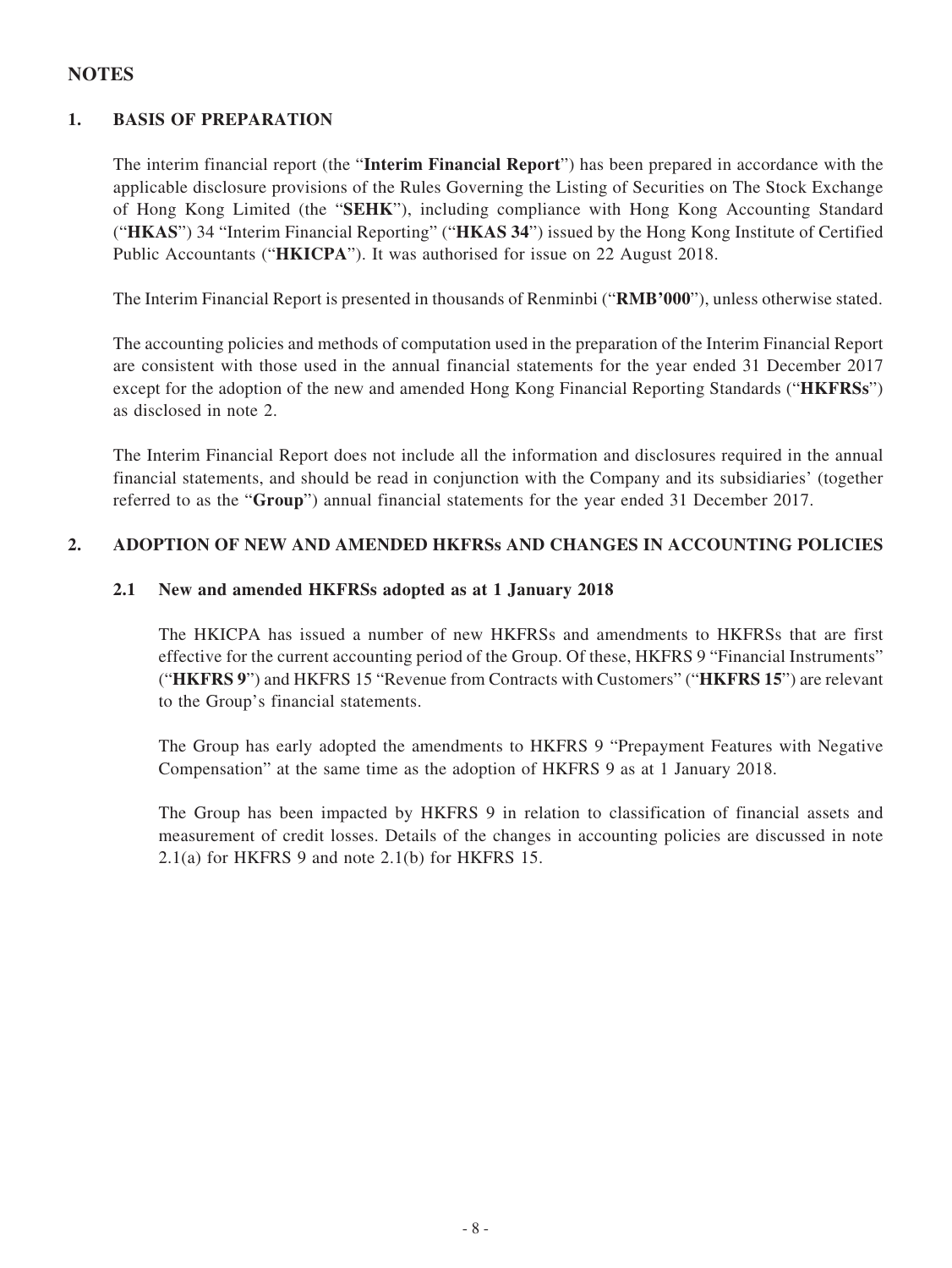Under the transition methods chosen, the Group recognises cumulative effect of the initial application of HKFRS 9 as an adjustment to the opening balance of equity at 1 January 2018. Comparative information is not restated. The following table gives a summary of the opening balance adjustments recognised for each line item in the consolidated statement of financial position that has been impacted by HKFRS 9:

|                                                         | 31 December<br>2017 | As at Impact on initial<br>application of<br><b>HKFRS 9</b> | As at<br>1 January<br>2018 |
|---------------------------------------------------------|---------------------|-------------------------------------------------------------|----------------------------|
|                                                         | <b>RMB'000</b>      | (note 2.1(a))<br><b>RMB'000</b>                             | <i>RMB'000</i>             |
| Trade and other receivables                             | 33,478,308          | (37,993)                                                    | 33,440,315                 |
| <b>Total current assets</b>                             | 53,008,183          | (37,993)                                                    | 52,970,190                 |
| Deferred tax assets                                     | 401,325             | 3,483                                                       | 404,808                    |
| <b>Total non-current assets</b>                         | 31,972,569          | 3,483                                                       | 31,976,052                 |
| <b>Net assets</b>                                       | 34,810,834          | (34,510)                                                    | 34,776,324                 |
| Reserves                                                | 34, 302, 761        | (34,313)                                                    | 34,268,448                 |
| Equity attributable to equity holders<br>of the Company | 34,467,047          | (34,313)                                                    | 34,432,734                 |
| Non-controlling interests                               | 343,787             | (197)                                                       | 343,590                    |
| <b>Total equity</b>                                     | 34,810,834          | (34,510)                                                    | 34,776,324                 |

Further details of these changes are set out in sub-sections (a) and (b) of this note.

#### **(a) HKFRS 9, including the amendments to HKFRS 9 "Prepayment Features with Negative Compensation"**

HKFRS 9 replaces HKAS 39 "Financial Instruments: Recognition and Measurement" ("**HKAS 39**"). It sets out the requirements for recognising and measuring financial assets, financial liabilities and some contracts to buy or sell non-financial items.

The Group has applied HKFRS 9 retrospectively to items that existed at 1 January 2018 in accordance with the transition requirements. The Group has recognised the cumulative effect of initial application as an adjustment to the opening equity at 1 January 2018. Therefore, comparative information continues to be reported under HKAS 39.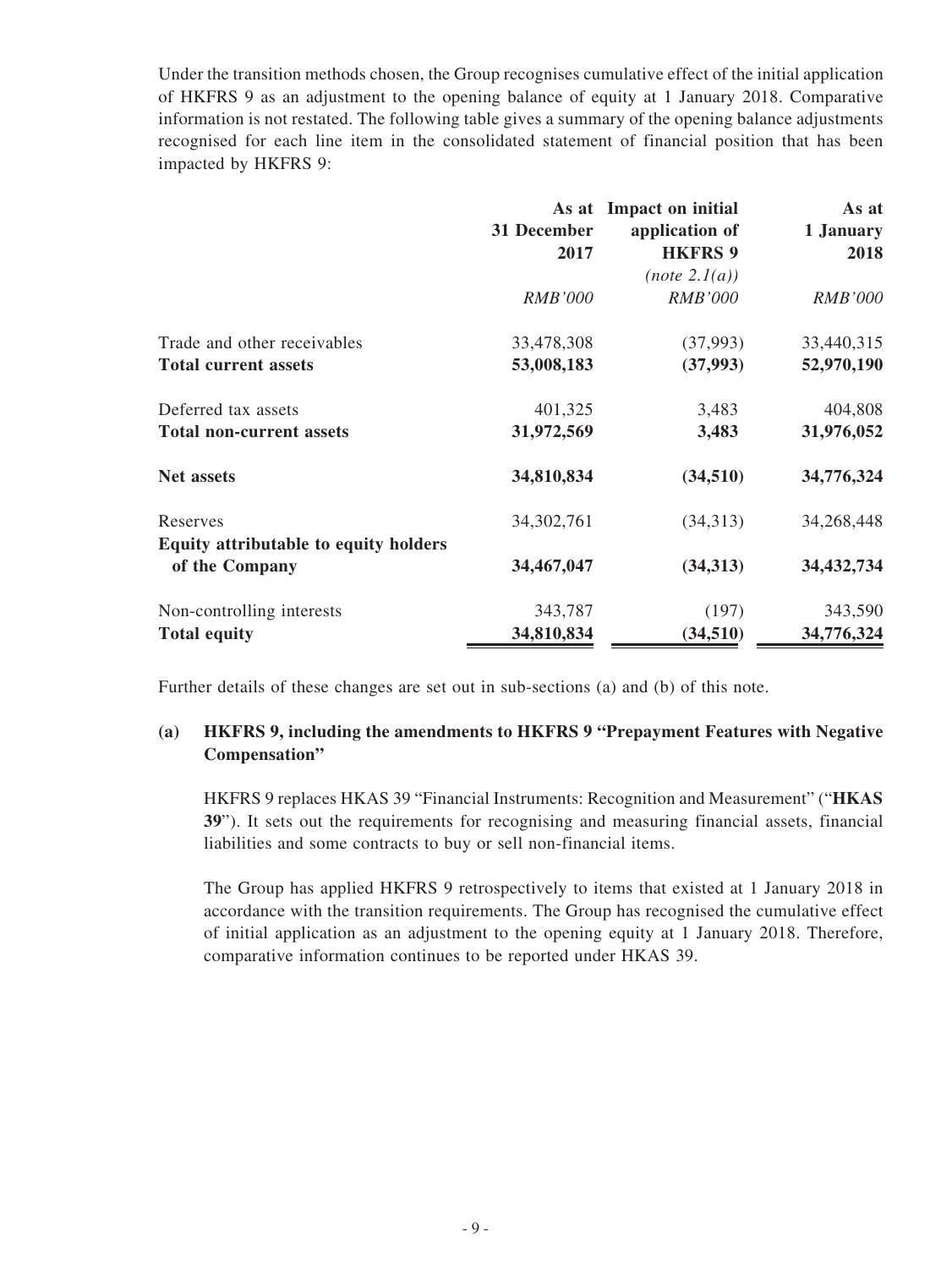The following table summarises the impact of transition to HKFRS 9 on accumulated profits, non-controlling interests and the related tax impact at 1 January 2018.

|                                                                                                                                                 | <i>RMB'000</i> |
|-------------------------------------------------------------------------------------------------------------------------------------------------|----------------|
| <b>Accumulated profits</b>                                                                                                                      |                |
| Recognition of additional expected credit losses on                                                                                             |                |
| financial assets measured at amortised cost                                                                                                     | (37,993)       |
| Related taxation                                                                                                                                | 3,483          |
| Net decrease in accumulated profits as at 1 January 2018                                                                                        | (34,510)       |
| Non-controlling interests                                                                                                                       |                |
| Recognition of additional expected credit losses on financial assets<br>measured at amortised cost and decrease in non-controlling interests as |                |
| at 1 January 2018                                                                                                                               |                |
|                                                                                                                                                 |                |

Further details of the nature and effect of the changes of the previous accounting policies and the transition approach are set out below:

#### *(i) Classification of financial assets and financial liabilities*

HKFRS 9 categorises financial assets into three principal classification categories: measured at amortised cost, at fair value through other comprehensive income ("**FVOCI**") and at fair value through profit or loss ("**FVPL**"). These supersede HKAS 39's categories of held-to-maturity investments, loans and receivables, available-for-sale financial assets and financial assets measured at FVPL. The classification of financial assets under HKFRS 9 is based on the business model under which the financial asset is managed and its contractual cash flow characteristics.

Non-equity investments held by the Group are classified into amortised cost, if the investment is held for the collection of contractual cash flows which represent solely payments of principal and interest. Interest income from the investment is calculated using the effective interest method.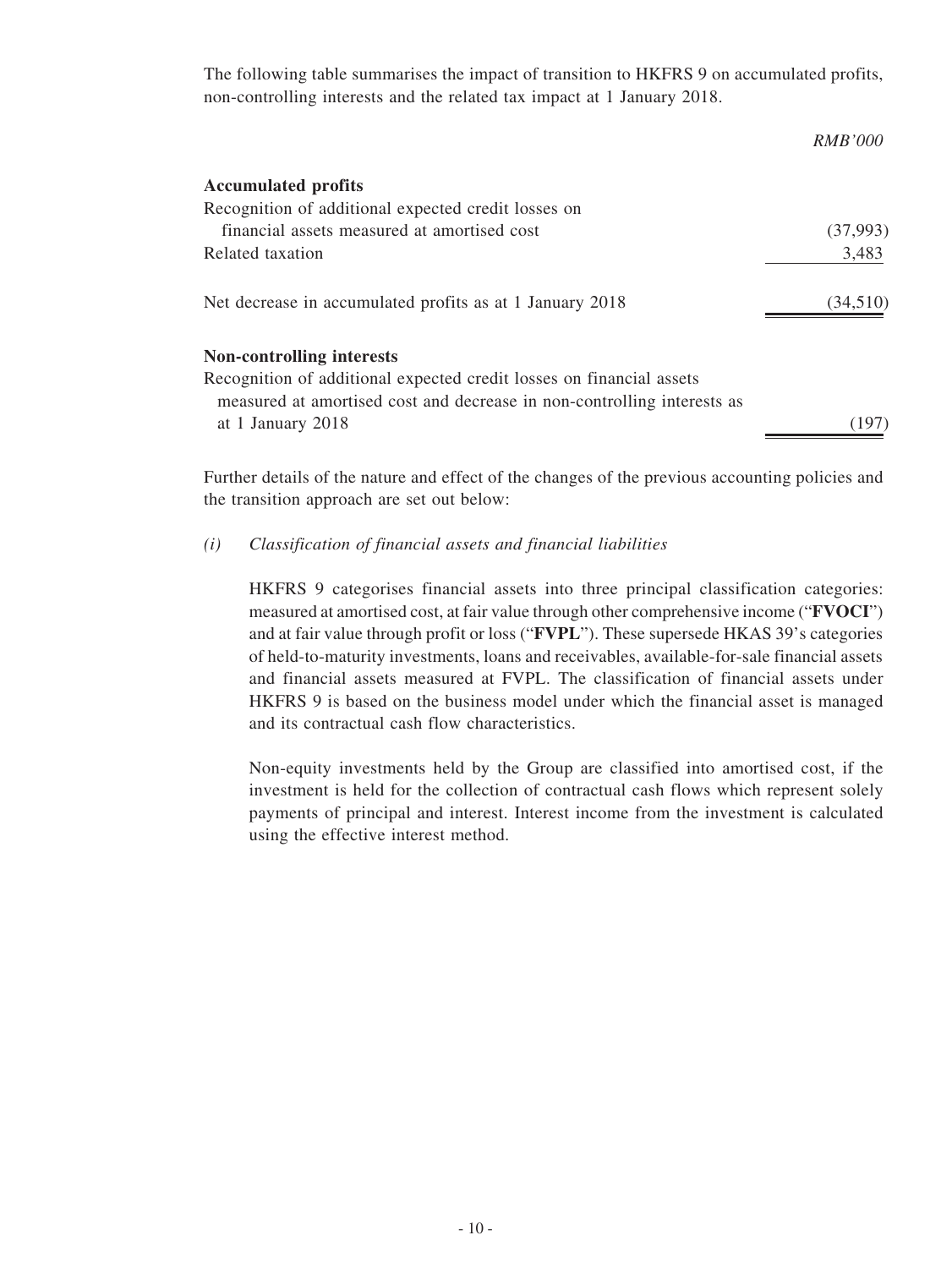An investment in equity securities is classified as FVPL unless the equity investment is not held for trading purposes and on initial recognition of the investment the Group makes an election to designate the investment at FVOCI (non-recycling) such that subsequent changes in fair value are recognised in other comprehensive income. Such elections are made on an instrument-by-instrument basis, but may only be made if the investment meets the definition of equity from the issuer's perspective. Where such an election is made, the amount accumulated in other comprehensive income remains in the fair value reserve (non-recycling) until the investment is disposed of. At the time of disposal, the amount accumulated in the fair value reserve (non-recycling) is transferred to accumulated profits. It is not recycled through profit or loss. Dividends from an investment in equity securities, irrespective of whether classified as at FVPL or FVOCI (non-recycling), are recognised in profit or loss as other income.

Under HKFRS 9, derivatives embedded in contracts where the host is a financial asset in the scope of the standard are not separated from the host. Instead, the hybrid instrument as a whole is assessed for classification.

The following table shows the original measurement categories for each class of the Group's financial assets under HKAS 39 and reconciles the carrying amounts of those financial assets determined in accordance with HKAS 39 to those determined in accordance with HKFRS 9.

|                                                                                               | <b>HKAS 39</b><br>carrying<br>amount as at<br>31 December<br>2017<br><b>RMB'000</b> | <b>Reclassification</b><br>RMB'000 | <b>Remeasurement</b><br><b>RMB'000</b> | <b>HKFRS 9</b><br>carrying<br>amount as at<br>1 January<br>2018<br>RMB'000 |
|-----------------------------------------------------------------------------------------------|-------------------------------------------------------------------------------------|------------------------------------|----------------------------------------|----------------------------------------------------------------------------|
| Financial assets carried at                                                                   |                                                                                     |                                    |                                        |                                                                            |
| amortised cost<br>Trade and other receivables                                                 | 33,478,308                                                                          |                                    | (37,993)                               | 33,440,315                                                                 |
| Financial assets measured at<br><b>FVPL</b>                                                   |                                                                                     |                                    |                                        |                                                                            |
| Unlisted equity securities (note)                                                             |                                                                                     | 21,650                             |                                        | 21,650                                                                     |
| <b>Financial assets classified as</b><br>available-for-sale financial<br>assets under HKAS 39 |                                                                                     |                                    |                                        |                                                                            |
| (note)                                                                                        | 21,650                                                                              | (21,650)                           |                                        |                                                                            |

*Note:* Under HKAS 39, unlisted equity securities not held for trading were classified as available-for-sale financial assets. These equity securities are classified as at FVPL under HKFRS 9.

The measurement categories for all financial liabilities remain the same. The carrying amounts for all financial liabilities as at 1 January 2018 have not been impacted by the initial application of HKFRS 9.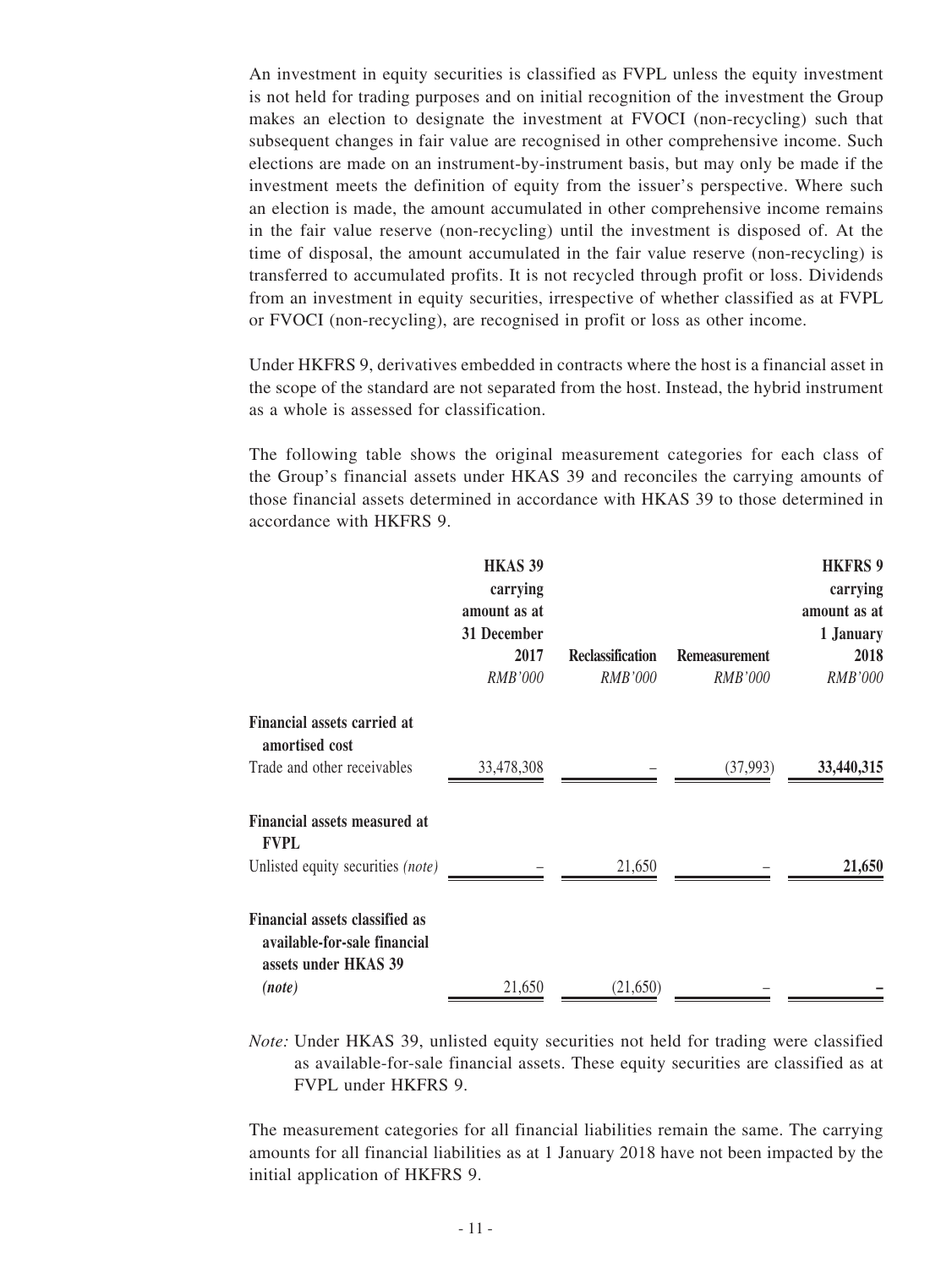#### *(ii) Credit losses*

HKFRS 9 replaces the "incurred loss" model in HKAS 39 with the "expected credit loss" ("**ECL**") model. The ECL model requires an ongoing measurement of credit risk associated with a financial asset and therefore recognises ECLs earlier than under the "incurred loss" accounting model in HKAS 39.

The Group applies the new ECL model to the financial assets measured at amortised cost (including bank balances and cash, pledged bank deposits and trade and other receivables).

Financial assets measured at fair value, including unlisted equity securities measured at FVPL, are not subject to the ECL assessment.

#### Measurement of ECLs

ECLs are a probability-weighted estimate of credit losses. Credit losses are measured as the present value of all expected cash shortfalls (i.e. the difference between the cash flows due to the Group in accordance with the contract and the cash flows that the Group expects to receive).

The expected cash shortfalls on bank balances and cash, pledged bank deposits and trade and other receivables are discounted using effective interest rate determined at initial recognition or an approximation thereof where the effect of discounting is material.

The maximum period considered when estimating ECLs is the maximum contractual period over which the Group is exposed to credit risk.

In measuring ECLs, the Group takes into account reasonable and supportable information that is available without undue cost or effort. This includes information about past events, current conditions and forecasts of future economic conditions.

ECLs are measured on either of the following bases:

- 12-month ECLs: these are losses that are expected to result from possible default events within the 12 months after the reporting date; and
- lifetime ECLs: these are losses that are expected to result from all possible default events over the expected lives of the items to which the ECL model applies.

Loss allowances for trade receivables are always measured at an amount equal to lifetime ECLs. ECLs on these financial assets are estimated using a provision matrix based on the Group's historical credit loss experience, adjusted for factors that are specific to the debtors and an assessment of both the current and forecast general economic conditions at the reporting date.

For all other financial instruments, the Group recognises a loss allowance equal to 12-month ECLs unless there has been a significant increase in credit risk of the financial instrument since initial recognition, in which case the loss allowance is measured at an amount equal to lifetime ECLs.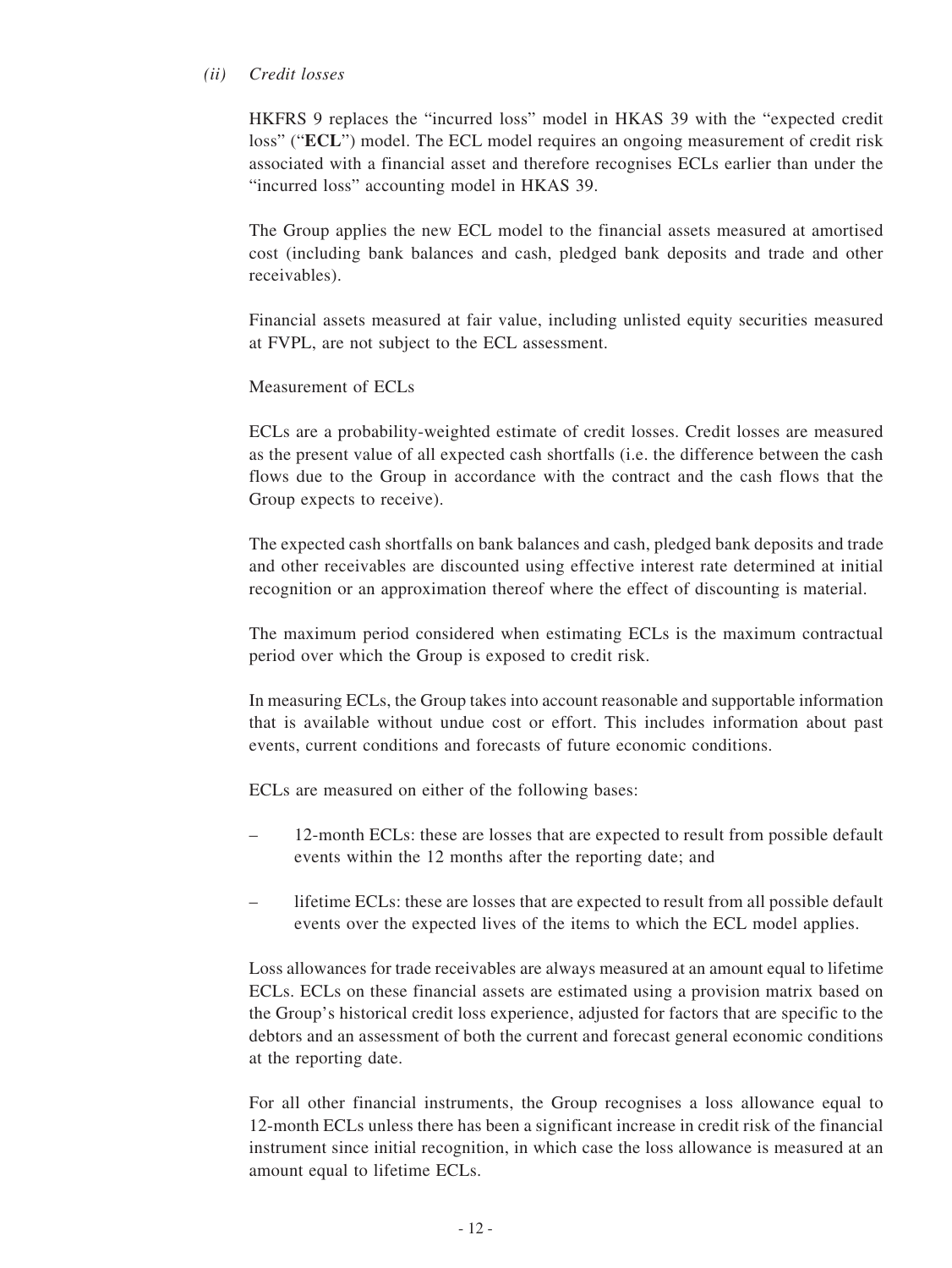Significant increases in credit risk

In assessing whether the credit risk of a financial instrument (including a loan commitment) has increased significantly since initial recognition, the Group compares the risk of default occurring on the financial instrument assessed at the reporting date with that assessed at the date of initial recognition. In making this reassessment, the Group considers that a default event occurs when (i) the borrower is unlikely to pay its credit obligations to the Group in full, without recourse by the Group to actions such as realising security (if any is held); or (ii) the financial asset is 90 days past due. The Group considers both quantitative and qualitative information that is reasonable and supportable, including historical experience and forward-looking information that is available without undue cost or effort.

In particular, the following information is taken into account when assessing whether credit risk has increased significantly since initial recognition:

- failure to make payments of principal or interest on their contractually due dates;
- an actual or expected significant deterioration in a financial instrument's external or internal credit rating (if available);
- an actual or expected significant deterioration in the operating results of the debtor; and
- existing or forecast changes in the technological, market, economic or legal environment that have a significant adverse effect on the debtor's ability to meet its obligation to the Group.

Depending on the nature of the financial instruments, the assessment of a significant increase in credit risk is performed on either an individual basis or a collective basis. When the assessment is performed on a collective basis, the financial instruments are grouped based on shared credit risk characteristics, such as past due status and credit risk ratings.

ECLs are remeasured at each reporting date to reflect changes in the financial instrument's credit risk since initial recognition. Any change in the ECL amount is recognised as an impairment gain or loss in profit or loss. The Group recognises an impairment gain or loss for all financial instruments with a corresponding adjustment to their carrying amount through a loss allowance account.

Basis of calculation of interest income on credit-impaired financial assets

Interest income is calculated based on the gross carrying amount of the financial asset unless the financial asset is credit-impaired, in which case interest income is calculated based on the amortised cost (i.e. the gross carrying amount less loss allowance) of the financial asset.

At each reporting date, the Group assesses whether a financial asset is credit-impaired. A financial asset is credit-impaired when one or more events that have a detrimental impact on the estimated future cash flows of the financial asset have occurred.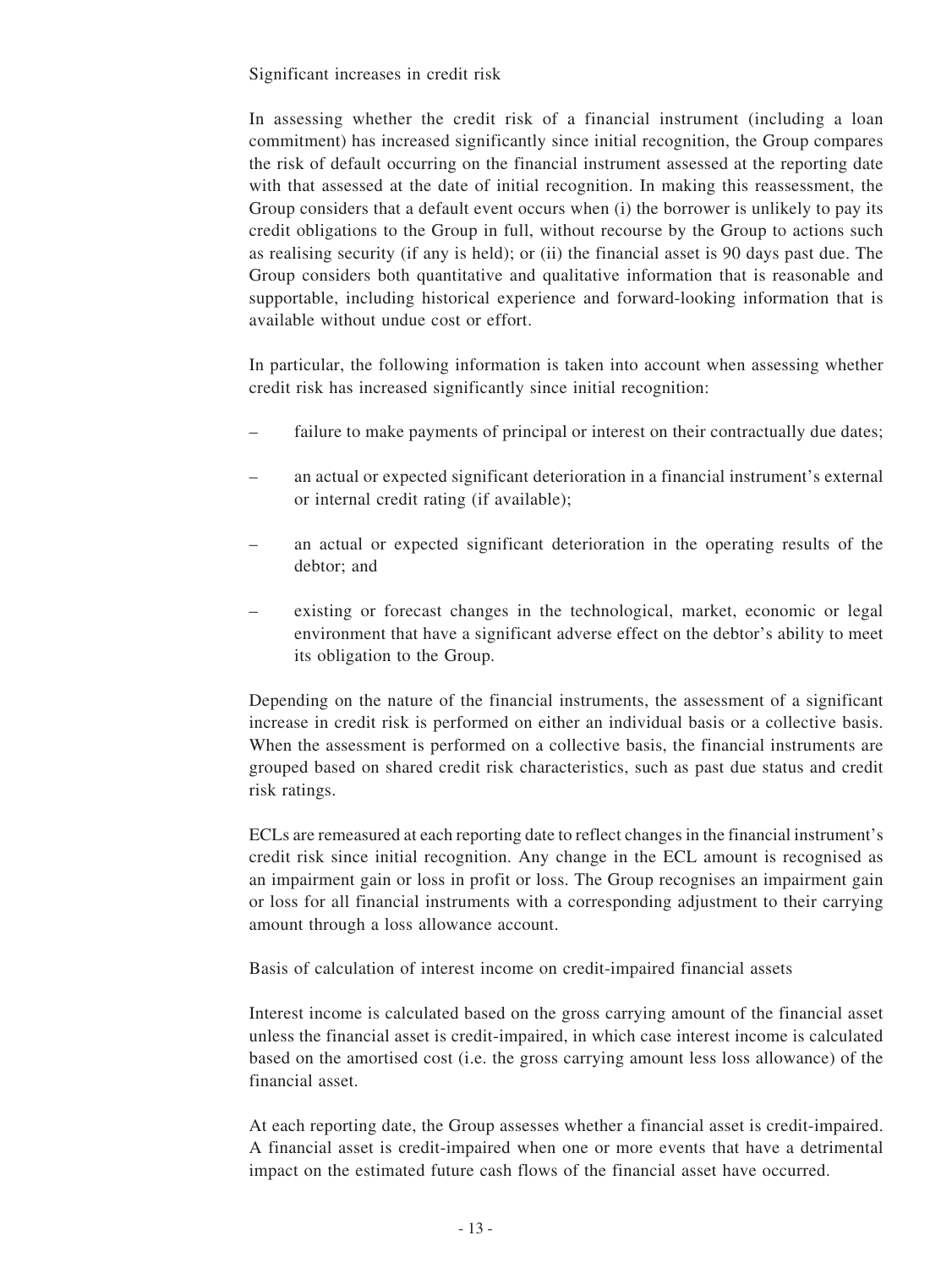Evidence that a financial asset is credit-impaired includes the following observable events:

- significant financial difficulties of the debtor;
- a breach of contract, such as a default or delinquency in interest or principal payments;
- it becoming probable that the borrower will enter into bankruptcy or other financial reorganisation;
- significant changes in the technological, market, economic or legal environment that have an adverse effect on the debtor; or
- the disappearance of an active market for a security because of financial difficulties of the issuer.

#### Write-off policy

The gross carrying amount of a financial asset is written off (either partially or in full) to the extent that there is no realistic prospect of recovery. This is generally the case when the Group determines that the debtor does not have assets or sources of income that could generate sufficient cash flows to repay the amounts subject to the write-off.

Subsequent recoveries of an asset that was previously written off are recognised as a reversal of impairment in profit or loss in the period in which the recovery occurs.

#### Opening balance adjustment

As a result of this change in accounting policy, the Group has recognised additional ECLs amounting to RMB37,993,000, which decreased accumulated profits by RMB34,313,000 and non-controlling interests by RMB197,000 and increased gross deferred tax assets by RMB3,483,000 as at 1 January 2018.

The following table reconciles the closing loss allowance determined in accordance with HKAS 39 as at 31 December 2017 with the opening loss allowance determined in accordance with HKFRS 9 as at 1 January 2018.

|                                                                                           | <i>RMB'000</i> |
|-------------------------------------------------------------------------------------------|----------------|
| Loss allowance at 31 December 2017 under HKAS 39                                          |                |
| Additional expected credit losses recognised as at 1 January 2018<br>on trade receivables | 37,993         |
| Loss allowance as at 1 January 2018 under HKFRS 9                                         | 37,993         |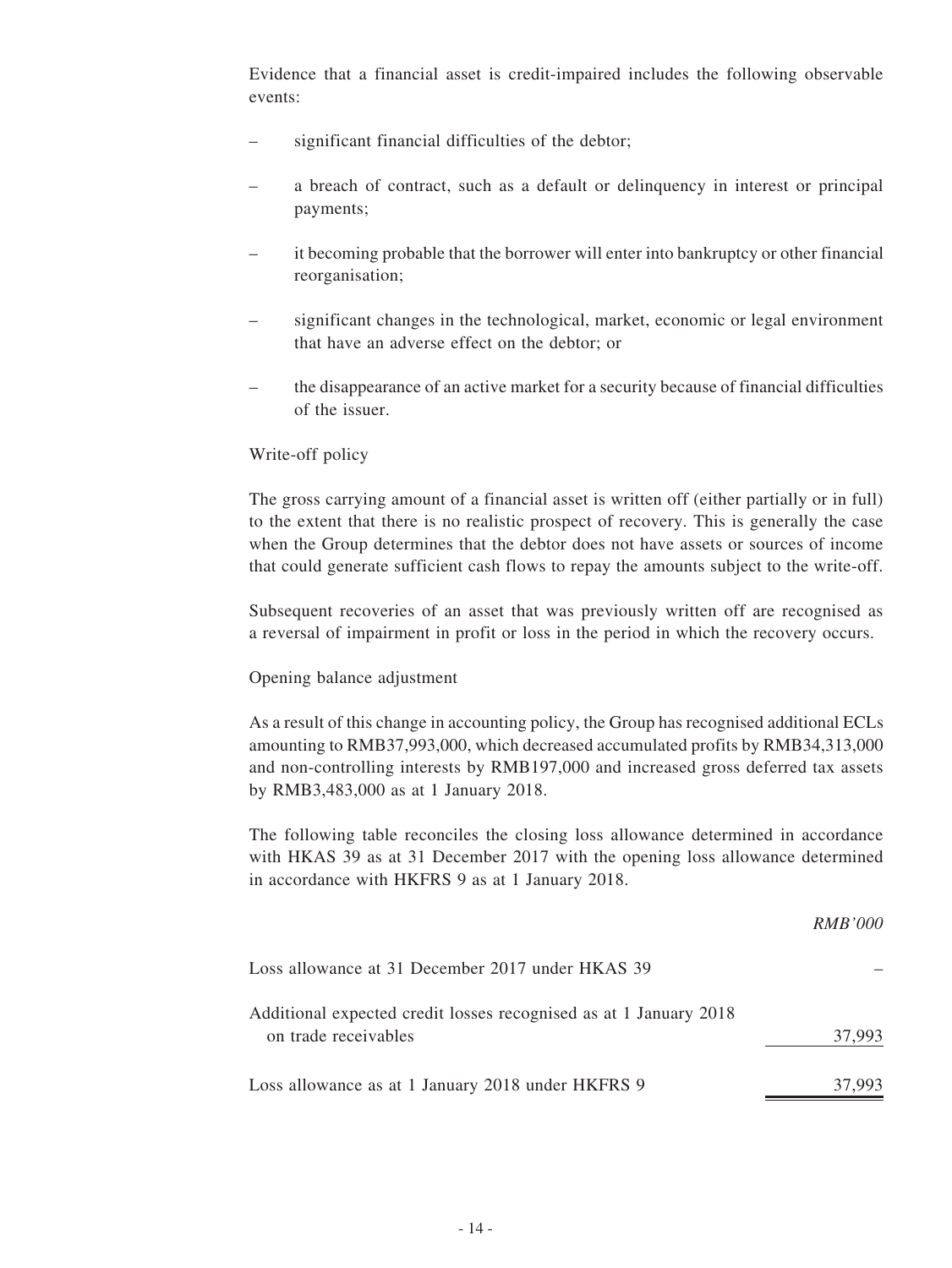#### *(iii) Transition*

Changes in accounting policies resulting from the adoption of HKFRS 9 have been applied retrospectively, except as described below:

- Information relating to comparative periods has not been restated. Differences in the carrying amounts of financial assets resulting from the adoption of HKFRS 9 are recognised in accumulated profits as at 1 January 2018. Accordingly, the information presented for 2017 continues to be reported under HKAS 39 and thus may not be comparable with the current period.
- The following assessment has been made on the basis of the facts and circumstances that existed as at 1 January 2018 (the date of initial application of HKFRS 9 by the Group):
	- the determination of the business model within which a financial asset is held.
- If, at the date of initial application, the assessment of whether there has been a significant increase in credit risk since initial recognition would have involved undue cost or effort, a lifetime ECL has been recognised for that financial instrument.

#### **(b) HKFRS 15**

#### *Sales of automobiles and automobile parts and components*

HKFRS 15 establishes a comprehensive framework for recognising revenue and some costs from contracts with customers. HKFRS 15 replaces HKAS 18 "Revenue", which covered revenue arising from sale of goods and rendering of services, and HKAS 11 "Construction contracts", which specified the accounting for construction contracts.

Revenue are generally recognised at a point in time when the risks and rewards of ownership of the goods had passed to the customers when the customers obtain control of the promised goods in the contract.

A receivable is recognised when the goods are delivered as this is the point in time that the consideration is unconditional because only the passage of time is required before the payment is due.

A contract liability is recognised when a customer pays consideration, or is contractually required to pay consideration and the amount is already due, before the Group recognises the related revenue. The Group recognised its contract liabilities under "Trade and other payables" as receipts in advance from customers in the condensed consolidated statement of financial position.

The directors of the Company consider that the adoption of HKFRS 15 has no material impact on the Group's financial position and results of operations.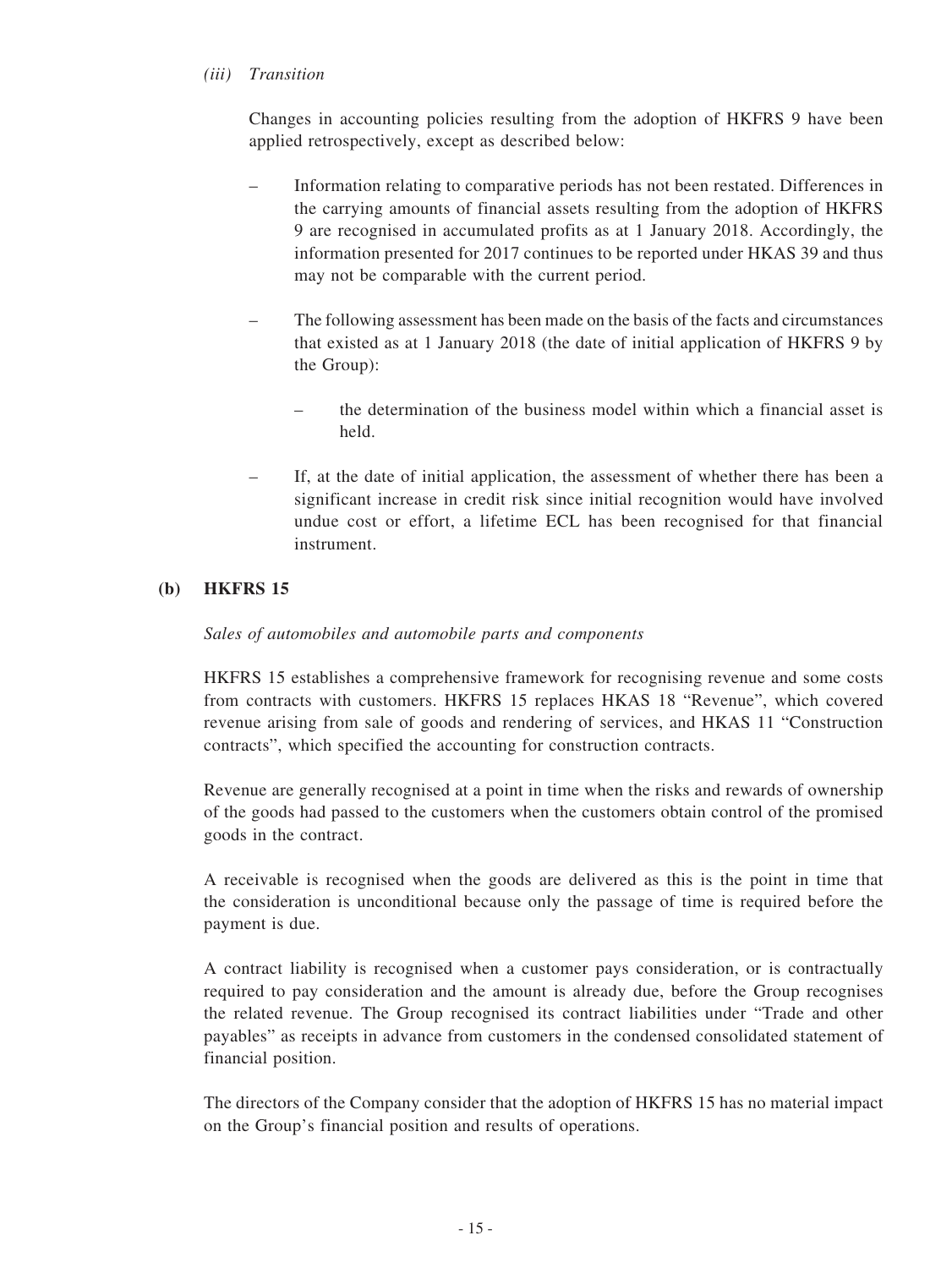#### *2.2* **Issued but not yet effective HKFRSs**

In the current period, the HKICPA has issued a number of new and amended HKFRSs but not yet effective. Except for the amendments to HKFRS 9 "Prepayment Features with Negative Compensation", which have been adopted at the same time as HKFRS 9, the Group has not early adopted any new or amended standards in preparing this Interim Financial Report.

The Group has the following updates to the information provided in the last annual financial statements in respect of HKFRS 16 "Leases", which may have a significant impact on the Group's consolidated financial statements.

#### *HKFRS 16 "Leases" ("HKFRS 16")*

As discussed in the last annual financial statements, currently the Group classifies leases into operating leases. The Group enters into some leases as the lessor and others as the lessee. HKFRS 16 is not expected to impact significantly on the way that lessors account for their rights and obligations under a lease. However, once HKFRS 16 is adopted, lessees will no longer distinguish between finance leases and operating leases. Instead, subject to practical expedients, lessees will account for all leases in a similar way to current finance lease accounting, i.e. at the commencement date of the lease, the lessee will recognise and measure a lease liability at the present value of the minimum future lease payments and will recognise a corresponding "right-of-use" asset. After initial recognition of this asset and liability, the lessee will recognise interest expense accrued on the outstanding balance of the lease liability, and the depreciation of the right-of-use asset, instead of the current policy of recognising rental expenses incurred under operating leases on a systematic basis over the lease term. As a practical expedient, the lessee can elect not to apply this accounting model to short-term leases (i.e. where the lease term is 12 months or less) and to leases of lowvalue assets, in which case the rental expenses would continue to be recognised on a systematic basis over the lease term.

HKFRS 16 will primarily affect the Group's accounting as a lessee of leases for office and factory premises which are currently classified as operating leases. The application of the new accounting model is expected to lead to an increase in both assets and liabilities and to impact on the timing of the expense recognition in the consolidated income statement over the period of the lease. However, based on an initial assessment, the Group expects that the adoption of HKFRS 16 will not materially affect the Group's consolidated financial statements.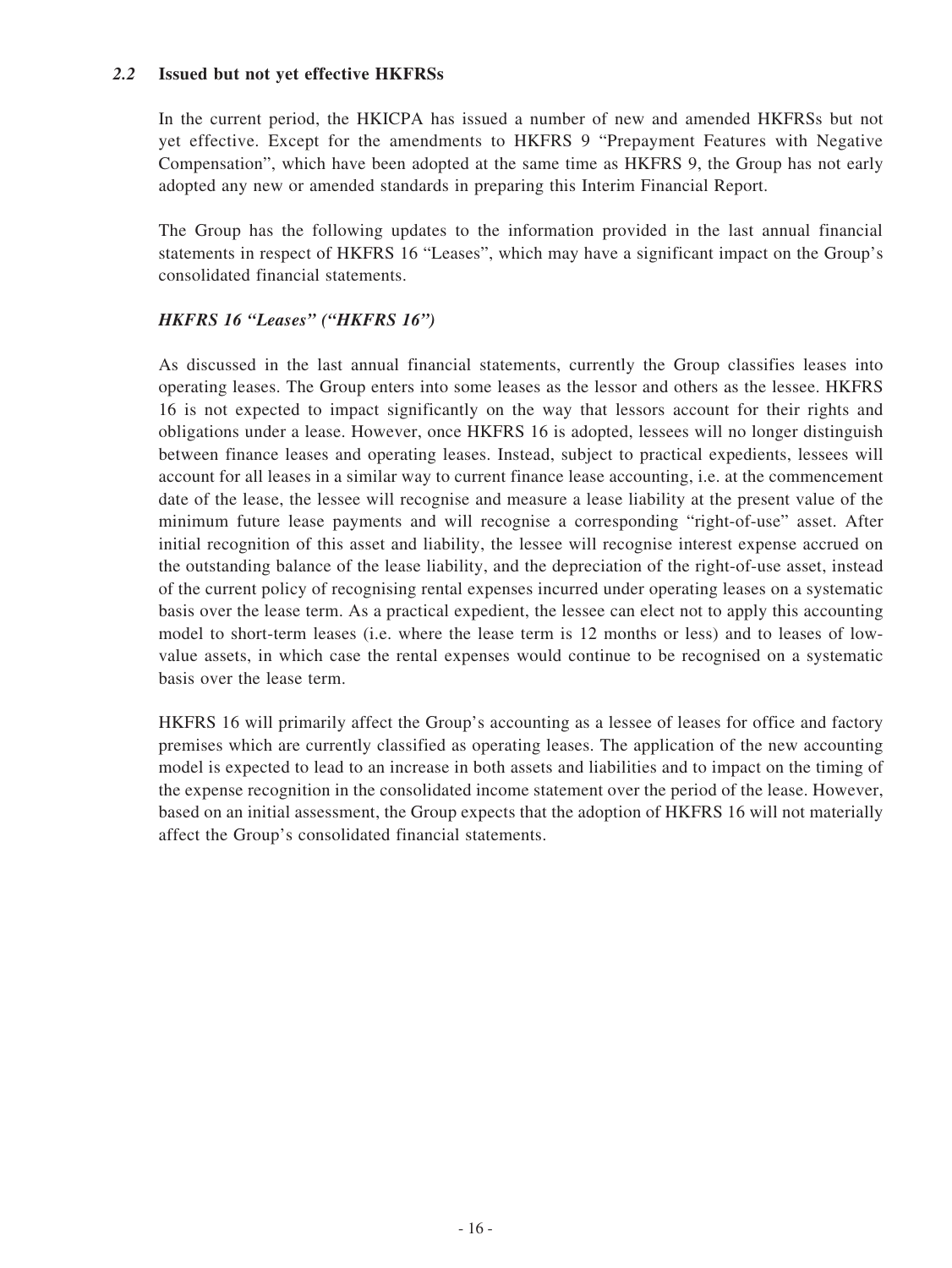### **3. REVENUE AND SEGMENT INFORMATION**

Revenue from sales of automobiles and automobile parts and components, net of discounts and valueadded taxes ("**VAT**") or related sales taxes, was generally recognised at a point in time when the risks and rewards of ownership of the goods had passed to the customers when the customers obtain control of the promised goods in the contract. Sales were mainly made to customers located in the People's Republic of China (the "**PRC**").

The only operating segment of the Group is the production and sale of automobiles, automobile parts and related automobile components. The directors consider that the Group operates in a single business segment. No separate analysis of the reportable segment results by operating segment is necessary.

#### **4. OTHER INCOME**

|                                               | Six months ended 30 June |                |
|-----------------------------------------------|--------------------------|----------------|
|                                               | 2018                     | 2017           |
|                                               | <b>RMB'000</b>           | <b>RMB'000</b> |
|                                               | (Unaudited)              | (Unaudited)    |
| Government grants and subsidies <i>(note)</i> | 691,971                  | 500,643        |
| Gain on disposal of scrap materials           | 11,328                   | 16,196         |
| Gain on disposal of an associate              |                          | 1,192          |
| Net foreign exchange gain                     |                          | 89,181         |
| Rental income                                 | 14,280                   | 12,821         |
| Sundry income                                 | 51,009                   | 41,377         |
|                                               | 768,588                  | 661,410        |

*Note:* Government grants and subsidies mainly related to cash subsidies in respect of operating and research and development activities from government which are either unconditional grants or grants with conditions having been satisfied.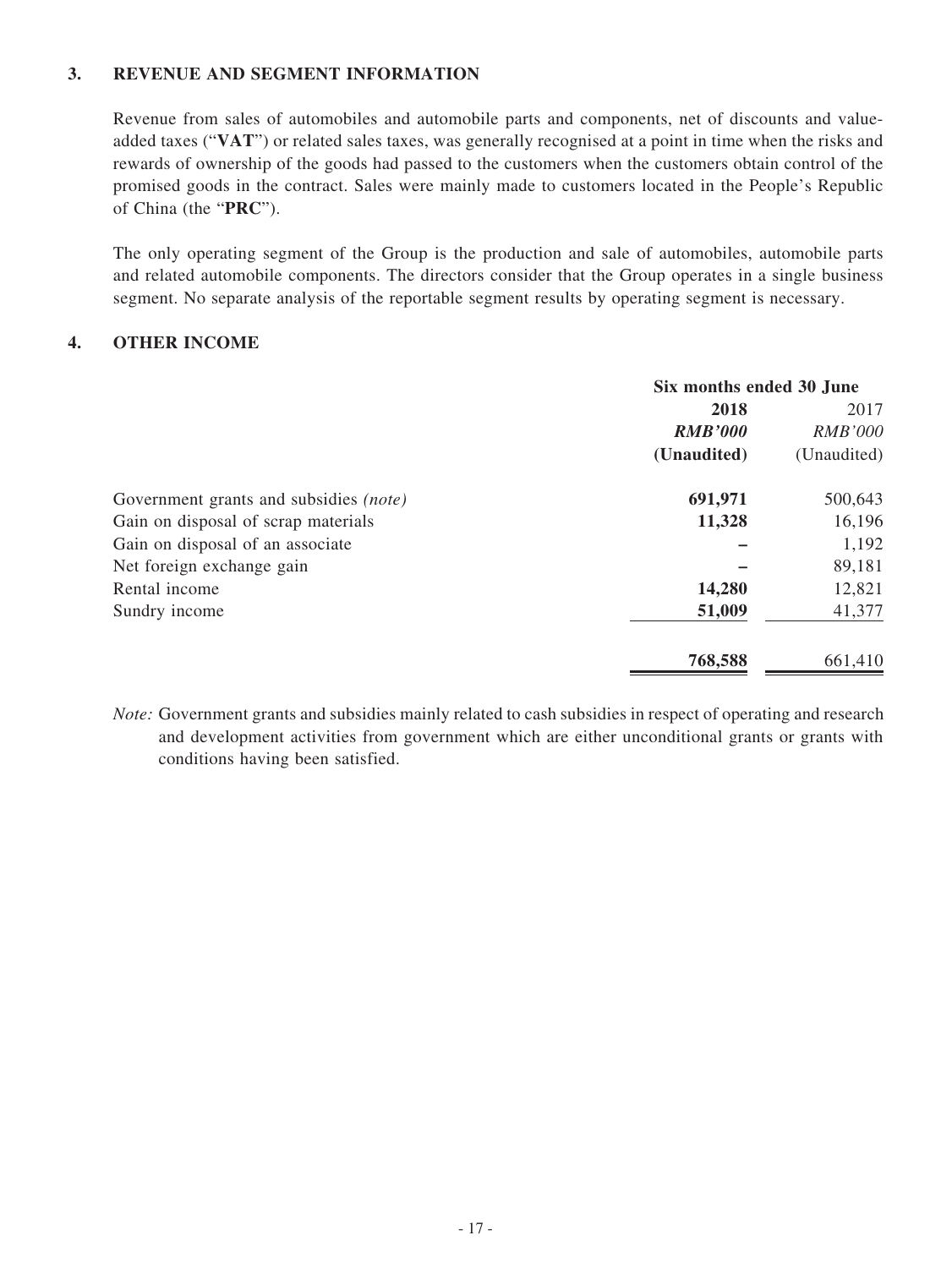### **5. PROFIT BEFORE TAXATION**

Profit before taxation has been arrived at after charging/(crediting):

| 2018<br><b>RMB'000</b><br>(Unaudited)<br><b>Finance income and costs</b><br>(a)<br><b>Finance costs</b> | 2017<br><b>RMB'000</b><br>(Unaudited)<br>(Note) |
|---------------------------------------------------------------------------------------------------------|-------------------------------------------------|
|                                                                                                         |                                                 |
|                                                                                                         |                                                 |
|                                                                                                         |                                                 |
|                                                                                                         |                                                 |
| Effective interest expense on senior notes                                                              | 2,917                                           |
| Coupon expense on senior notes                                                                          | 53,368                                          |
| Effective interest expense on bonds payables (note 15)<br>1,691                                         |                                                 |
| Coupon expense on bonds payables<br>30,683<br>Interest on bank borrowings wholly repayable              |                                                 |
| within five years<br>18,680                                                                             | 527                                             |
| 51,054                                                                                                  | 56,812                                          |
| <b>Finance income</b>                                                                                   |                                                 |
| Bank and other interest income<br>(68, 447)                                                             | (47, 546)                                       |
| Net finance (income)/costs<br>(17, 393)                                                                 | 9,266                                           |
| Staff costs (including directors' emoluments)<br>(b)                                                    |                                                 |
| Salaries, wages and other benefits<br>2,466,241                                                         | 1,788,690                                       |
| Retirement benefit scheme contributions<br>158,743                                                      | 117,789                                         |
| Equity settled share-based payments<br>8,046                                                            | 14,023                                          |
| 2,633,030                                                                                               | 1,920,502                                       |
| (c)<br>Other items                                                                                      |                                                 |
| Cost of inventories<br>42,871,336                                                                       | 31,869,514                                      |
| Depreciation<br>582,051                                                                                 | 439,584                                         |
| Impairment loss on trade and other receivables                                                          |                                                 |
| Net foreign exchange loss/(gain)<br>115,793                                                             | (89, 181)                                       |
| Amortisation of land lease prepayments<br>23,400                                                        | 23,985                                          |
| Amortisation of intangible assets<br>594,390<br>Research and development costs<br>223,479               | 411,775<br>123,051                              |
| Net loss on disposal of property, plant and equipment<br>21,546                                         | 10,808                                          |

*Note:* The Group has initially applied HKFRS 9 at 1 January 2018. Under the transition methods chosen, comparative information is not restated. See note 2.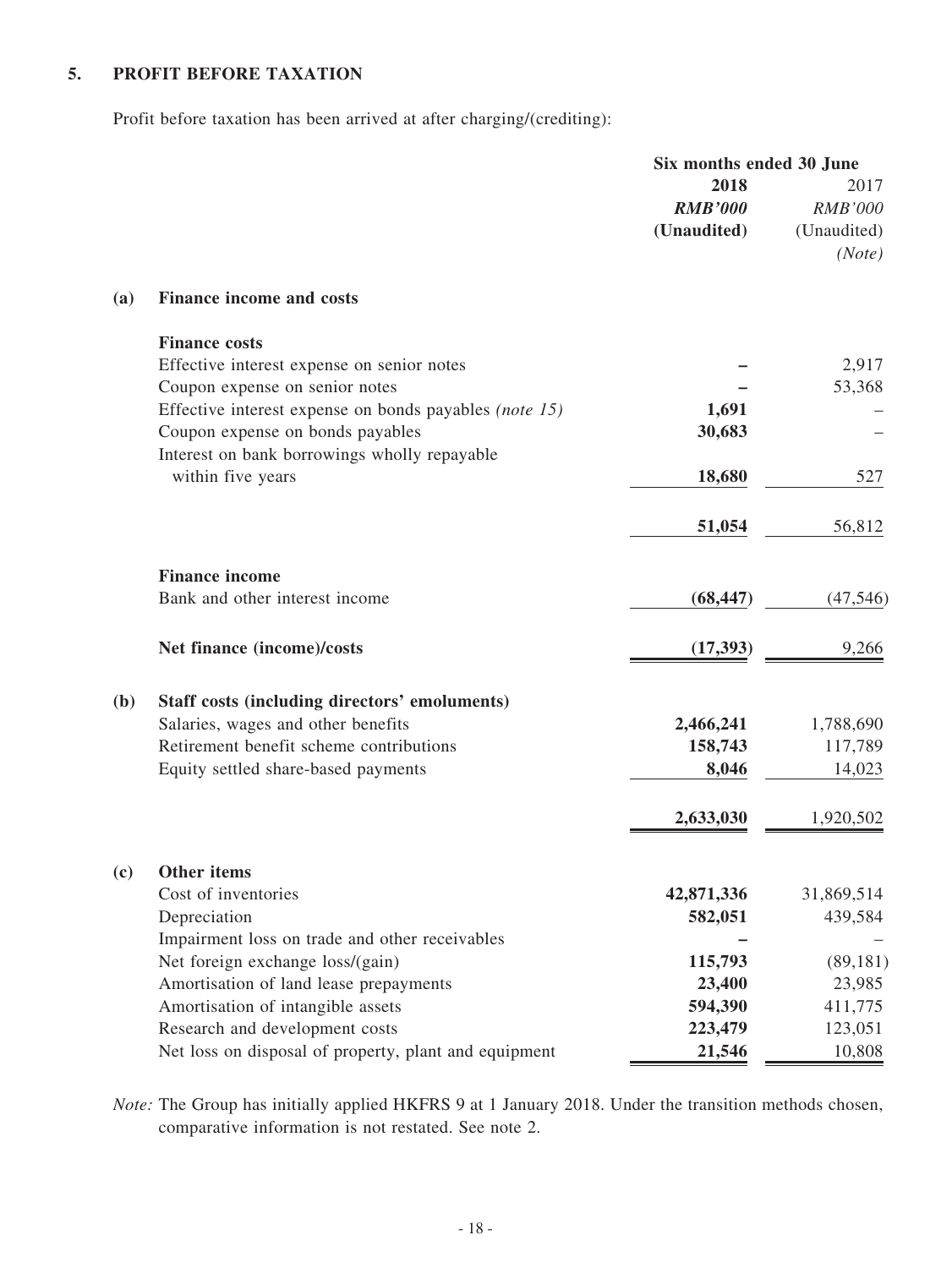### **6. TAXATION**

|                                 | Six months ended 30 June |                |  |
|---------------------------------|--------------------------|----------------|--|
|                                 | 2018                     | 2017           |  |
|                                 | <b>RMB'000</b>           | <b>RMB'000</b> |  |
|                                 | (Unaudited)              | (Unaudited)    |  |
| Current tax:                    |                          |                |  |
| - PRC enterprise income tax     | 1,392,143                | 870,622        |  |
| $-$ Overseas tax                |                          | 897            |  |
| - Over-provision in prior years | (2,054)                  | (2,481)        |  |
|                                 | 1,390,089                | 869,038        |  |
| Deferred tax                    | (150, 643)               | 54,332         |  |
|                                 | 1,239,446                | 923,370        |  |

Hong Kong profits tax has not been provided as the Hong Kong incorporated companies within the Group had no estimated assessable profits in Hong Kong for the six months ended 30 June 2018 and 2017.

The income tax provision of the Group in respect of its operations in the PRC has been calculated at the applicable tax rate on the estimated assessable profits for the period based on the existing legislation, interpretations and practises in respect thereof. The PRC enterprise income tax rate is 25% (six months ended 30 June 2017: 25%).

Pursuant to the relevant laws and regulations in the PRC, certain PRC subsidiaries of the Group obtained the High and New Technology Enterprises qualification. Accordingly, they enjoyed a preferential income tax rate of 15% for the six months ended 30 June 2018 (six months ended 30 June 2017: 15%).

The share of results of associates and joint ventures in the condensed consolidated income statement is after income taxes accrued in the appropriate income tax jurisdictions.

Taxation arising in other jurisdictions is calculated at the rates prevailing in the relevant jurisdictions.

#### **7. DIVIDENDS**

During the current period, a final dividend for the year ended 31 December 2017 of HK\$0.29 per ordinary share (six months ended 30 June 2017: HK\$0.12 per ordinary share), amounting to approximately RMB2,160,828,000 (six months ended 30 June 2017: RMB964,665,000), has been declared and approved by the shareholders at the annual general meeting of the Company. The 2017 final dividend was paid in July 2018 and is reflected as dividends payable in the Interim Financial Report.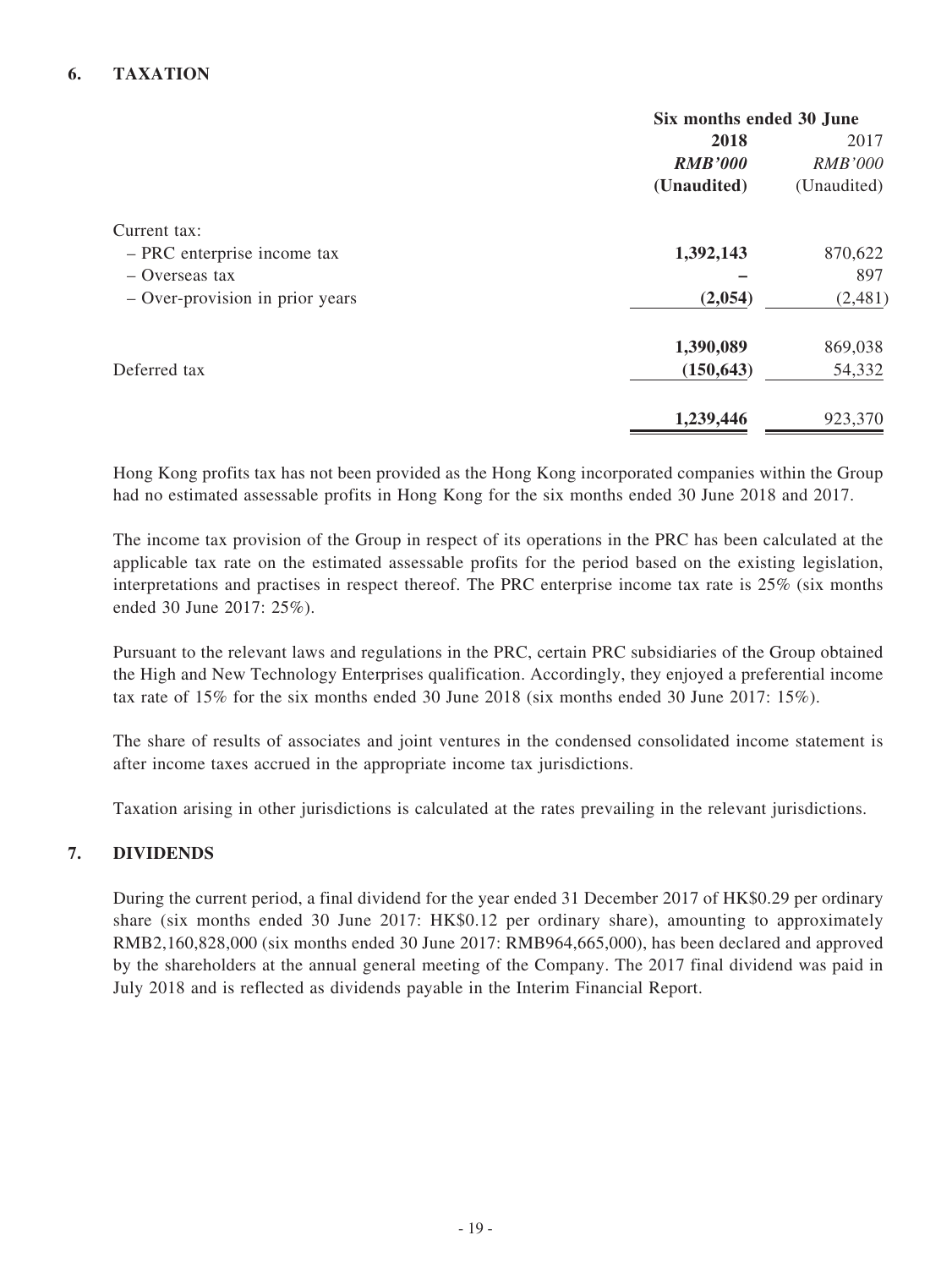#### **8. EARNINGS PER SHARE**

#### **(a) Basic earnings per share**

The calculation of the basic earnings per share for the period is based on the profit attributable to equity holders of the Company of RMB6,670,023,000 (six months ended 30 June 2017: RMB4,343,563,000) and the weighted average number of ordinary shares of 8,974,042,761 shares (2017: 8,905,566,319 shares), calculated as follows:

#### *Weighted average number of ordinary shares*

|                                                       | Six months ended 30 June |               |
|-------------------------------------------------------|--------------------------|---------------|
|                                                       | 2018                     | 2017          |
|                                                       | (Unaudited)              | (Unaudited)   |
| Issued ordinary shares at 1 January                   | 8,970,514,540            | 8,882,861,540 |
| Effect of shares options exercised                    | 3,528,221                | 22,704,779    |
| Weighted average number of ordinary shares at 30 June | 8,974,042,761            | 8,905,566,319 |

#### **(b) Diluted earnings per share**

The calculation of diluted earnings per share for the period is based on the profit attributable to equity holders of the Company of RMB6,670,023,000 (six months ended 30 June 2017: RMB4,343,563,000) and the weighted average number of ordinary shares of 9,181,127,007 shares (2017: 9,110,706,420 shares), calculated as follows:

#### *Weighted average number of ordinary shares (diluted)*

|                                                         | Six months ended 30 June |               |  |
|---------------------------------------------------------|--------------------------|---------------|--|
|                                                         | 2018                     | 2017          |  |
|                                                         | (Unaudited)              | (Unaudited)   |  |
| Weighted average number of ordinary shares (basic)      |                          |               |  |
| at 30 June                                              | 8,974,042,761            | 8,905,566,319 |  |
| Effect of deemed issue of shares under the Company's    |                          |               |  |
| share options scheme                                    | 207,084,246              | 205,140,101   |  |
| Weighted average number of ordinary shares (diluted) at |                          |               |  |
| 30 June                                                 | 9,181,127,007            | 9,110,706,420 |  |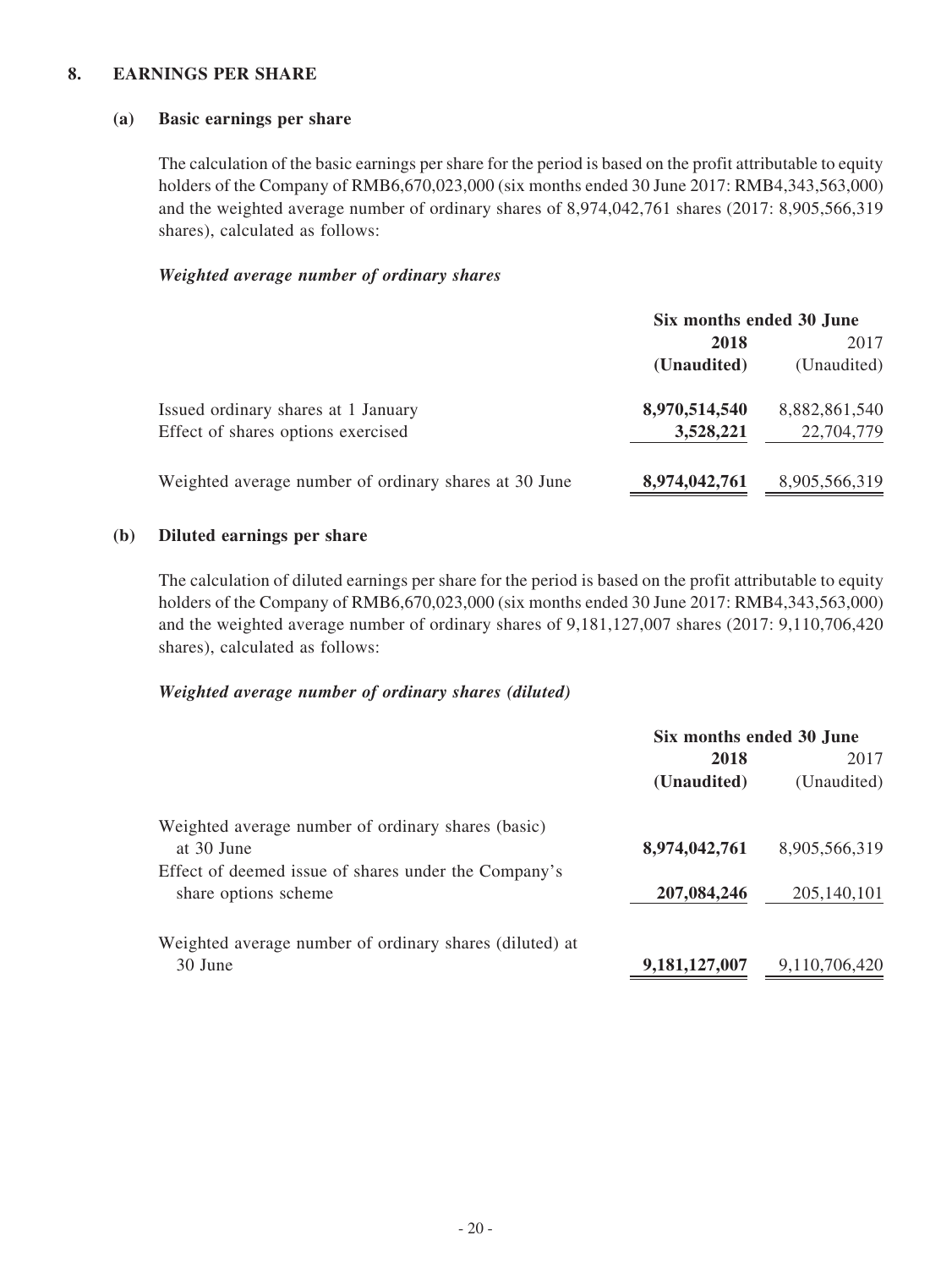### **9. PROPERTY, PLANT AND EQUIPMENT**

During the period, the Group acquired property, plant and equipment of approximately RMB3,109,697,000 (six months ended 30 June 2017: RMB1,507,582,000). Property, plant and equipment with net book value of approximately RMB22,594,000 (six months ended 30 June 2017: RMB29,341,000) were disposed of during the period, resulting in a net loss on disposal of approximately RMB21,546,000 (six months ended 30 June 2017: RMB10,808,000).

#### **10. INTANGIBLE ASSETS**

During the period, additions to intangible assets by acquisition and capitalisation in respect of development costs amounted to approximately RMB2,140,824,000 (six months ended 30 June 2017: RMB1,511,501,000).

Intangible assets with net book value of approximately RMB18,459,000 (six months ended 30 June 2017: RMB6,115,000) were disposed of during the period, no gain or loss on disposal was resulted.

#### **11. INTERESTS IN ASSOCIATES**

|                            | As at               | As at            |
|----------------------------|---------------------|------------------|
|                            | <b>30 June 2018</b> | 31 December 2017 |
|                            | <b>RMB'000</b>      | <b>RMB'000</b>   |
|                            | (Unaudited)         | (Audited)        |
| Share of net assets        | 418,491             | 372,709          |
| Goodwill                   | 663                 | 663              |
| Impairment loss recognised | (4, 012)            | (4,012)          |
|                            | 415,142             | 369,360          |

During the six months ended 30 June 2018, Closed Joint Stock Company BELGEE ("**BELGEE**") effected an increase in registered capital whereby the Group and other investors injected additional capital to BELGEE amounting to Belarusian ruble ("**BYN**") 15,350,000 (equivalent to approximately RMB51,077,000) and BYN18,018,000 (equivalent to approximately RMB60,405,000), respectively. Upon the completion of the capital increase, the registered capital of BELGEE was changed from BYN97,565,000 (equivalent to approximately RMB394,249,000) to BYN130,933,000 (equivalent to approximately RMB505,731,000). As a result of such an increase in registered capital, the Group's equity interests in BELGEE were increased from 31.7% to 35.4% and the Group is still able to exert significant influence over the financial and operating activities of BELGEE. Accordingly, the Group continues to account for such investment as an associate.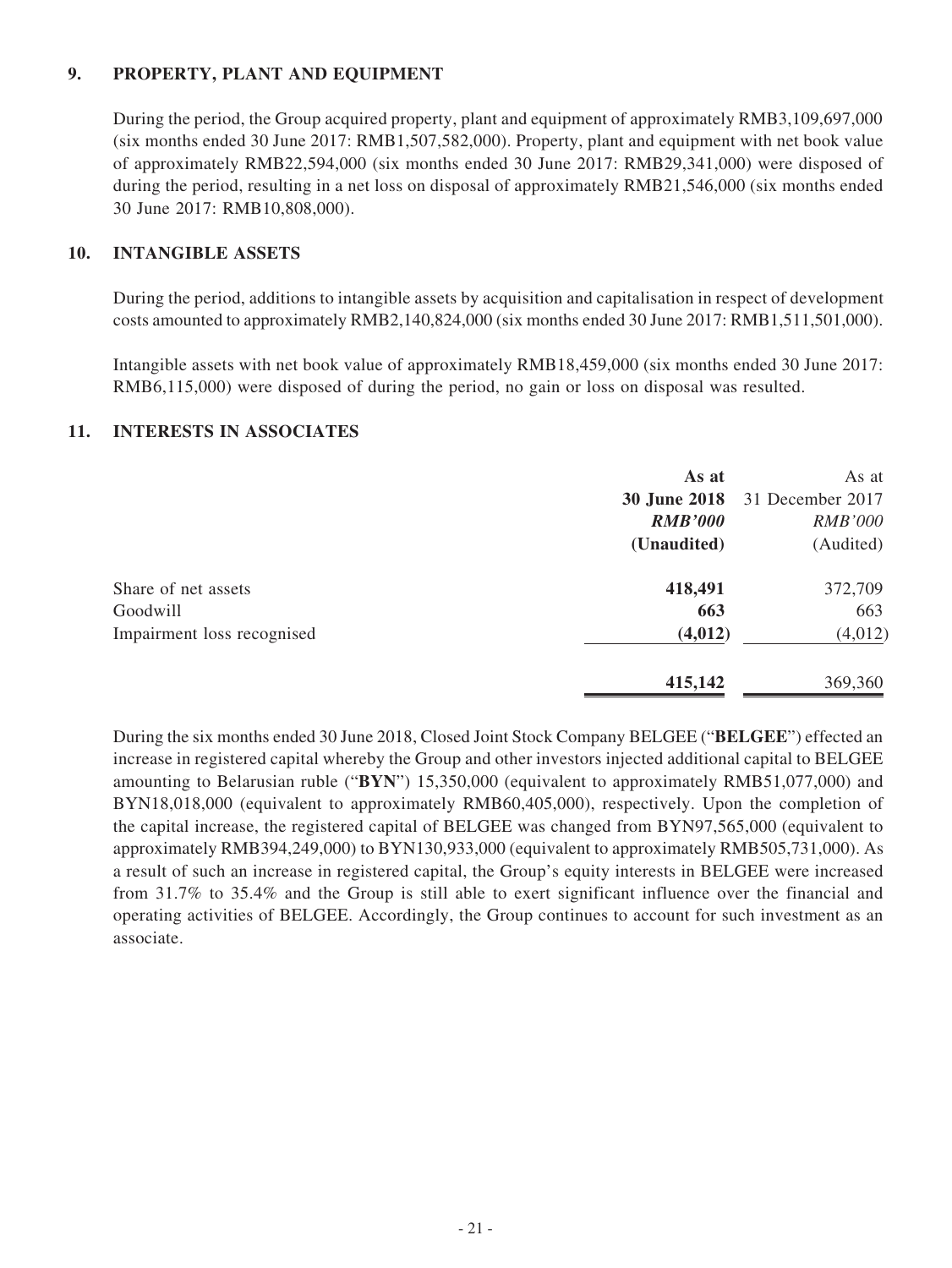#### **12. INTERESTS IN JOINT VENTURES**

|                                                                | As at          | As at          |
|----------------------------------------------------------------|----------------|----------------|
|                                                                | 30 June        | 31 December    |
|                                                                | 2018           | 2017           |
|                                                                | <b>RMB'000</b> | <i>RMB'000</i> |
|                                                                | (Unaudited)    | (Audited)      |
| Share of net assets                                            | 5,559,062      | 4,435,530      |
| Represented by:                                                |                |                |
| Cost of unlisted investments                                   | 5,350,000      | 4,470,000      |
| Unrealised gain on disposal of a subsidiary to a joint venture | (14, 943)      | (14, 943)      |
| Share of post-acquisition results and other comprehensive      |                |                |
| income/(expense)                                               | 224,005        | (19, 527)      |
|                                                                | 5,559,062      | 4,435,530      |

Details of the Group's principal joint ventures as at 30 June 2018 are as follows:

| Name of joint venture                                                               | Place of<br>establishments<br>and operations | Form of<br>business<br>structure | Particulars of<br>registered capital                      |         | Proportion of<br>ownership interest<br>held by the Group | Principal activities                                                  |
|-------------------------------------------------------------------------------------|----------------------------------------------|----------------------------------|-----------------------------------------------------------|---------|----------------------------------------------------------|-----------------------------------------------------------------------|
|                                                                                     |                                              |                                  |                                                           | 30 June | 31 December                                              |                                                                       |
|                                                                                     |                                              |                                  |                                                           | 2018    | 2017                                                     |                                                                       |
| Genius Auto Finance Company<br>Limited <sup>#</sup> ("Genius AFC")<br>吉致汽車金融有限公司    | PRC                                          | Incorporated                     | RMB2,000,000,000<br>(31 December 2017:<br>RMB900,000,000) | 80%     | 80%                                                      | Vehicles financing<br>business                                        |
| LYNK & CO Investment Co., Ltd. <sup>#</sup><br>("LYNK & CO Investment")<br>領克投資有限公司 | <b>PRC</b>                                   | Incorporated                     | RMB7,500,000,000                                          | $50\%$  | 50%                                                      | Manufacturing and sales<br>of vehicles under the<br>"Lynk & Co" brand |

# *The English translation of the names of the companies established in the PRC is for reference only. The official names of these companies are in Chinese.*

During the six months ended 30 June 2018, the registered capital of Genius AFC had been increased by RMB1,100,000,000 from RMB900,000,000 as at 31 December 2017 to RMB2,000,000,000 as at 30 June 2018 whereby the Company and the joint venture partner injected additional capital in proportional to their existing shareholding to Genius AFC amounted to RMB880,000,000 and RMB220,000,000, respectively.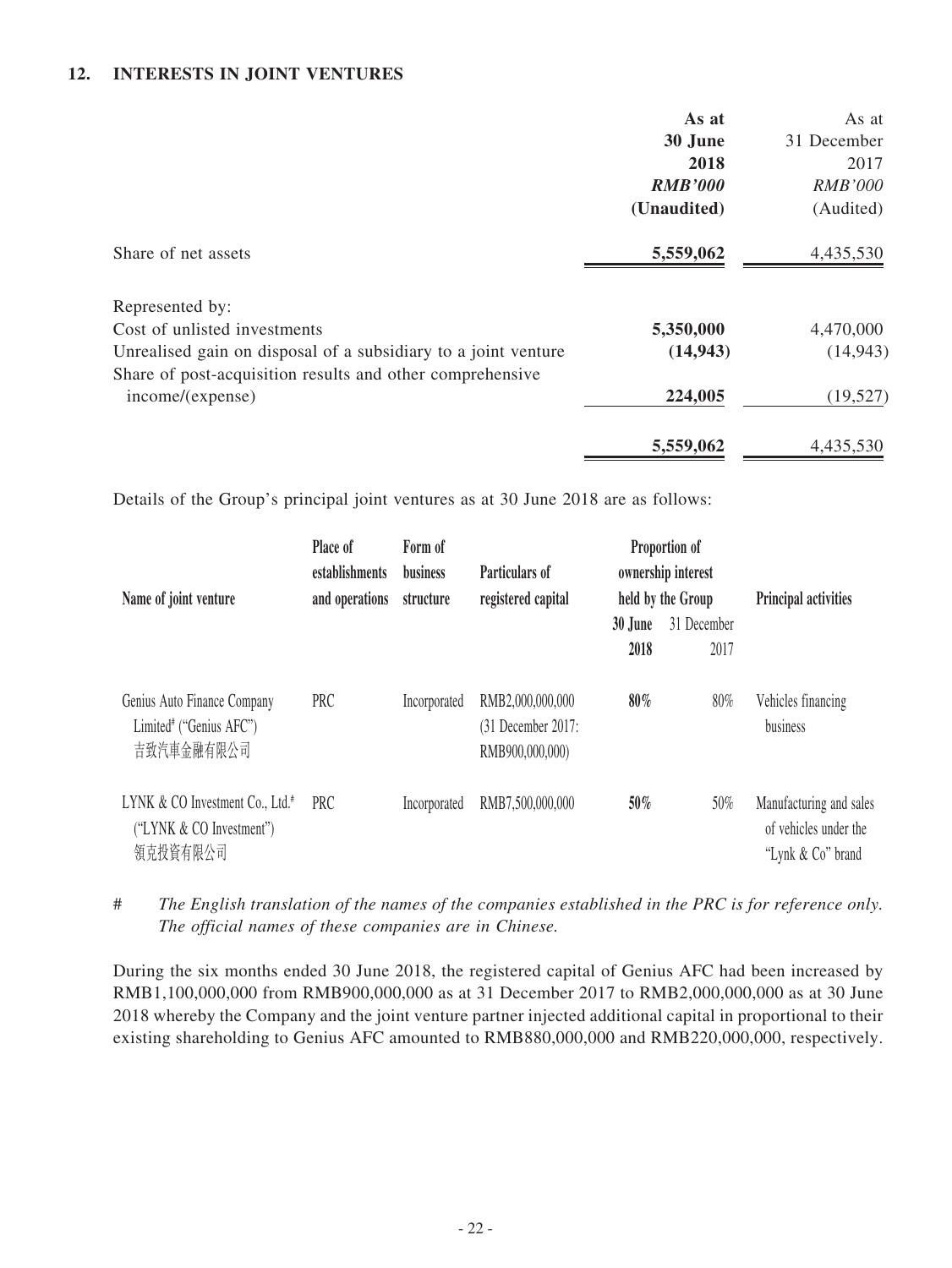Summarised financial information of Genius AFC and LYNK & CO Investment, adjusted for any differences in accounting policies, and a reconciliation to the carrying amount in the condensed consolidated statement of financial position, are disclosed below:

|                                                                                          | <b>LYNK &amp; CO Investment</b> |                                       |                                               |                                | <b>Genius AFC</b> |  |
|------------------------------------------------------------------------------------------|---------------------------------|---------------------------------------|-----------------------------------------------|--------------------------------|-------------------|--|
|                                                                                          | 30 June<br>2018                 | 31 December<br>2017<br><b>RMB'000</b> | 30 June<br>2018<br><b>RMB'000</b>             | 31 December<br>2017<br>RMB'000 |                   |  |
|                                                                                          | <b>RMB'000</b><br>(Unaudited)   | (Audited)                             | (Unaudited)                                   | (Audited)                      |                   |  |
| Non-current assets                                                                       | 6,879,377                       | 6,666,672                             | 400,334                                       | 347,162                        |                   |  |
| Current assets                                                                           | 6,078,647                       | 5,339,868                             | 15,306,699                                    | 10,053,066                     |                   |  |
| <b>Current liabilities</b>                                                               | (4,950,198)                     | (4,576,894)                           | (13,596,720)                                  | (9,480,666)                    |                   |  |
| Non-current liabilities                                                                  | (236,317)                       |                                       |                                               |                                |                   |  |
| Net assets                                                                               | 7,771,509                       | 7,429,646                             | 2,110,313                                     | 919,562                        |                   |  |
| The above amounts of assets<br>and liabilities include the<br>following:                 |                                 |                                       |                                               |                                |                   |  |
| Cash and cash equivalents<br>Current financial liabilities<br>(excluding trade and other | 622,623                         | 743,202                               | 1,157,707                                     | 514,635                        |                   |  |
| payables and provisions)                                                                 |                                 |                                       | (12, 243, 846)                                | (8,293,777)                    |                   |  |
| Non-current financial liabilities                                                        |                                 |                                       |                                               |                                |                   |  |
| (excluding trade and other                                                               |                                 |                                       |                                               |                                |                   |  |
| payables and provisions)                                                                 |                                 |                                       |                                               |                                |                   |  |
|                                                                                          |                                 |                                       |                                               |                                |                   |  |
|                                                                                          |                                 | <b>LYNK &amp; CO</b>                  |                                               |                                |                   |  |
|                                                                                          |                                 | <b>Investment</b>                     |                                               |                                |                   |  |
|                                                                                          |                                 | Six months<br>ended 30 June           | <b>Genius AFC</b><br>Six months ended 30 June |                                |                   |  |
|                                                                                          |                                 | 2018                                  | 2018                                          | 2017                           |                   |  |
|                                                                                          |                                 | <b>RMB'000</b>                        | <b>RMB'000</b>                                | <b>RMB'000</b>                 |                   |  |
|                                                                                          |                                 | (Unaudited)                           | (Unaudited)                                   | (Unaudited)                    |                   |  |
| Revenue                                                                                  |                                 | 7,358,921                             | 571,607                                       | 158,090                        |                   |  |
| Profit for the period                                                                    |                                 | 341,863                               | 90,751                                        | 26,998                         |                   |  |
| Other comprehensive income for the period<br>Total comprehensive income for the period   |                                 | 341,863                               | 90,751                                        | 26,998                         |                   |  |
| Dividend received from the joint ventures                                                |                                 |                                       |                                               |                                |                   |  |
| The above profits for the period including<br>the following:                             |                                 |                                       |                                               |                                |                   |  |
| Depreciation and amortisation                                                            |                                 | (274, 160)                            | (3, 864)                                      | (2,898)                        |                   |  |
| Interest income                                                                          |                                 | 3,452                                 | 563,353                                       | 154,764                        |                   |  |
| Interest expense                                                                         |                                 | (15)                                  | (240, 237)                                    | (31,885)                       |                   |  |
| Income tax expense                                                                       |                                 | (109, 692)                            | (30, 250)                                     | (8,992)                        |                   |  |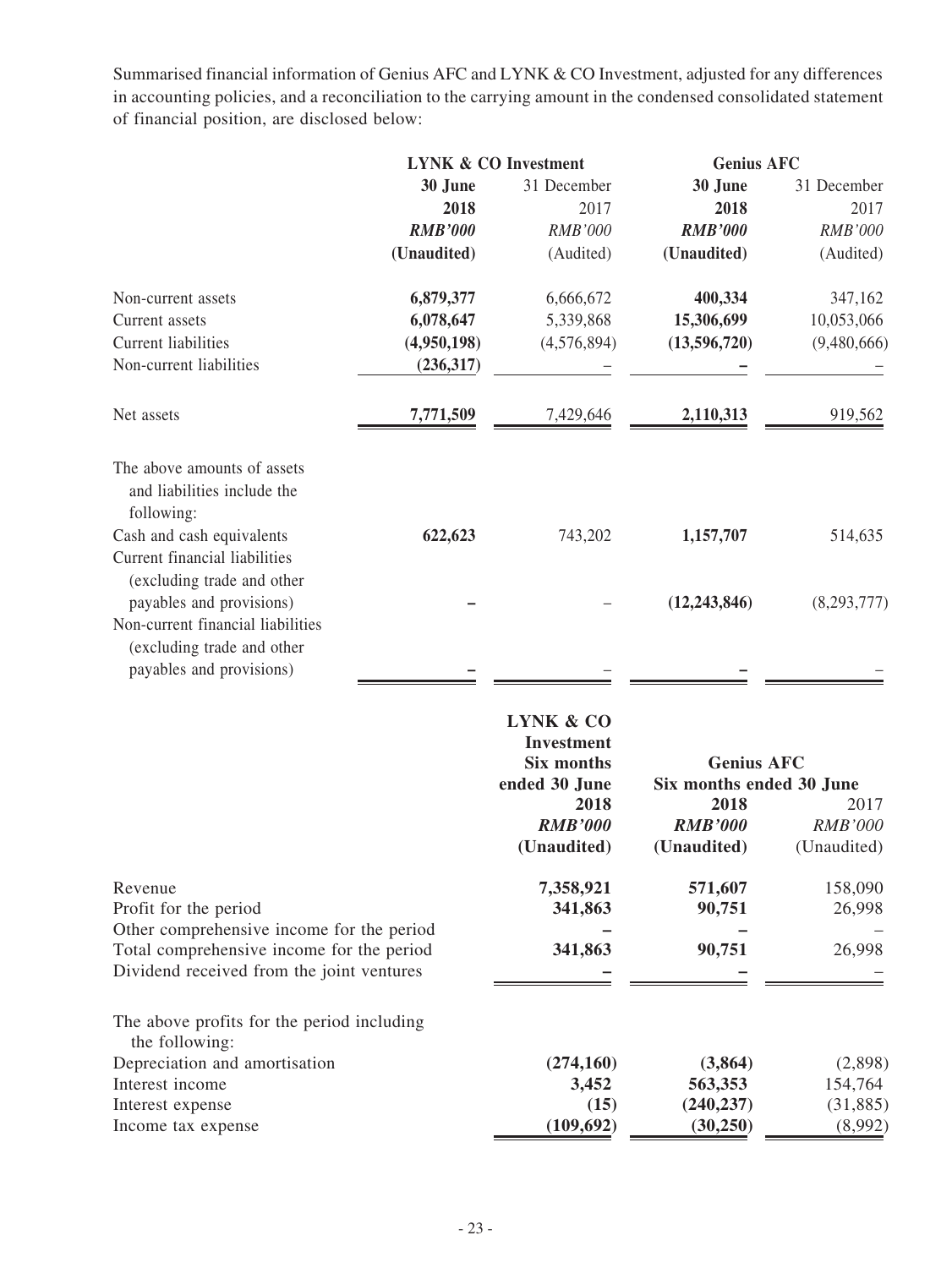Reconciliation of the above summarised financial information to the carrying amount of the Group's interests in joint ventures recognised in the condensed consolidated statement of financial position:

|                                                                            | <b>LYNK &amp; CO Investment</b> |           | <b>Genius AFC</b> |                |  |  |
|----------------------------------------------------------------------------|---------------------------------|-----------|-------------------|----------------|--|--|
|                                                                            | 30 June<br>31 December          |           | 30 June           | 31 December    |  |  |
|                                                                            | 2018                            | 2017      | 2018              | 2017           |  |  |
|                                                                            | <b>RMB'000</b>                  | RMB'000   | <b>RMB'000</b>    | <b>RMB'000</b> |  |  |
|                                                                            | (Unaudited)                     | (Audited) | (Unaudited)       | (Audited)      |  |  |
| Net assets of the joint ventures<br>The Group's effective interests in the | 7,771,509                       | 7,429,646 | 2,110,313         | 919,562        |  |  |
| joint ventures                                                             | 50%                             | 50%       | $80\%$            | 80%            |  |  |
| The Group's share of the net assets of                                     |                                 |           |                   |                |  |  |
| the joint venture                                                          | 3,885,755                       | 3,714,823 | 1,688,250         | 735,650        |  |  |
| Unrealised gain on disposal of a                                           |                                 |           |                   |                |  |  |
| subsidiary to a joint venture                                              | (14, 943)                       | (14, 943) |                   |                |  |  |
| Carrying amount of the Group's                                             |                                 |           |                   |                |  |  |
| interests in joint ventures                                                | 3,870,812                       | 3,699,880 | 1,688,250         | 735,650        |  |  |

### **13. INVENTORIES**

|                  | As at          | As at          |
|------------------|----------------|----------------|
|                  | 30 June        | 31 December    |
|                  | 2018           | 2017           |
|                  | <b>RMB'000</b> | <b>RMB'000</b> |
|                  | (Unaudited)    | (Audited)      |
| Raw materials    | 1,297,177      | 1,317,330      |
| Work in progress | 468,179        | 382,784        |
| Finished goods   | 4,740,243      | 4,327,198      |
|                  | 6,505,599      | 6,027,312      |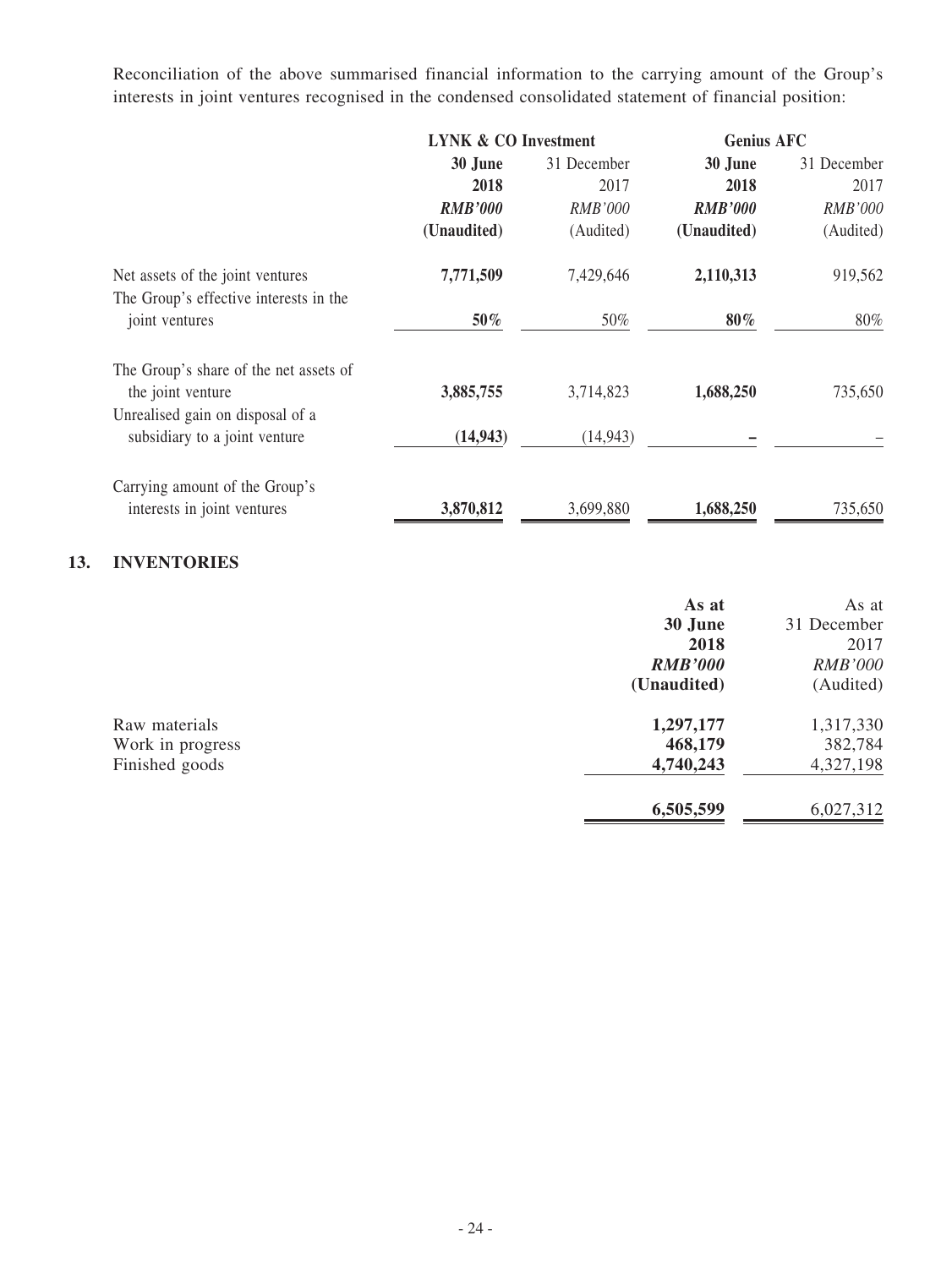## **14. TRADE AND OTHER RECEIVABLES**

|                                                                                                | <b>Note</b> | As at<br>30 June<br>2018<br><b>RMB'000</b><br>(Unaudited) | As at<br>31 December<br>2017<br>RMB'000<br>(Audited) |
|------------------------------------------------------------------------------------------------|-------------|-----------------------------------------------------------|------------------------------------------------------|
| <b>Trade and notes receivables</b><br>Trade receivables, net of loss allowance                 |             |                                                           |                                                      |
| - Third parties                                                                                |             | 346,176                                                   | 377,966                                              |
| - Associates                                                                                   |             | 371,143                                                   | 271,002                                              |
| $-$ A joint venture<br>- Related companies controlled by the substantial                       |             | 38,587                                                    |                                                      |
| shareholder of the Company                                                                     |             | 518,484                                                   | 51,733                                               |
|                                                                                                | (a)         | 1,274,390                                                 | 700,701                                              |
| Notes receivables                                                                              | (b)         | 23,509,655                                                | 28,790,926                                           |
|                                                                                                |             | 24,784,045                                                | 29,491,627                                           |
| Deposits, prepayment and other receivables                                                     |             |                                                           |                                                      |
| Prepayment to suppliers<br>- Third parties                                                     |             | 523,776                                                   | 129,080                                              |
| - Related companies controlled by the substantial                                              |             |                                                           |                                                      |
| shareholder of the Company                                                                     |             | 5,375                                                     | 847,093                                              |
|                                                                                                |             | 529,151                                                   | 976,173                                              |
| Deposits paid for acquisition of property,<br>plant and equipment                              |             | 357,586                                                   | 600,692                                              |
| VAT and other taxes receivables                                                                |             | 3,097,638                                                 | 1,877,788                                            |
| Utility deposits and other receivables                                                         |             | 374,551                                                   | 208,595                                              |
|                                                                                                |             | 4,358,926                                                 | 3,663,248                                            |
| Amounts due from related companies controlled<br>by the substantial shareholder of the Company | (c)         | 17,118                                                    | 323,433                                              |
|                                                                                                |             |                                                           |                                                      |
|                                                                                                |             | 4,376,044                                                 | 3,986,681                                            |
|                                                                                                |             | 29,160,089                                                | 33,478,308                                           |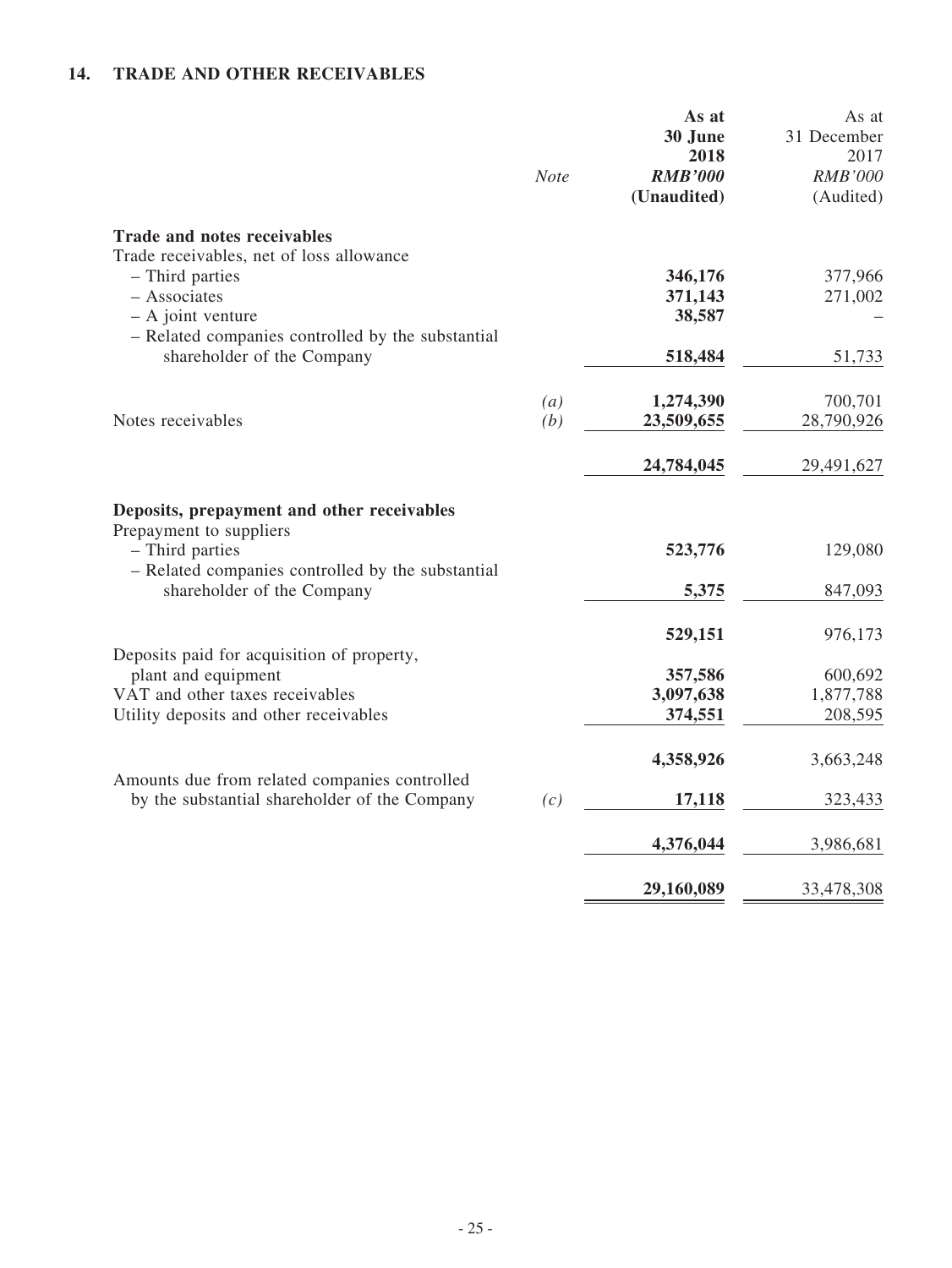#### **(a) Trade receivables**

The Group allows average credit periods ranged from 30 days to 90 days to its PRC customers. The following is an ageing analysis of the trade receivables of the PRC customers, based on invoice date and net of loss allowance, at the reporting date:

| As at          | As at          |
|----------------|----------------|
| 30 June        | 31 December    |
| 2018           | 2017           |
| <b>RMB'000</b> | <b>RMB'000</b> |
| (Unaudited)    | (Audited)      |
| 372,197        | 167,875        |
| 71,980         | 7,689          |
| 247,293        | 67,476         |
| 691,470        | 243,040        |
|                |                |

For overseas customers, the Group allows credit periods ranged from 30 days to 720 days. The following is an ageing analysis of the trade receivables of the overseas customers, based on invoice date and net of loss allowance, at the reporting date:

| As at          | As at          |
|----------------|----------------|
| 30 June        | 31 December    |
| 2018           | 2017           |
| <b>RMB'000</b> | <b>RMB'000</b> |
| (Unaudited)    | (Audited)      |
| 241,370        | 102,041        |
| 137,905        | 84,174         |
| 154,949        | 155,309        |
| 48,696         | 116,137        |
| 582,920        | 457,661        |
|                |                |

#### **(b) Notes receivables**

All notes receivables are denominated in RMB. As at 30 June 2018 and 31 December 2017, all notes receivables were guaranteed by established banks in the PRC and have maturities of less than six months from the reporting date.

#### **(c) Amounts due from related companies**

The amounts due are unsecured, interest-free and repayable on demand.

Except for trade and other receivables of RMBNil (31 December 2017: RMB140,027,000) which is expected to be recovered after one year from the reporting date, all other trade and other receivables are expected to be recovered or recognised as an expense within one year.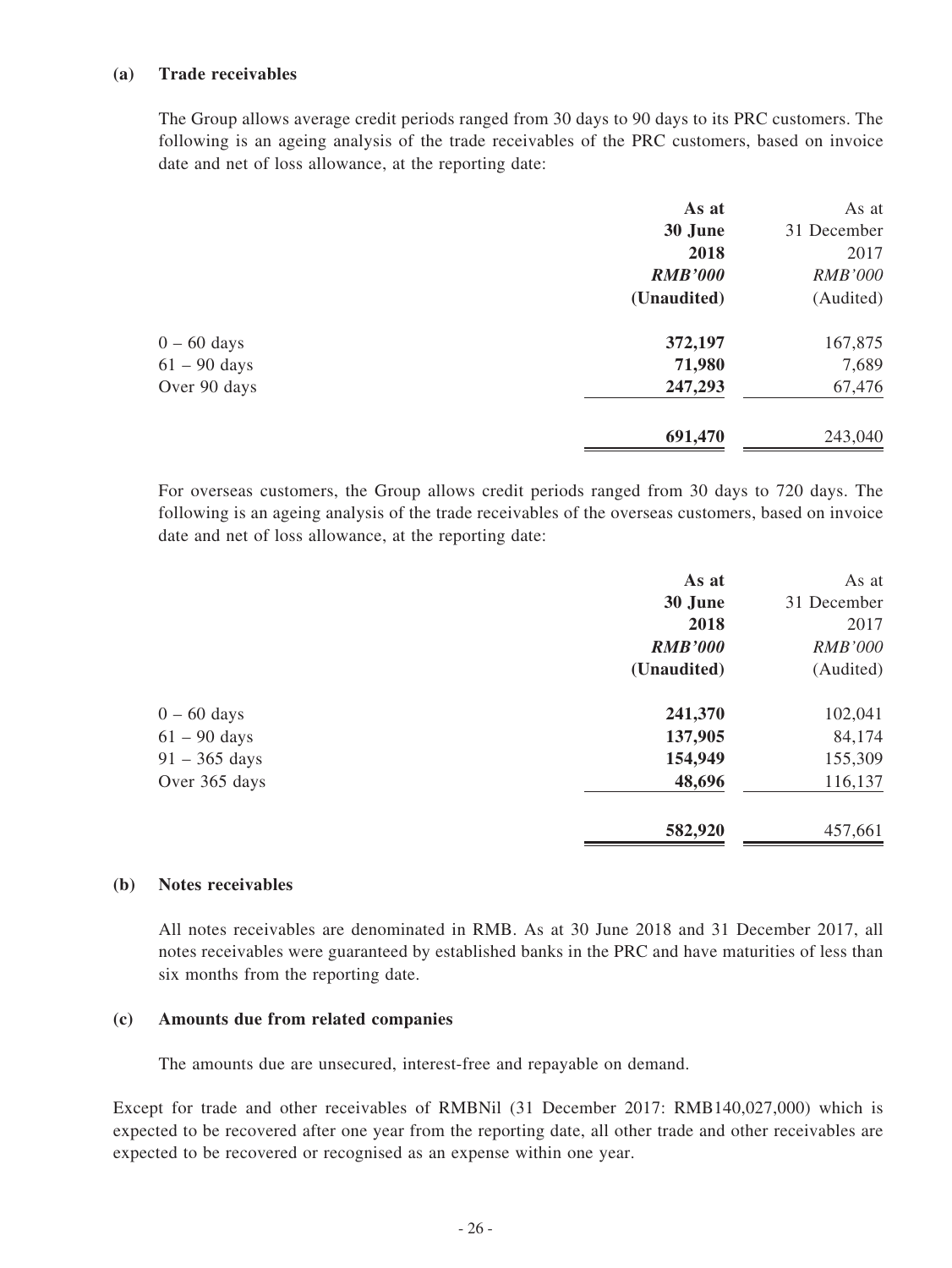#### **15. BONDS PAYABLES**

On 18 January 2018, the Company issued bonds with an aggregate principal amount of United States dollars ("**US\$**") 300,000,000 (equivalent to approximately RMB1,944,690,000) (the "**Bonds**"). The Bonds carried interest at 3.625% per annum, payable semi-annually in arrears on 25 January and 25 July of each year, and the maturity date was 25 January 2023.

The Bonds were listed on Singapore Exchange Securities Trading Limited. They constitute direct, unconditional, unsubordinated and (subject to the terms and conditions of the Bonds) unsecured obligations of the Company and shall at all times rank pari passu and without any preference among themselves. The payment obligations of the Company under the Bonds shall, save for such exceptions as may be provided by applicable law and subject to the terms and conditions of the Bonds, at all times rank pari passu with all its other present and future unsecured and unsubordinated obligations.

The carrying amount of the Bonds at initial recognition net of transaction costs amounted to US\$297,296,000 (equivalent to approximately RMB1,927,161,000) and the effective interest rate was 3.825% per annum. The Bonds were carried at amortised cost.

The movements of the Bonds for the period are set out below:

|                                            | As at          |
|--------------------------------------------|----------------|
|                                            | 30 June        |
|                                            | 2018           |
|                                            | <b>RMB'000</b> |
|                                            | (Unaudited)    |
| <b>Carrying amount</b>                     |                |
| Initial fair value on the date of issuance | 1,927,161      |
| Exchange differences                       | 40,670         |
| Interest expenses                          | 1,691          |
| At the end of the period                   | 1,969,522      |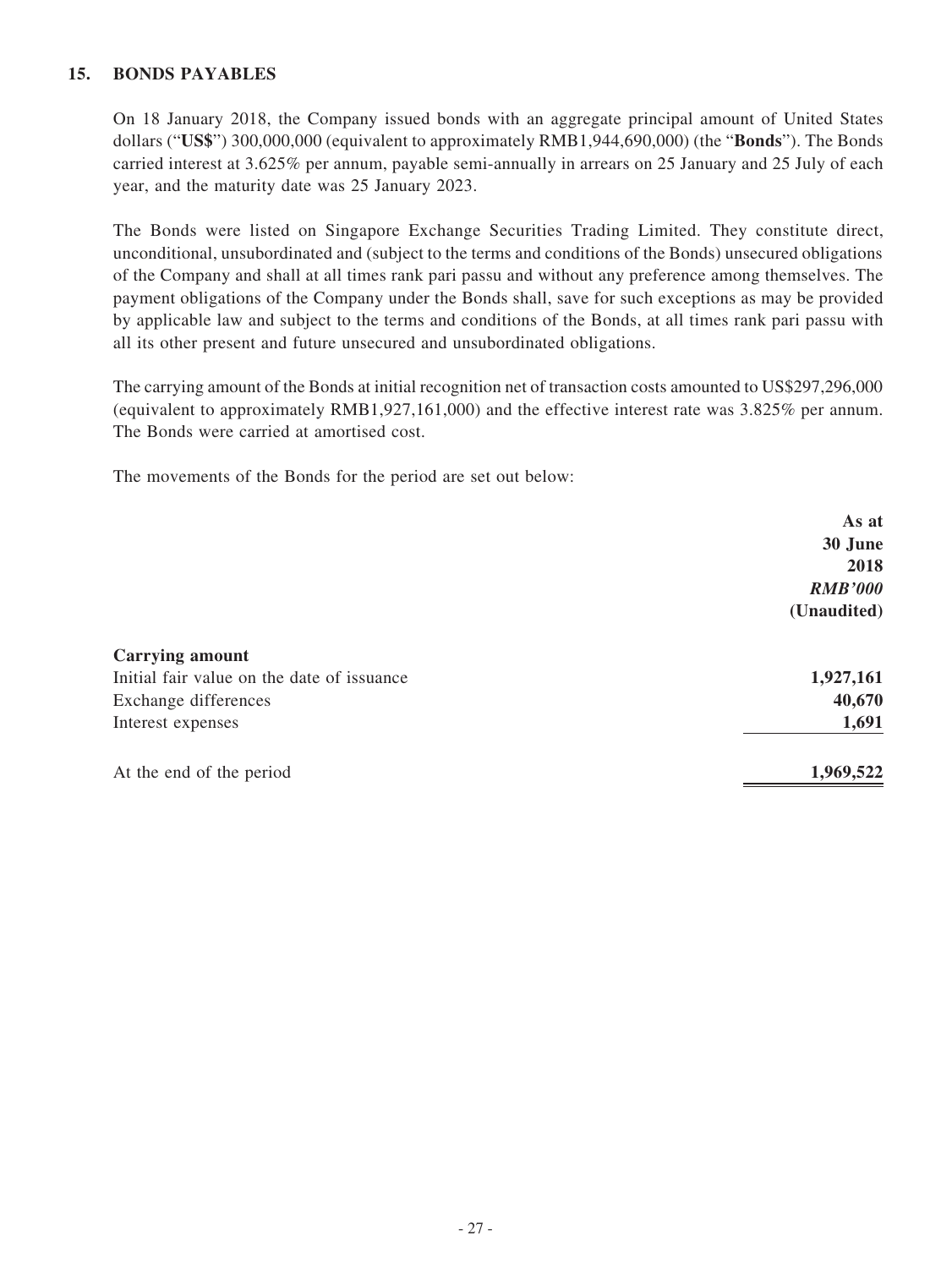## **16. TRADE AND OTHER PAYABLES**

|                                                                                                                 | <b>Note</b> | As at<br>30 June<br>2018<br><b>RMB'000</b><br>(Unaudited) | As at<br>31 December<br>2017<br><b>RMB'000</b><br>(Audited) |
|-----------------------------------------------------------------------------------------------------------------|-------------|-----------------------------------------------------------|-------------------------------------------------------------|
| Trade and notes payables                                                                                        |             |                                                           |                                                             |
| Trade payables<br>- Third parties                                                                               |             | 28,666,182                                                | 26,848,633                                                  |
| - Associates                                                                                                    |             | 68,730                                                    | 1,252,227                                                   |
| - Related companies controlled by the<br>substantial shareholder of the Company                                 |             | 976,326                                                   | 2,492,942                                                   |
|                                                                                                                 | (a)         | 29,711,238                                                | 30,593,802                                                  |
| Notes payables                                                                                                  | (b)         | 234,890                                                   | 1,045,043                                                   |
|                                                                                                                 |             | 29,946,128                                                | 31,638,845                                                  |
| Other payables                                                                                                  |             |                                                           |                                                             |
| Receipts in advance from customers<br>- Third parties<br>- Related companies controlled by the                  |             | 3,924,683                                                 | 7,980,480                                                   |
| substantial shareholder of the Company                                                                          |             | 43,458                                                    | 3,992                                                       |
|                                                                                                                 |             | 3,968,141                                                 | 7,984,472                                                   |
| Deferred government grants which conditions<br>have not been satisfied<br>Payables for acquisition of property, |             | 3,836,012                                                 | 3,379,500                                                   |
| plant and equipment                                                                                             |             | 2,111,033                                                 | 1,074,740                                                   |
| Accrued staff salaries and benefits<br>VAT and other taxes payables                                             |             | 516,031<br>121,420                                        | 908,966<br>104,388                                          |
| Dividends payable                                                                                               |             | 2,165,124                                                 |                                                             |
| Other accrued charges                                                                                           |             | 2,512,875                                                 | 2,430,232                                                   |
|                                                                                                                 |             | 15,230,636                                                | 15,882,298                                                  |
| Amounts due to related companies controlled<br>by the substantial shareholder of the Company                    | (c)         | 19,949                                                    | 9,412                                                       |
| Amount due to ultimate holding company                                                                          | (c)         |                                                           | 1,974                                                       |
|                                                                                                                 |             | 15,250,585                                                | 15,893,684                                                  |
|                                                                                                                 |             | 45,196,713                                                | 47,532,529                                                  |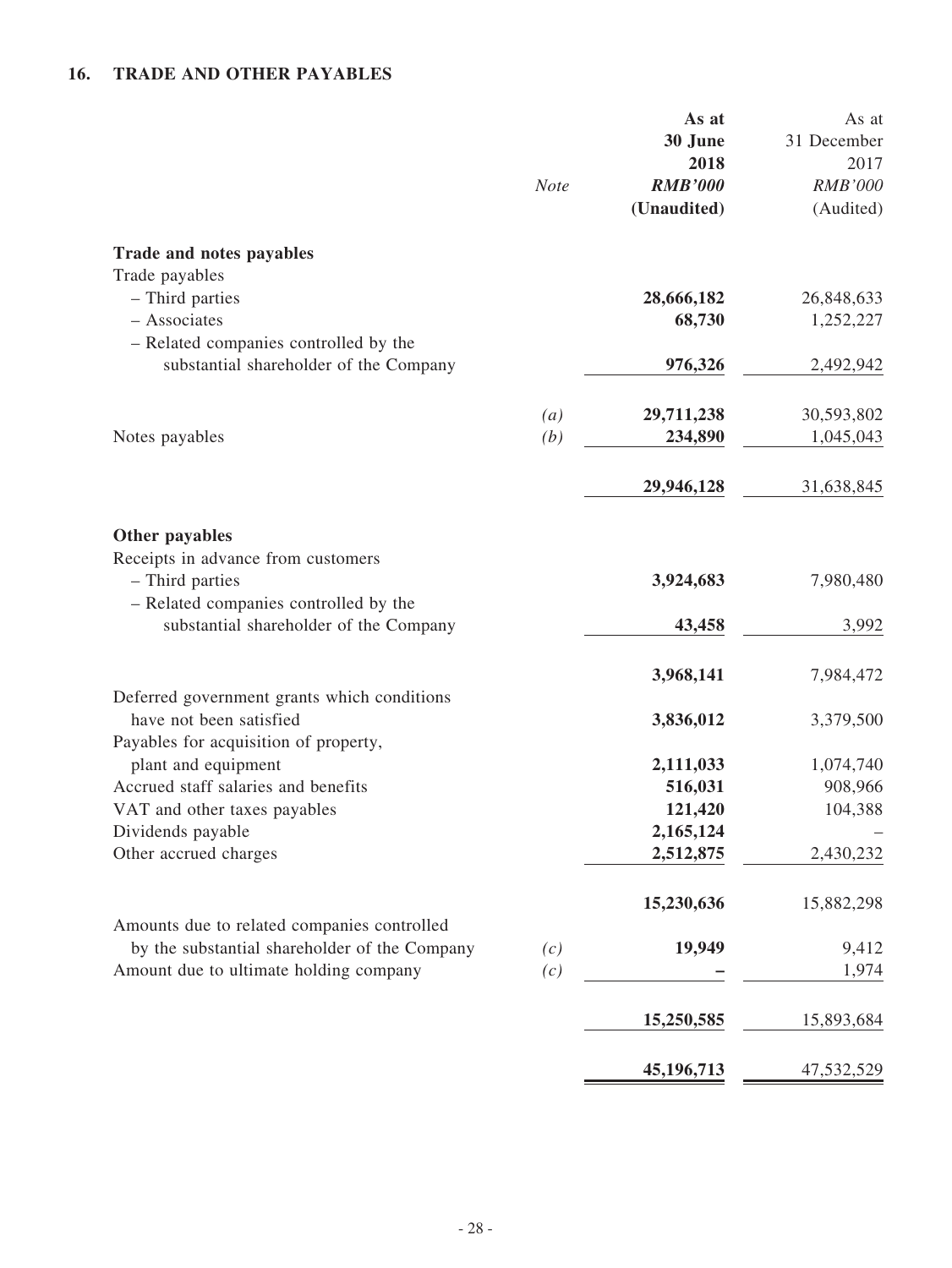#### **(a) Trade payables**

The following is an ageing analysis of trade payables, based on invoice date, at the reporting date:

|                | As at          | As at          |
|----------------|----------------|----------------|
|                | 30 June        | 31 December    |
|                | 2018           | 2017           |
|                | <b>RMB'000</b> | <b>RMB'000</b> |
|                | (Unaudited)    | (Audited)      |
| $0 - 60$ days  | 25, 193, 825   | 27,331,331     |
| $61 - 90$ days | 2,646,672      | 1,849,868      |
| Over 90 days   | 1,870,741      | 1,412,603      |
|                | 29,711,238     | 30,593,802     |

Trade payables do not carry interest. The average credit period on purchase of goods is 60 days.

#### **(b) Notes payables**

All notes payables are denominated in RMB and are notes paid and/or payable to third parties for settlement of trade payables. As at 30 June 2018 and 31 December 2017, all notes payables have maturities of less than six months from the reporting date.

As at 30 June 2018, the Group pledged bank deposits of RMB2,033,000 (31 December 2017: RMB36,043,000) to secure the notes payables.

#### **(c) Amounts due to related companies/ultimate holding company**

The amounts due are unsecured, interest-free and repayable on demand.

All of the trade and other payables are expected to be settled or recognised as income within one year or are repayable on demand.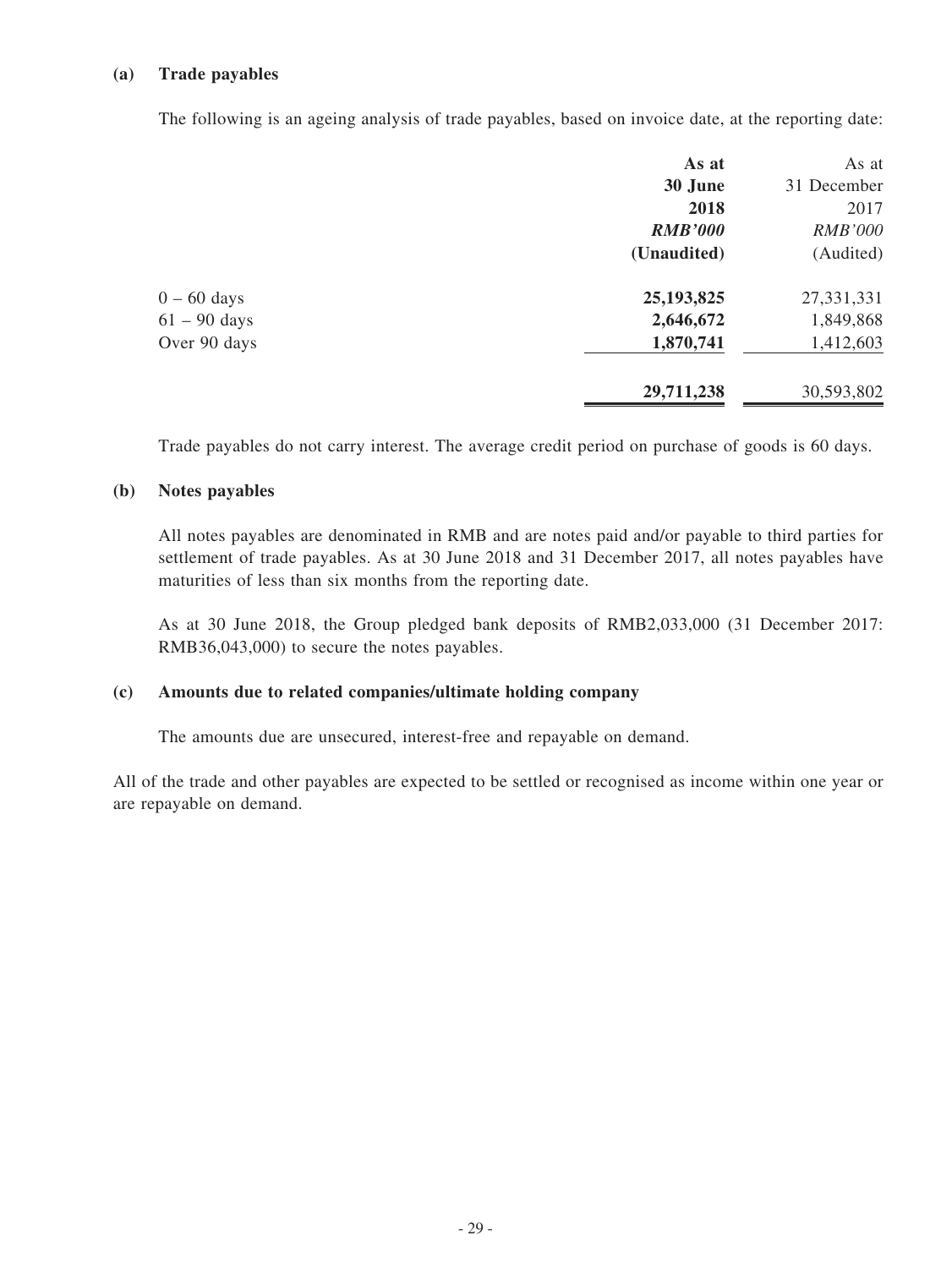#### **17. BANK BORROWINGS**

|                       | As at          | As at          |
|-----------------------|----------------|----------------|
|                       | 30 June        | 31 December    |
|                       | 2018           | 2017           |
|                       | <b>RMB'000</b> | <b>RMB'000</b> |
|                       | (Unaudited)    | (Audited)      |
| Bank loans, unsecured | 1,323,686      | 1,296,460      |

As at 30 June 2018 and 31 December 2017, the Group's bank borrowings were carried at amortised cost, repayable in October 2019 and interest bearing at the London Interbank Offered Rates plus 1.05% per annum. Pursuant to the facility agreement, it will be an event of default if Mr. Li Shu Fu is (i) no longer the single largest beneficial shareholder of the Company, or (ii) no longer beneficially owns at least 25% of the issued share capital of the Company. In case of an event of default, the bank may by notice to the Company (a) cancel the loan facility, (b) declare that all or part of the loan, together with accrued interest, be immediately due and payable, and/or (c) declare that all or part of the loans be payable on demand.

#### **18. SHARE CAPITAL**

|                                                  | Number of<br>shares | <b>Nominal value</b><br><i>RMB'000</i> |
|--------------------------------------------------|---------------------|----------------------------------------|
| Authorised:                                      |                     |                                        |
| Ordinary shares of HK\$0.02 each                 |                     |                                        |
| At 31 December 2017 and 30 June 2018 (unaudited) | 12,000,000,000      | 246,720                                |
| Issued and fully paid:                           |                     |                                        |
| Ordinary shares of HK\$0.02 each                 |                     |                                        |
| At 1 January 2017                                | 8,882,861,540       | 162,708                                |
| Shares issued under share option scheme          | 87,653,000          | 1,578                                  |
| At 31 December 2017 and 1 January 2018           | 8,970,514,540       | 164,286                                |
| Shares issued under share option scheme          | 7,031,000           | 116                                    |
| At 30 June 2018 (unaudited)                      | 8,977,545,540       | 164,402                                |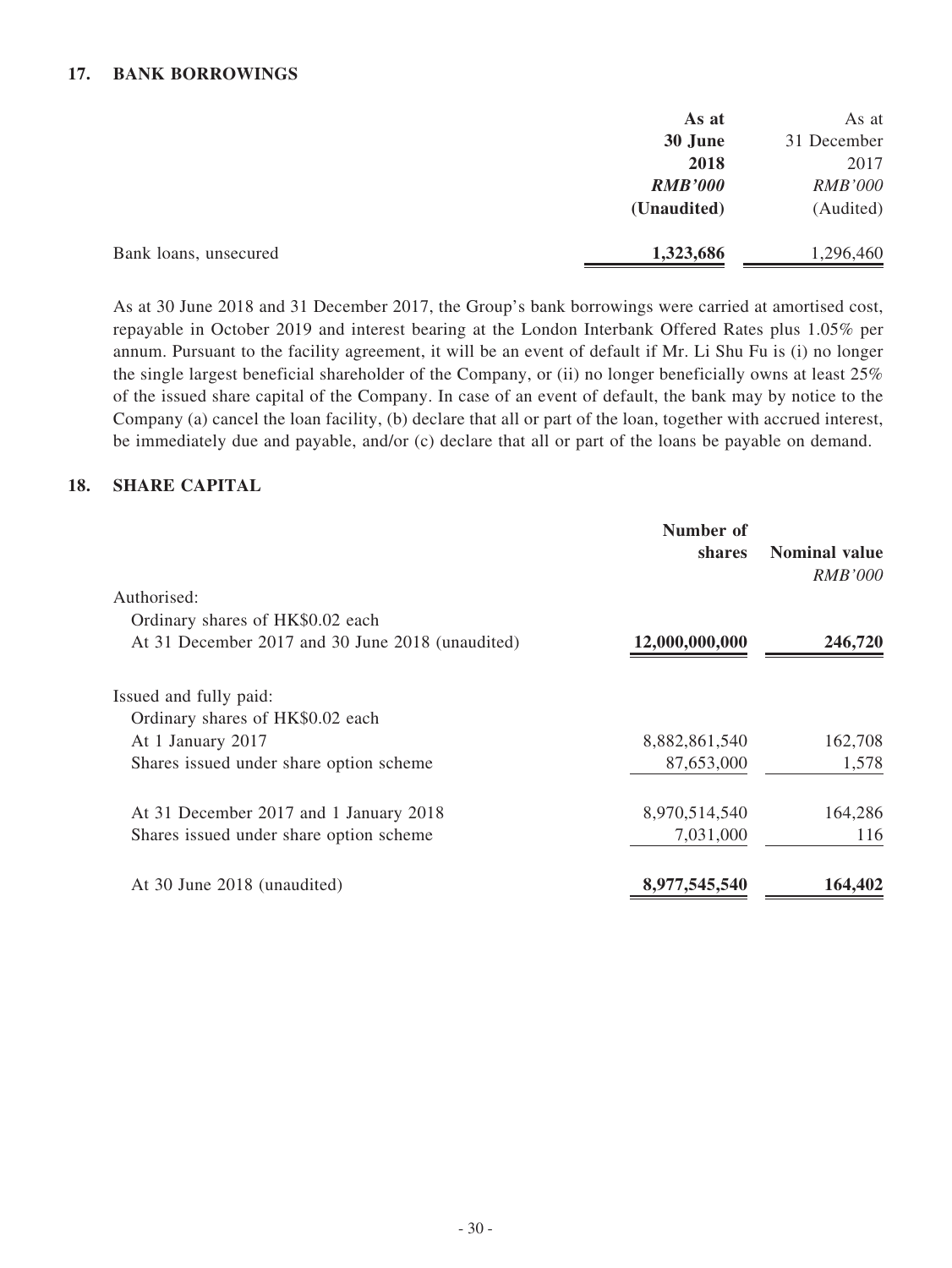#### **19. EVENTS AFTER THE REPORTING DATE**

**Acquisitions of Ningbo Jirun Automobile Components Company Limited# 寧波吉潤汽車部件有限公 司 ("DMA Target"), Hangzhou Geely Automobile Company Limited# 杭州吉利汽車有限公司 ("DJD Target") and Guizhou Geely Automobile Components Company Limited# 貴州吉利汽車部件有限 公司 ("GY Target")**

On 18 July 2018, Zhejiang Jirun Automobile Company Limited# 浙江吉潤汽車有限公司 ("Jirun Automobile"), an indirect 99% owned subsidiary of the Company, and three fellow subsidiaries owned by the Company's ultimate holding company entered into acquisition agreements pursuant to which Jirun Automobile has conditionally agreed to acquire, and the fellow subsidiaries have conditionally agreed to sell the entire equity interests of DJD Target, GY Target and DMA Target for total cash considerations of approximately RMB930,620,000, RMB1,074,309,000 and RMB1,169,399,000, respectively. The acquisition will be subject to, amongst others, the approval of the independent shareholders of the Company at the extraordinary general meeting. Please refer to the Company's announcement dated 18 July 2018 for further details.

*# The English translation of the names of the companies established in the PRC is for reference only. The official names of these companies are in Chinese.*

#### **20. COMPARATIVE FIGURES**

The Group has initially applied HKFRS 9 as at 1 January 2018. Under the transition methods chosen, comparative information is not restated. Further details of the changes in accounting policies are disclosed in note 2.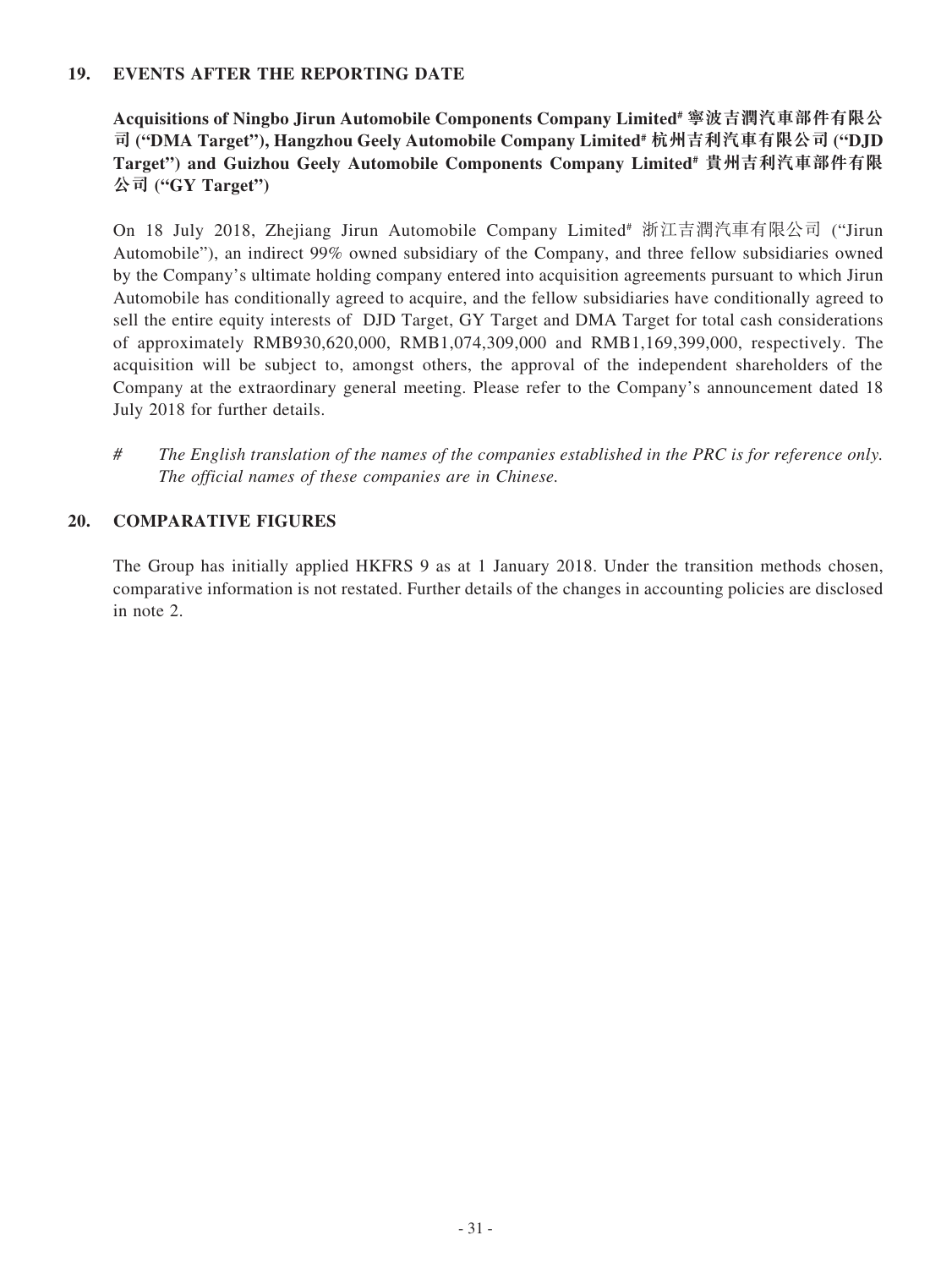### **MANAGEMENT DISCUSSION AND ANALYSIS**

### **Overall Performance**

The Group's performance in the first half of 2018 continued to beat the management's expectations. Although the competition in China's passenger vehicles market remains intense, the Group's sedan and Sport Utility Vehicle ("**SUV**") models demonstrated strong sales performance during the period. Total sales volume of passenger vehicles at Chinese indigenous brands exhibited a modest growth at 3.4% year-on-year ("**YoY**") during the period, compared with a 4.6% YoY growth of the overall Chinese passenger vehicle market in the same period, according to the data of China Association of Automobile Manufacturers ("**CAAM Data**"). Nonetheless, the Group's sales in the China market continued to grow strongly, with total sales volume up 44% YoY to 757,931 units in the first half of 2018. The Group's export sales volume also exhibited a strong rebound of 126% YoY to 8,699 units in the first half of 2018, as a result of the introduction of more updated products to the export markets. The Group sold a total of 766,630 units of vehicles (including the sales volume of LYNK & CO-branded vehicles sold by the Group's 50%-owned joint venture, namely LYNK&CO JV) in the first six months of 2018, achieved a 44% YoY growth over the same period in 2017. Total revenue (excluding the revenue of LYNK&CO JV) increased by 36% to RMB53.71 billion during the period. Profit attributable to the equity holders of the Company for the first half of 2018 was up 54% YoY to RMB6.67 billion. Gross margin ratio improved further during the period due to better product mix (i.e. higher proportion of higher-margin models) and economies of scale. The 31% increase in selling and distribution expenses was in line with the increase in revenue. The 35% increase in administrative expenses during the period was primarily attributable to the increase in amortization expenses as a result of the substantial investment in research and development over the past years. These, coupled with additional profit contribution from LYNK&CO JV during the period, resulted in the net profit growing faster than the overall revenue in the first six months of 2018. Diluted earnings per share (EPS) was up 52% to RMB72.65 cents.

### **Financial Resources**

As a result of higher revenues and operating profits in the first half of 2018, the Group's financial position remained very strong at the end of June 2018. The Group's total cash level (bank balances and cash + pledged bank deposits) increased by 20% from the end of 2017 to RMB16.17 billion at the end of June 2018, while its total borrowings (including bank loans and the 5-year US\$300 million 3.625% bonds due 2023 (the "**Bonds**")) increased by 154% to RMB3.29 billion compared with the same period. Net cash on hand (total cash level – total borrowings) increased to RMB12.88 billion, versus a net cash level of RMB12.15 billion six months ago. In addition, net notes receivables (bank notes receivables – bank notes payables) at the end of June 2018 amounted to RMB23.27 billion, which could provide the Group with additional cash reserves when needed through discounting the notes receivables with the banks.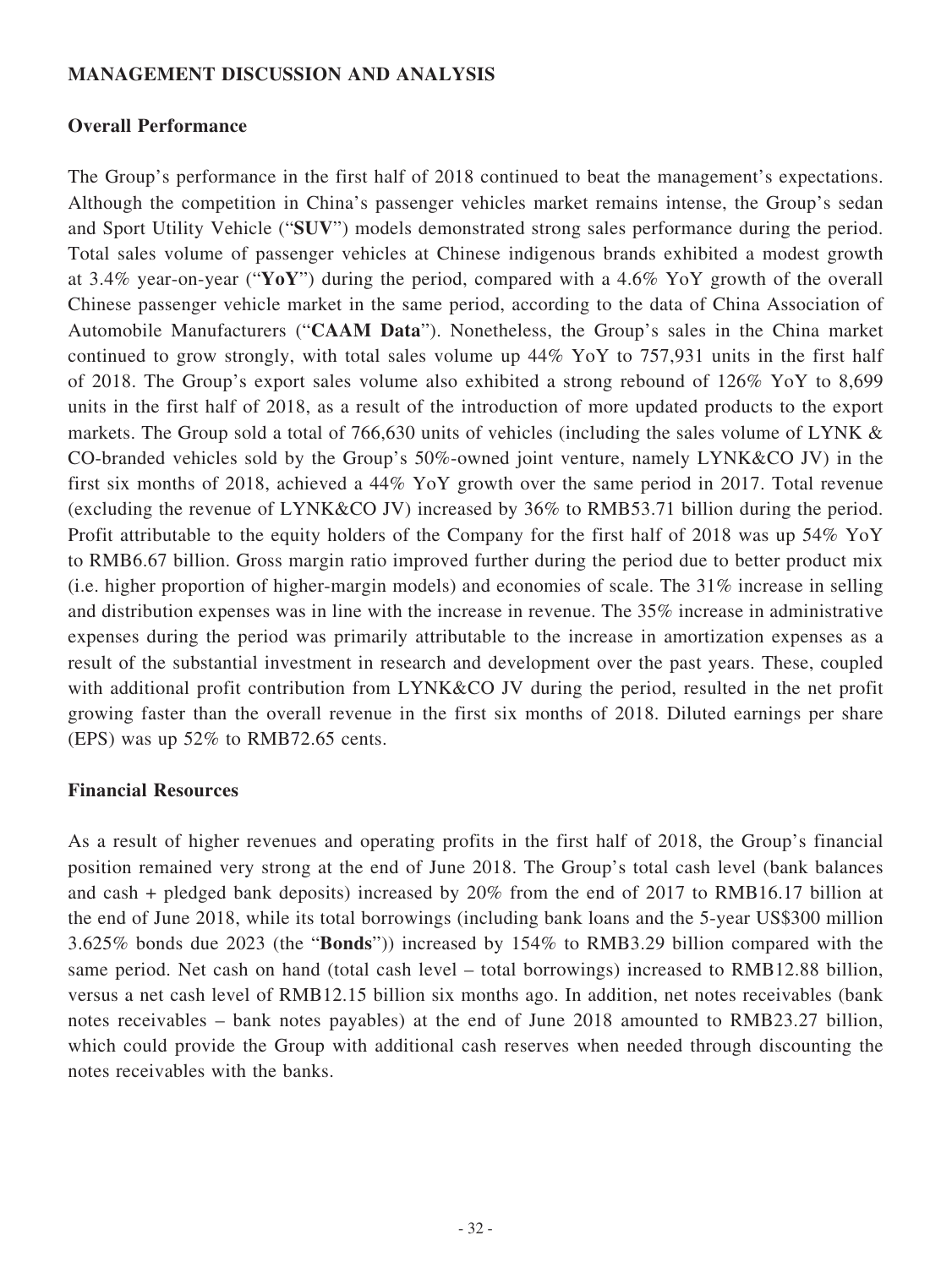### **Vehicle Manufacturing**

The Group sold a total of 766,630 units of vehicles (including the sales volume of LYNK & CO-branded vehicles sold by the Group's 50%-owned joint venture, namely LYNK&CO JV) in the first half of 2018, up 44% YoY, helped by the continued good market demand for the Group's existing sedan, crossover and SUV models. Such promising sales volume growth was despite the Group's lack of new products for most of the times in the first half of 2018 as most of the Group's new model launches in 2018 would cluster towards the second half of the year.

The Group's domestic sales volume in the first half of 2018 increased 44% YoY to 757,931 units (including the sales volume of LYNK & CO-branded vehicles sold by LYNK&CO JV), outperforming the overall passenger vehicle market in China, which was up only 4.6% YoY, according to CAAM Data. The Group's market share in China's overall passenger vehicle market increased significantly to 6.4% in the first half of 2018, according to the data published by the same organization. Export sales volume surged significantly by 126% to 8,699 units in the first half of 2018, as a result of the successful introduction of more updated models to the export markets and the improved macro-economic environment in some of its major export markets. Export sales, however, still only accounted for a tiny 1.1% of the Group's total sales volume in the first half of 2018, compared with 0.7% in the same period in 2017 and over 20% back in 2013.

In the first half of 2018, "Geely Boyue" (吉利博越) was the Group's most popular model, achieving sales volume of 127,088 units, an increase of 9% YoY, and accounting for 17% of the Group's total sales volume during the period. The Group's "Emgrand" series sedans , comprising "New Emgrand" and its new energy vehicle ("**NEV**") versions were also a key contributor to the overall sales volume. The combined sales volume of "Emgrand" series sedans was 115,408 units, which was down 2% YoY and constituted 15% of the Group's overall sales volume during the period.

Following the launch of two highly successful mid-size SUV models namely "Geely Boyue" (吉利博 越) and "Vision SUV" (遠景SUV) over the past few years, the Group continued to expand its products offering in the SUV segment by introducing a few new compact SUV models like "Vision X3" (遠景 X3), "Vision S1" (遠景S1) and "Vision X1" (遠景X1) last year. Besides, two brand new SUV models would be launched in the second half of 2018 to further enrich the Group's product portfolio in the SUV segment. The aggregate sales volume of the Group's SUV models including "Geely Boyue" (吉利博越), "Vision SUV" (遠景SUV), "Vision X3" (遠景X3), "Vision S1" (遠景S1) and "Vision X1" (遠景X1) amounted to 318,949 units, up 78% YoY and accounted for 42% of the Group's total sales volume in the first half of 2018. The combined sales volume of crossover model "Emgrand GS" and its NEV version was 84,484 units, up 45% YoY during the same period. As a result of the launch of a few new lower-priced compact SUV models in the second half of 2017 and the exclusion of the higher-priced LYNK & CO-branded vehicles from the calculation, the Group's average ex-factory selling price in the first half of 2018 was maintained at around the same level during the same period last year.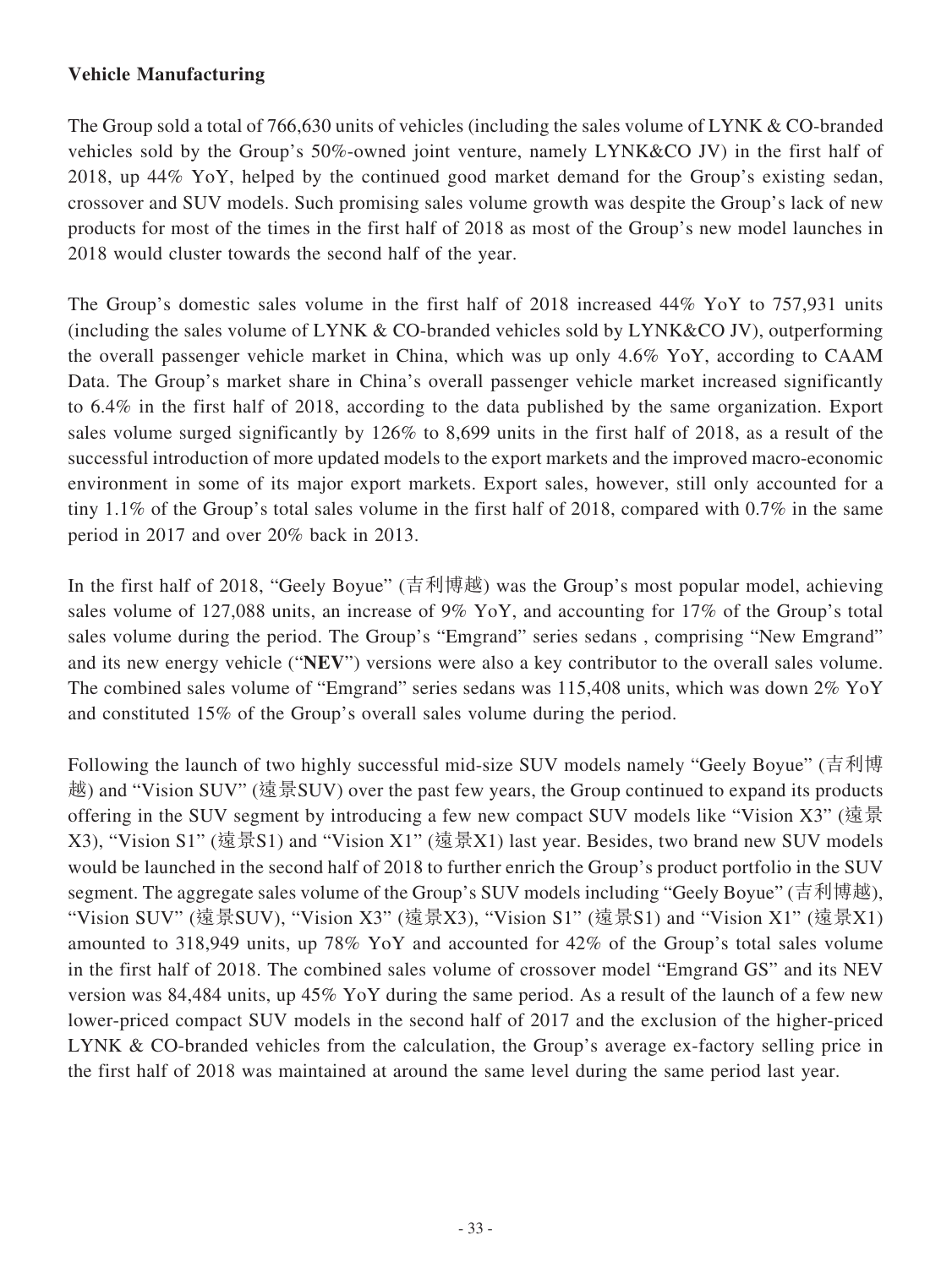Over the past few years, the Group further enhanced its sales and marketing system in China, enabling it to provide better sales and after-sales services to its customers. The Group's products are currently sold under the "Geely" brand and the "LYNK & CO" brand (through an independent distribution channel under the LYNK&CO JV), targeting at different market segments. "Geely" brand is the Group's main stream mass market brand, while "LYNK & CO" is a joint-venture brand between the Group and Volvo Car Corporation ("**VCC**"), targeting at global premium market. At the end of June 2018, the Group and LYNK&CO JV had more than 940 dealers and 130 dealers, respectively, in China.

### **New Products**

New energy vehicles would be the Group's focus in new products offering in 2018. The Group launched a new "Borui GE" model, which is only available in new energy versions: either MHEV ("**mild hybrid electric vehicle(s)**") version or PHEV ("**plugin-hybrid-electric vehicle(s)**") version. A crossover EV ("**electric vehicle(s)**") model, namely "Emgrand GSe" was also introduced to the China market in June 2018. The Group's 50%-owned LYNK&CO JV launched its second model: a crossover vehicle called "02" in June 2018.

In the remainder of 2018, the Group plans to significantly increase its new model offerings in the new energy sector. The Group also plans to enter the high end MPV market in China by launching its first ever MPV ("**multi-purpose vehicle(s)**") in the second half of 2018. According to the Group's preliminary plan, the following new products are expected to be offered to the market before the end of 2018:

### *Under the "Geely" brand:*

- A new version of mid-size SUVs under the "Boyue" family;
- A new A0 segment SUV to supplement the Group's current SUV model portfolio;
- A brand new A segment sedan with good fuel efficiency;
- Two pure electric vehicle models;
- The Group's first MPV model;
- Upgraded versions of existing major models; and
- new NEV version for existing major models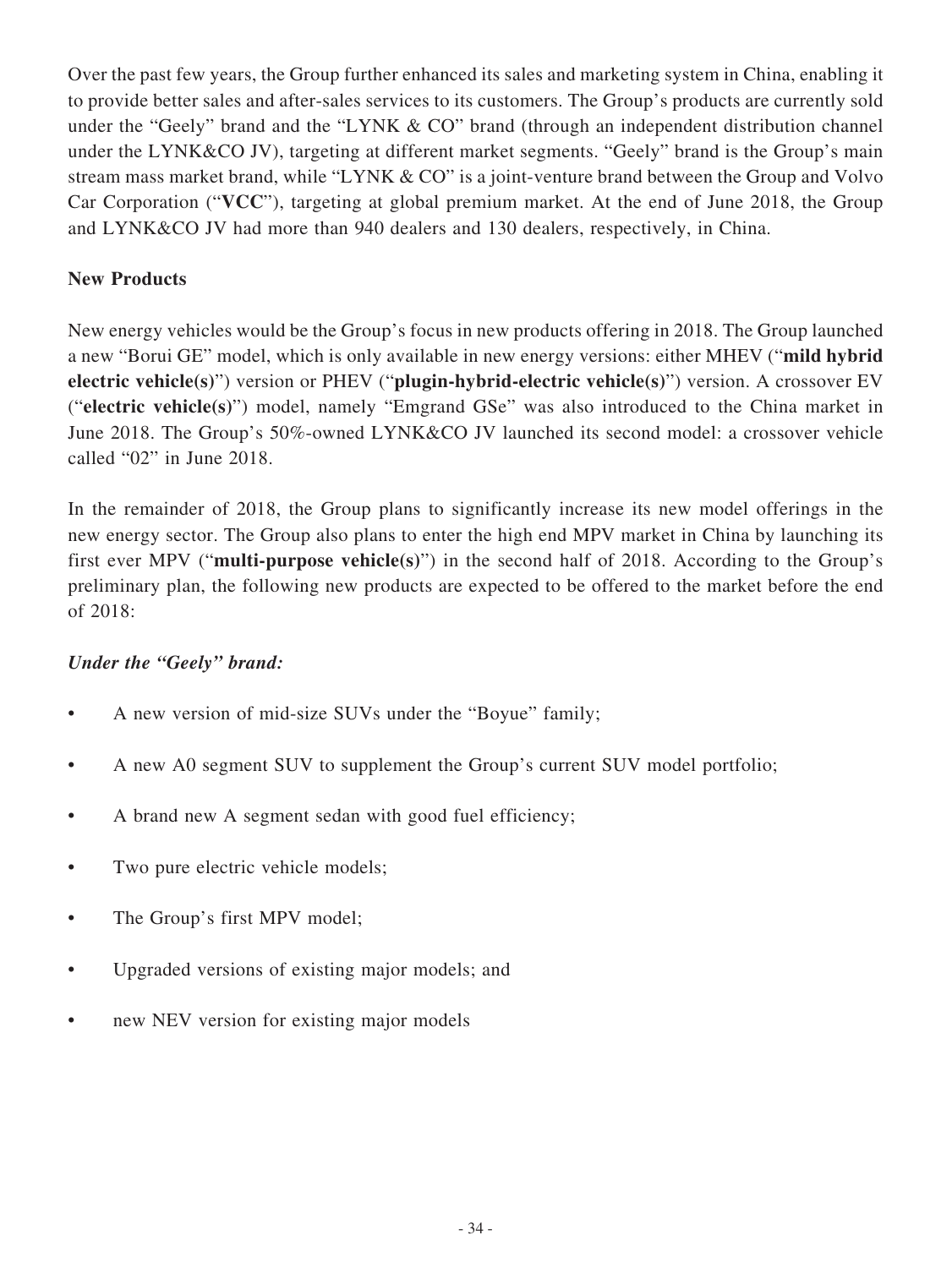### *Under the "LYNK & CO" brand:*

- "03"; and
- "PHEV" for "01", "02" & "03"

With the launches of more NEV models in 2018 and the expected promulgation of more government policies to encourage the use of NEVs in China, we expect the sales of NEVs to account for a significantly larger proportion of our total sales volume in the coming few years.

### **New Energy Vehicles Strategy**

The Group announced and started to implement its NEV ("**New Energy Vehicle**") strategy named "Blue Geely Initiatives" in November 2015. "Blue Geely Initiatives" is a 5-year campaign demonstrating the Group's dedication to transformation into the industry leader in NEV technologies. The initiative's target is to ensure that up to 90% of the Group's total sales volume would be in the form of new energy vehicles by 2020.

Expanding our NEV products offering will be the core focus of the Group in 2018, during which NEV version will be added to all the Group's major product line. So far the NEV versions for both Borui (known as Borui GE) and Emgrand GS Crossover (known as Emgrand GSe) were launched in the China market. Both received strong market acceptance and their sales performance well exceeded the management's original expectations.

Since the commercial launch of the Group's first EV model "Emgrand EV" in 2015, "Emgrand EV" had consistently ranked amongst the best-selling full size electric vehicle model in China over the past few years. The Group has established good customer recognition in China for the quality and performance of its electric vehicles. In the remainder of the year 2018, the Group plans to launch two additional new EV models and to further speed up the pace of NEV products offering for most of its major vehicle model lines. This should put the Group in a better position to achieve the ambitious target set under the "Blue Geely Initiatives". In the first half of 2018, the Group sold a total of 14,362 units of NEV models, up 71% from the same period in 2017.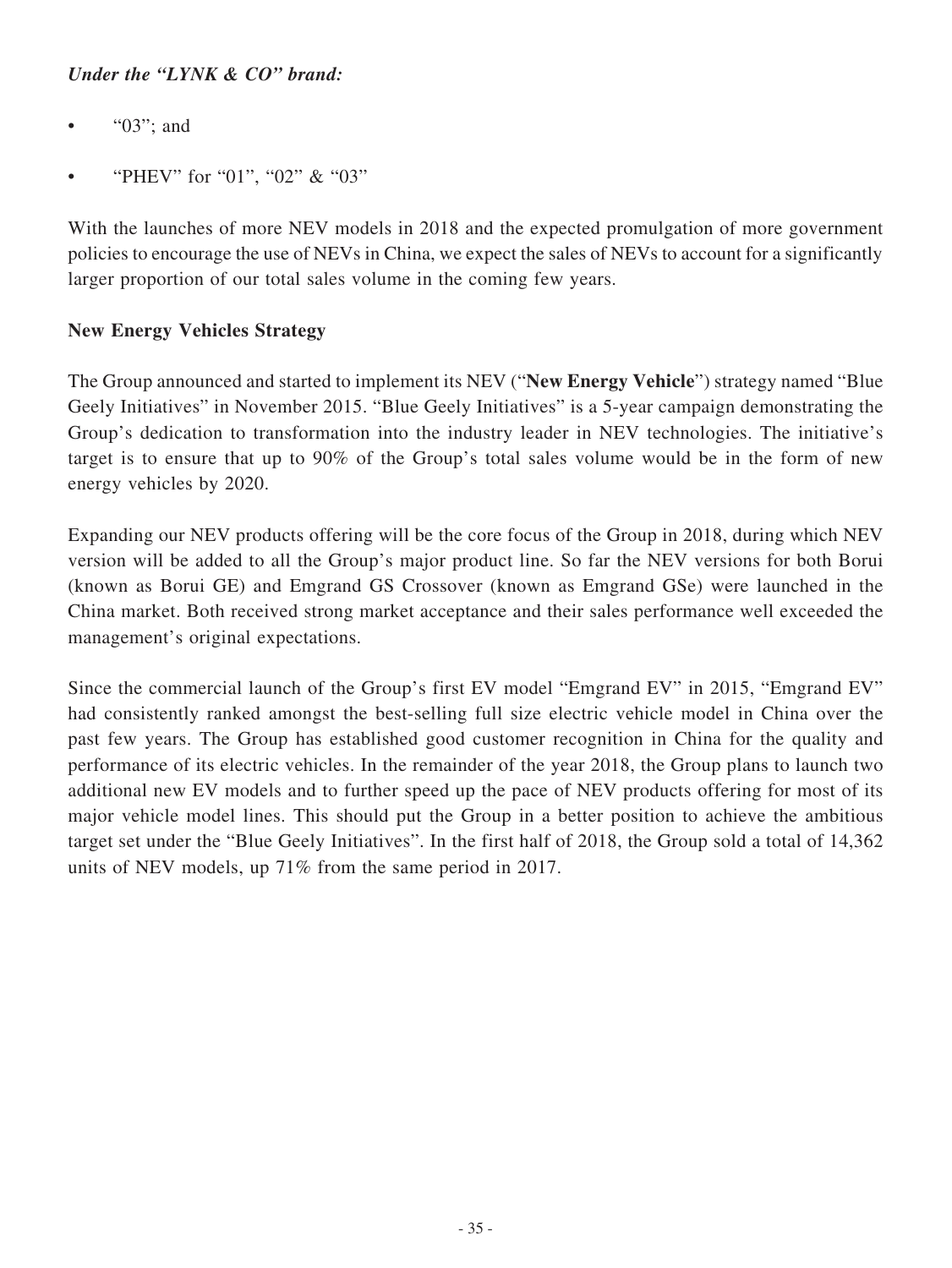## **Genius AFC**

Genius Auto Finance Company Limited ("**Genius AFC**"), the Group's 80%-owned vehicle financing joint venture formed with BNP Paribas Personal Finance, commenced operation in September 2015. Located in Shanghai, Genius AFC's core business is the provision of auto wholesales financing solutions to auto dealers, and retail financing solutions to end customers, mainly supporting the three key auto brands in Geely Holding Group, including "Geely", "LYNK & CO" and "Volvo Car". Helped by the substantial growth in the sales volume of the Group and the increase in retail financing businesses, Genius AFC's auto finance business registered significant growth in the first half of 2018 with its total loan book growing 48% from the end of 2017 to RMB14.34 billion by 30 June 2018. With a healthy level of interest rate spread and a negligibly low default rate as a result of enhanced sales management and effective risk control, Genius AFC achieved good earnings performance in the first half of 2018 with net profit increasing 236% YoY to RMB90.75 million during the period.

Despite the increasing competition from other financial institutions like commercial banks and financial leasing companies and the challenges during the deleveraging and liquidity management process in China, limiting Genius AFC's ability to grow its loan book, Genius AFC is still on track to achieve its annual target steadily for 2018.

To support the continued growth of Genius AFC's auto finance business, Genius AFC's registered capital was increased from RMB900 million to RMB2 billion in early 2018. The Group contributed 80% (or RMB880 million) of the new capital injection according to its shareholding in Genius AFC.

## **LYNK&CO JV**

LYNK & CO Investment Co., Ltd. ("**LYNK&CO JV**"), established in October 2017, is an indirect 50%-owned joint venture of the Group (the remaining interests were held as to 20% by our parent Zhejiang Geely Holding Group Company Limited ("**Geely Holding**", together with its subsidiaries, "**Geely Holding Group**"), and as to 30% by a subsidiary of Volvo Car Corporation or "VCC"), which is majority-owned by Geely Holding). The LYNK&CO JV was set up to facilitate the development, manufacture, sales and servicing of high-end passenger vehicles in both the China and international market under the "LYNK & CO" brand.

Positioned as a global brand with state-of-the-art design and manufacturing capabilities, LYNK&CO JV aims to target at the premium mobility market segment globally through the provision of both passenger vehicles and mobility services. The innovative business model of LYNK&CO JV is supported by new vehicle models developed from Compact Modular Architecture ("**CMA**"), which is jointly developed by Geely Holding and Volvo Car and licenced to the LYNK&CO JV.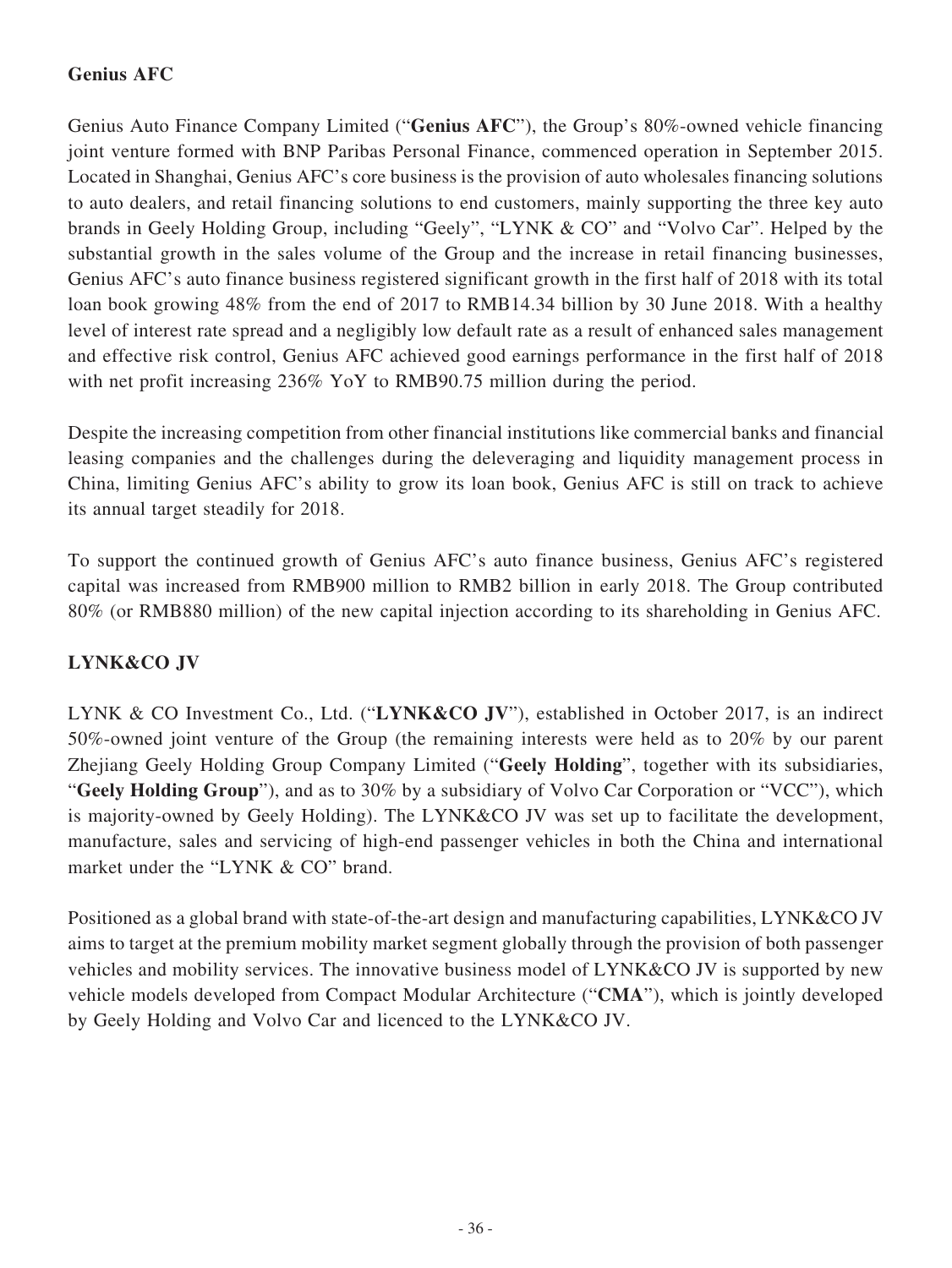The first vehicle model called "01" under the LYNK&CO JV was offered to the China market at the end of 2017. In the first half of 2018, the total sales volume of the LYNK&CO JV amounted to 46,252 units, all of which were initial ramp up contribution solely from "01", exceeding the management's expectations. Encouraged by the strong feedback to the LYNK & CO brand, two more new models under the LYNK&CO JV: "02" and "03" are expected to be launched in the remainder of 2018. Despite its first full six months' operation and the initial manufacturing capacity constraints, LYNK&CO JV managed to post a net profit of RMB341.86 million in the first half of 2018. In view of Chinese consumers' current preference over physical dealer shops to support sales and services, LYNK&CO JV has so far set up a dealer network with over 130 stores in China.

### **Exports**

The Group exported a total of 8,699 units of vehicles in the first six months of 2018, up 126% from the same period last year, and accounted for 1.1% of the Group's total sales volume during the period. The improved export sales performance mainly helped by the Group's introduction of more updated products to its export markets and the gradual economic recovery at some of its export markets in the Eastern Europe, Middle East and South America. "Geely Boyue" and "Kingkong" were the Group's most popular export models in terms of sales volume in the first half of 2018. Total export sales volume of "Geely Boyue" and "Kingkong" amounted to 6,318 units and accounted for 73% of the Group's total export sales volume during the first six months of 2018. At the end of June 2018, the Group exported its products to 24 countries through 24 sales agents and 297 sales and service outlets.

Developing countries located in the Eastern Europe, Middle East and South America were the most important markets for the Group's exports in the first half of 2018. In addition to export of vehicles from China, the Group also assembles some models sold overseas using contract manufacturing arrangements with local partners.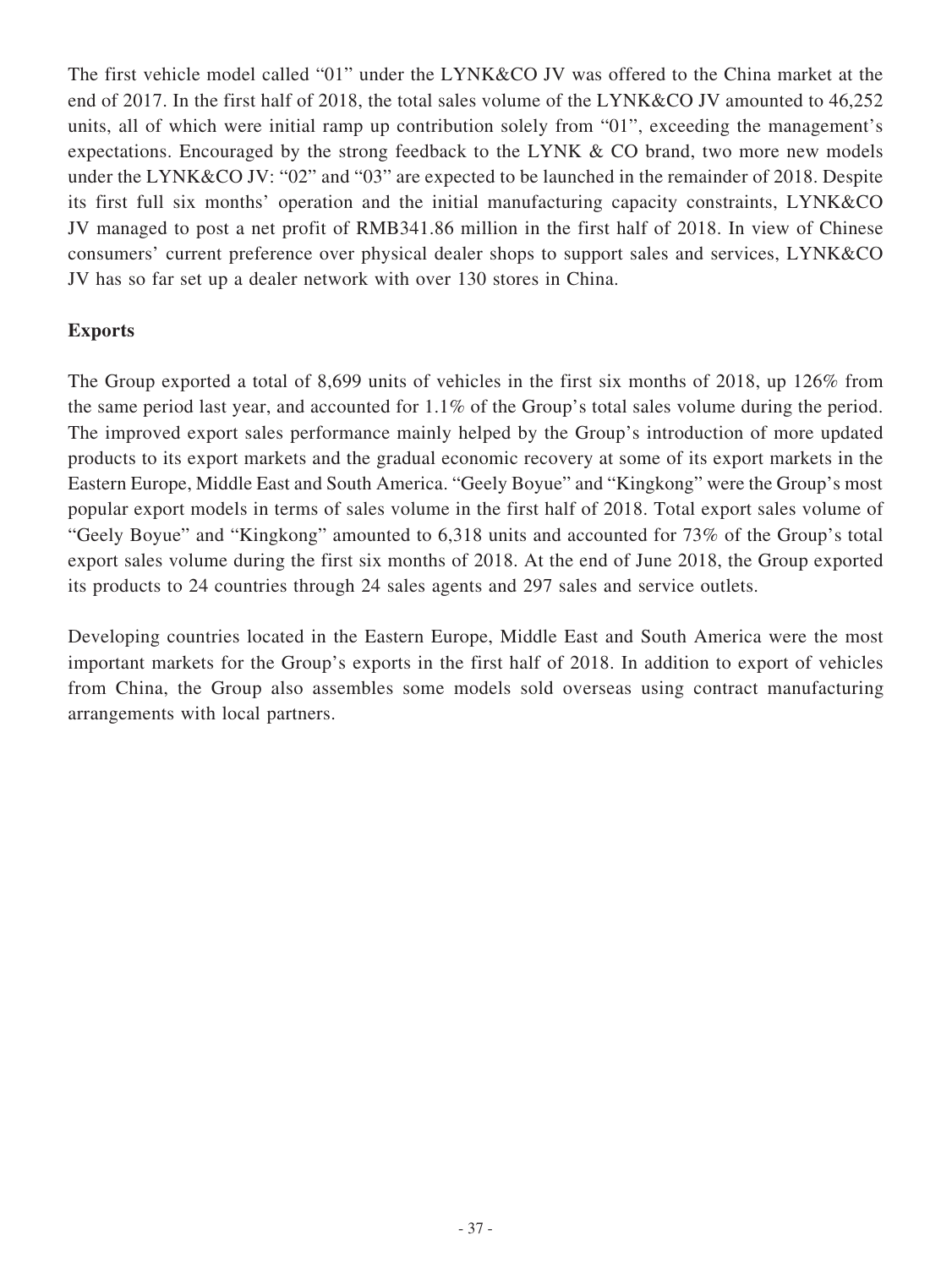## **Acquisitions of 100% interests in Hangzhou Geely Automobile Company Limited (杭州吉利汽車 有限公司 or "Hangzhou Geely DJD"), Guizhou Geely Automobile Components Company Limited (貴州吉利汽車部件有限公司 or "Guizhou Geely GY") and Ningbo Jirun Automobile Components Company Limited (寧波吉潤汽車部件有限公司 or "Ningbo Jirun DMA")**

On 18 July 2018, the Group agreed to acquire the entire registered capitals of Hangzhou Geely DJD, Guizhou Geely GY and Ningbo Jirun DMA from three group companies of its parent Geely Holding for RMB930,620,464.36, RMB1,074,308,970.43 and RMB1,169,398,629.60, respectively. The considerations for these acquisitions were determined with reference to the net asset value and the valuation premium of the relevant properties of Hangzhou Geely DJD, Guizhou Geely GY and Ningbo Jirun DMA as at 31 May 2018 and would be funded by internal resources of the Group. As at the date of this announcement, the acquisitions have not yet been completed. The acquisitions would be put forward at the extraordinary general meeting to be held on 4 September 2018 for approval by the independent shareholders of the Company.

The acquisitions would provide an opportunity for the Group to expand its manufacturing capacity to meet the increasing demand of automobiles in the PRC, as well as to enhance the production capabilities of the Group for the manufacture of mid-end to high-end electric vehicles, sedans, sport utility vehicles and multi-purposes vehicles. It is anticipated that after completion of the acquisitions and the commencement of commercial production, the new models to be built at these plants will expand the Group's products offering and enhance the overall competitive strength of the Group's products in the market and will become one of the key drivers of the Group's future profitability. It is currently expected that the commercial production of the Guizhou Geely GY will commence in the third quarter of 2018 and that of Hangzhou Geely DJD and Ningbo Jirun DMA will commence in the fourth quarter of 2018. Upon completions of the acquisitions, Hangzhou Geely DJD, Guizhou Geely GY and Ningbo Jirun DMA will become the 99% indirectly owned subsidiaries of the Company and the financial statements of which will be consolidated into the financial statements of the Group.

## **Issuance of US\$300 million 3.625% Bonds Due 2023**

In January 2018, the Company issued US\$300 million bonds bearing an interest rate of 3.625% per annum payable semi-annually in arrears due 2023 (the "**Bonds**") commencing on 25 July 2018, raising the net proceeds of US\$297,296,000 (equivalent to approximately RMB1,927,161,000).

As at the date of this announcement, the net proceeds of the Bonds have been utilized as below:

|                            | <i>RMB'000</i> |
|----------------------------|----------------|
| Finance costs              | 57,179         |
| General corporate purposes | 9,227          |
| Total                      | 66,406         |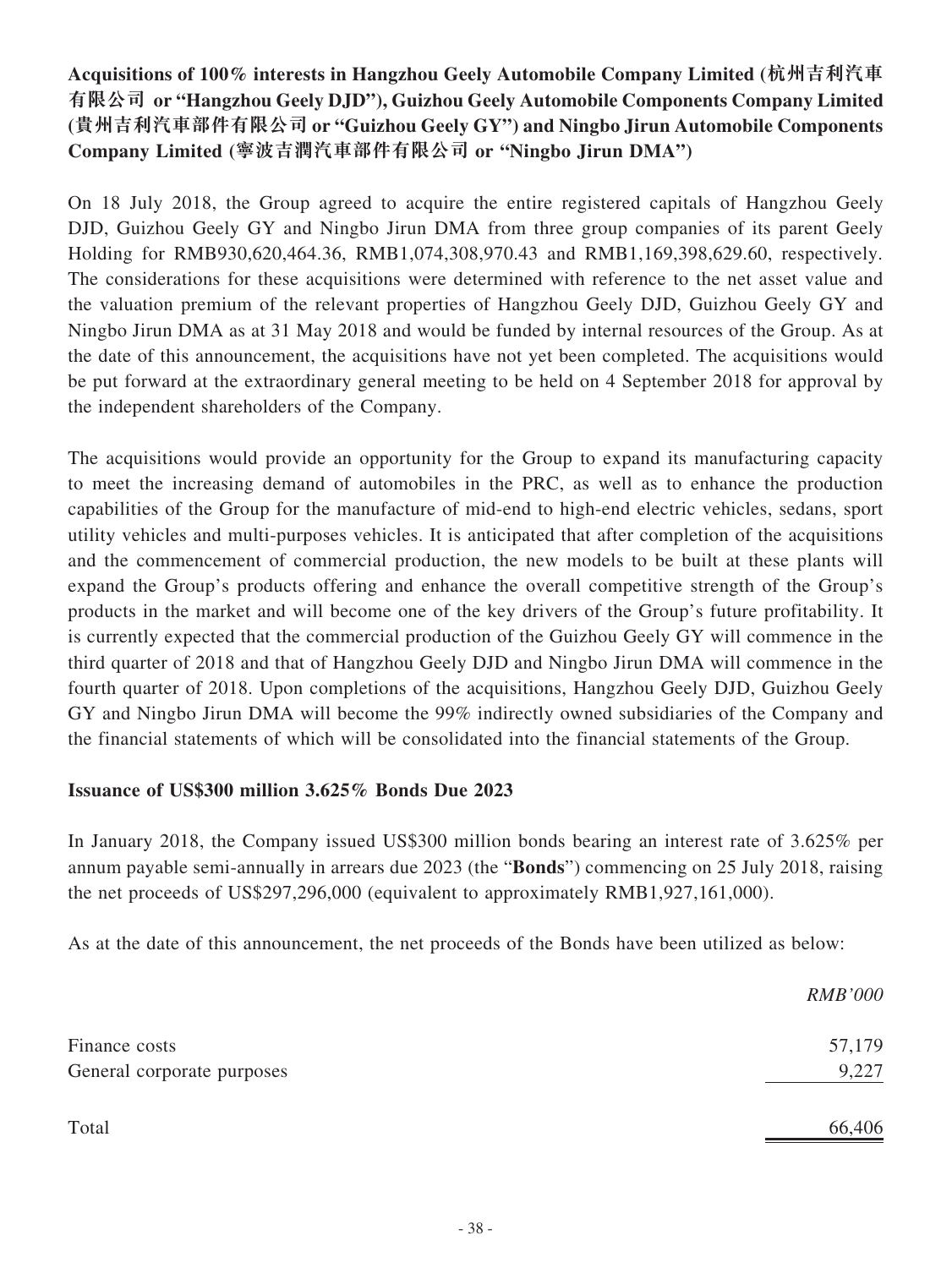### **Formation of a joint venture company on powertrain business**

On 24 April 2018, 浙江吉利羅佑發動機有限公司 (Zhejiang Geely Luoyou Engine Company Limited or "Zhejiang Engine"), an indirect 99%-owned subsidiary of the Company, entered into a joint venture agreement with AISIN AW Co., Ltd. (愛信AW株式會社 or "AISIN AW"), a company incorporated in Japan, a subsidiary of AISIN SEIKI Company Limited, a company incorporated in Japan and the shares of which are listed on the Tokyo Stock Exchange (stock code: 7259), pursuant to which the parties agreed to establish a joint venture company to principally engage in the manufacture and sales of front-wheel drive 6-speed automatic transmissions and related parts and components (the "**Products**"). The joint venture company will be owned as to 40% by Zhejiang Engine and as to 60% by AISIN AW. The registered capital of the joint venture company will be US\$117,000,000 (equivalent to RMB733,590,000), and will be contributed as to 40% (US\$46,800,000 or equivalent to RMB293,436,000) in cash by Zhejiang Engine and as to 60% (US\$70,200,000 or equivalent to RMB440,154,000) in cash by AISIN AW.

The formation of the joint venture company should leverage on the strength, resources and expertise of both parties in the manufacturing of automatic transmissions and related parts and components in the PRC, which in turn will ensure a stable supply of the Products to the Group in the future in order to cater the Group for the increasing demand for advanced transmissions with efficient performance for its product offerings as well as to meet the more stringent regulatory requirement on fuel consumption standards. As at the date of this announcement, the joint venture company is still in the course of undergoing relevant statutory procedures for business registration in the PRC.

## **Outlook**

China's passenger vehicle market experienced an obvious slowdown in the first half of 2018, led by the SUV sector, the key driver for growth over the past few years. Demand for SUVs in China shifted from very rapid growth over the past few years to negative growth towards the middle of 2018. The sedan market, however, remained relatively stable at single digit growth throughout the period. The intense market competition in China, the high base in terms of sales volume in corresponding period last year and the elimination of purchase tax subsidies for fuel efficient vehicles at the beginning of 2018 are believed to be the key reasons behind the slowdown of demand. The recent China-US trade dispute has resulted in additional uncertainties and has put further pressure on the passenger vehicle market in China since mid-2018. These could cause the slowdown to continue in the remainder of 2018. Longer-term, the competition in China's automobile market will continue to intensify amid the transformation from conventional vehicles to NEVs and intelligent/connected vehicles, and the gradual relaxation of foreign investment in China's automobile industry.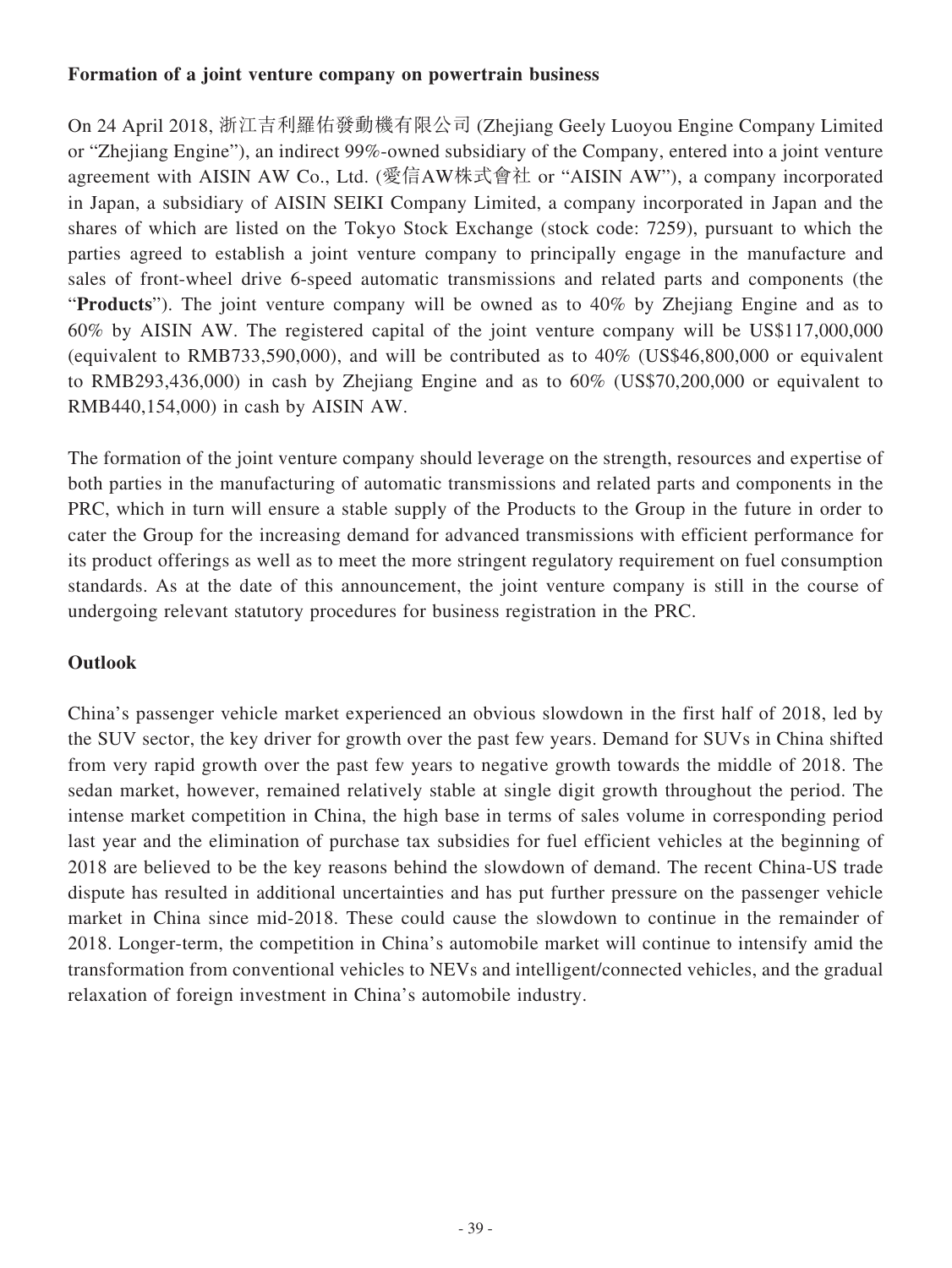On the positive front, the Group's overall competitiveness and management capabilities have strengthened significantly over the past few years following its successful strategic transformation to improve brand image, product quality, customer service satisfaction, technology and innovation, as reflected by the encouraging market acceptance for the Group's new products and the continual increase in its market share in China. Also, the Group's financial position remained strong as a result of good operational cash inflow over the past few years. This should enable the Group to continue investing for the future and respond to the rapid market changes.

The Group has broadened its product portfolio through more quality offerings across different segments, including sedan, SUV and crossover, leading to higher sales volume, better economies of scale and enhanced brand recognition. In the remainder of 2018, the Group plans to launch its first MPV model, which should provide the Group with additional momentum for growth. More new SUV models are scheduled to be launched in the second half of 2018, enabling the Group to offer SUV models in every sub-segment of the important SUV sector in China. So far in 2018, the Group's performance has exceeded the management's original expectations. All the Group new product launches have been well accepted by the market, while its existing products continued to sell very well despite a generally weaker market in China during the same period. The Group's market share in China's passenger vehicle market increased further from 5% in 2017 to 6.4% in the first half of 2018, making the Group the third largest passenger vehicle manufacturer in China only after Volkswagen and General Motors in terms of sales volume. In view of an even stronger new products pipeline ahead, the Group should be in a good position to secure higher market share in the China's passenger vehicle market in the near future.

With substantial efforts and resources invested in the research and development, together with the continuous technological collaboration with VCC over the past few years, the Group is on track to become one of the most innovative companies in the automobile sector, offering our customers with intelligent vehicles, which are smarter, more fuel-efficient, safer and fully connected. The launches of the Group's "iNTEC" technology platform in 2017 and "GKUI" customer interface platform in March 2018 and the extensive application of these technologies in our products should facilitate the Group to address the radical technological changes and customers' needs in the automobile sector. On the NEV front, the Group would significantly increase the proportion of new energy vehicles in its sales volume by adding new energy version models for most of its major product lines in the remainder of the year.

Further, additional growth could be generated by the upcoming launch of two more new models developed from CMA, which are jointly developed by Geely Holding and VCC, under the new "LYNK & CO" brand in the second half of 2018. The "LYNK & CO" brand, which emphasizes key brand concepts like "personalized"; "open platform" and "full connectivity", are key parts of the Group's strategy to expand into the premium vehicle segment in the global market.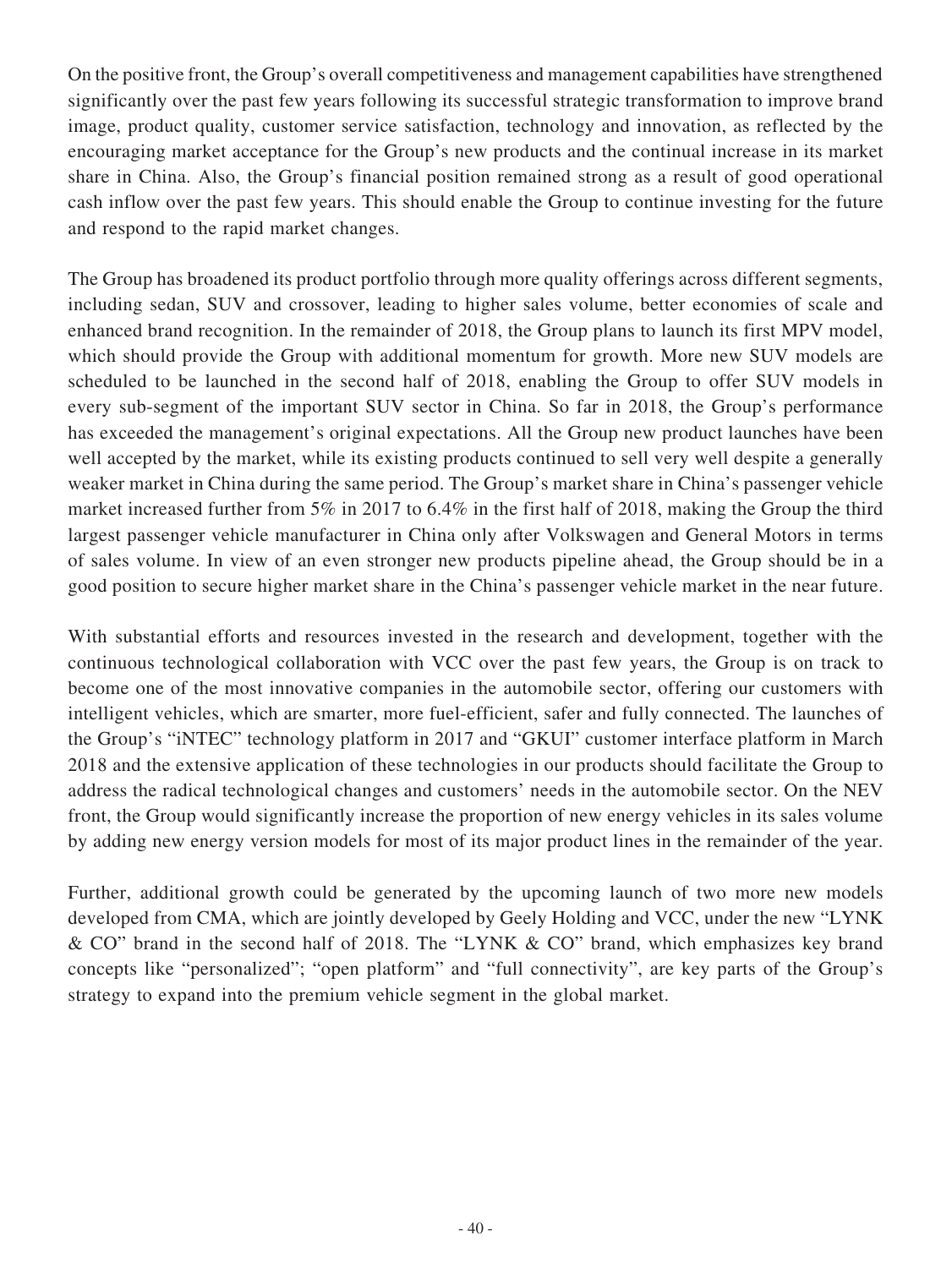Despite recent uncertainties caused by the trade friction between China and the USA, the devaluation of RMB against US dollar since June 2018 and the slowdown in passenger vehicle demand growth in China, the timely transformation of the Group over the past few years should have made the Group well positioned to meet these challenges. With the Group's negligible dependence on imported components and exports sales, the impact of current trade dispute on the Group's operation should be minimal.

With the strong sales performance of the Group's products in the first half of 2018 and the good market feedback for the upcoming new models to be launched in the remainder of the year, the Group's management team is very confident to achieve and believes it is likely to exceed the full year sales volume target of 1,580,000 units in 2018. The Group is on track of becoming a leading global automobile group with good reputation and integrity, winning respects from our customers, targeting to reach the total sales volume of 2 million units on or before 2020.

### **CAPITAL STRUCTURE AND TREASURY POLICIES**

The Group funds its short-term working capital requirement mainly through its own operational cash flow, short-term bank loans from commercial banks in China and Hong Kong and the credit from its suppliers. For its longer-term capital expenditures including product and technology development costs, investment in the construction, expansion and upgrading of production facilities, the Group's strategy is to fund these longer-term capital commitments by a combination of its operational cash flow, shareholders' loan from its parent Geely Holding Group and fund raising exercises in the capital market. As at 30 June 2018, the Group's shareholders' fund amounted to approximately RMB39.0 billion (As at 31 December 2017: approximately RMB34.5 billion). Upon exercise of share options, 7.031 million new shares were issued by the Group during the six months ended 30 June 2018.

## **EXPOSURE TO FOREIGN EXCHANGE RISK**

During the six months ended 30 June 2018, the Group's operations were principally related to domestic sales of automobiles and related automobile parts and components in the Mainland China and the Group's assets and liabilities were mainly denominated in RMB, the functional currency of the Group's key subsidiaries.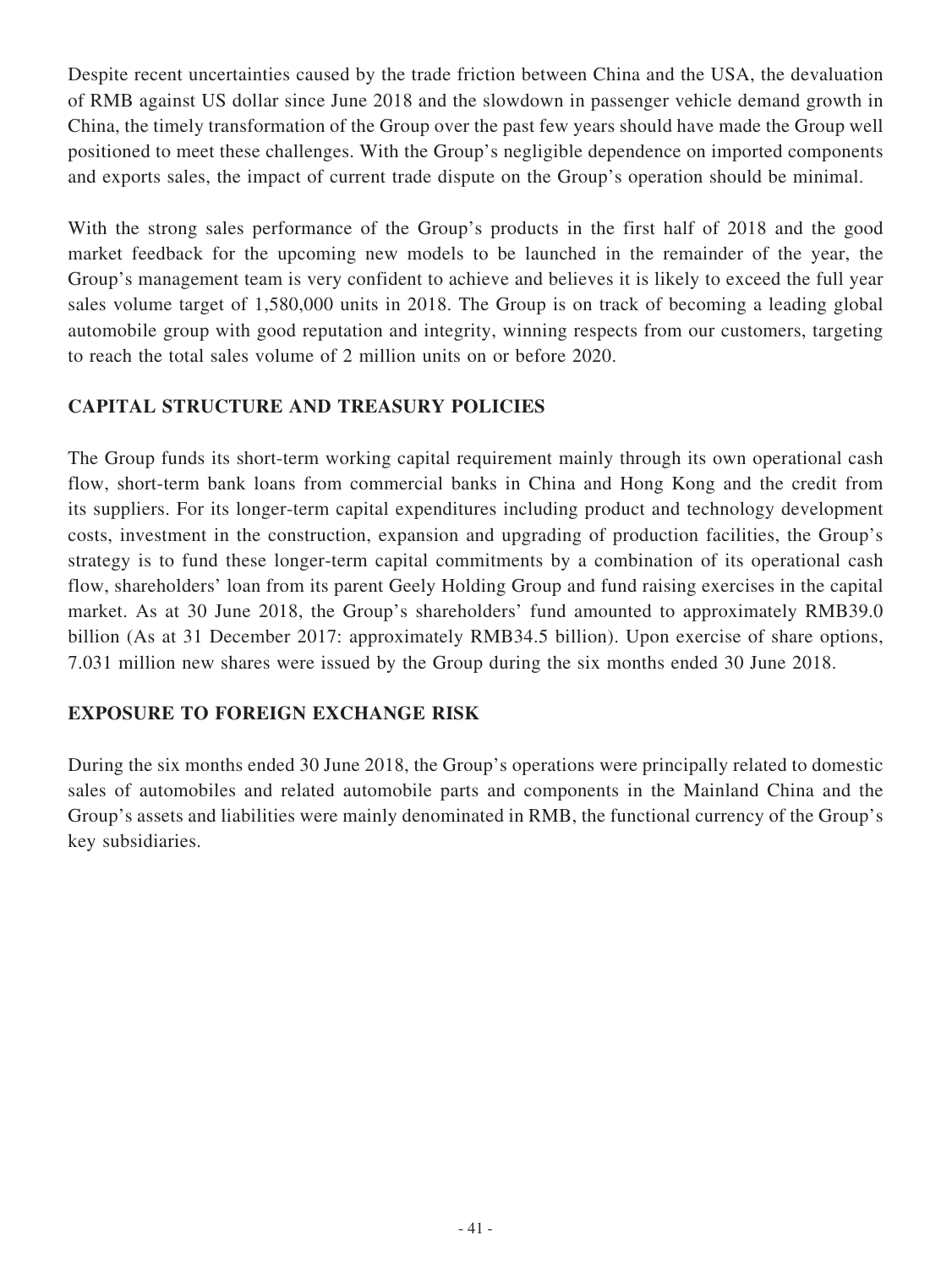In terms of export operations, most of the Group's export sales were denominated in United States Dollars (US\$) during the period. Despite the Group has taken a more conservative approach to contain financial risks in the export markets recently, the Group would face foreign exchange risk when export business gets more frequent, particularly in emerging markets if it had local subsidiaries, associates or joint ventures in overseas export markets. The devaluation of local currencies in overseas markets could result in foreign exchange losses and affect the Group's competitiveness and therefore its sales volume in these markets. To mitigate the foreign exchange risk, the Group has embarked on plans to increase the proportion of its costs in local currencies to engage in local business activities. Also, to compensate for higher costs in export markets, the Group has speeded up the renewal of its export models, and has started to streamline its export operations displaying comparative advantages with an aim to achieve higher customer satisfaction, better operating efficiency and economies of scale in its export markets.

The Group was also exposed to foreign exchange risks through interest bearing borrowings and bonds payables that were denominated in US\$ during the period.

The Group's management would also closely monitor the market situation and might consider tools to manage foreign exchange risk whenever necessary.

### **LIQUIDITY AND FINANCIAL RESOURCES**

As at 30 June 2018, the Group's current ratio (current assets/current liabilities) was 1.09 (As at 31 December 2017: about 1.06) and the gearing ratio of the Group was 8.4% (As at 31 December 2017: 3.8%) which was calculated on the Group's total borrowings (including the bank loans and the 5-year US\$300 million 3.625% bonds due 2023 (the "**Bonds**") but excluding trade and other payables) to total shareholders' equity (excluding non-controlling interests). Total borrowings (including the bank loans, the Bonds but excluding trade and other payables) as at 30 June 2018 amounted to approximately RMB3.3 billion (as at 31 December 2017: approximately RMB1.3 billion) were the Group's bank loans and the Bonds. At the end of June 2018, the Group's total borrowings were denominated in US\$. They aligned with the currency mix of the Group's revenues from export business, which were mainly denominated in US\$. For the Bonds, they were unsecured, interest-bearing and repaid on maturity. Should other opportunities arise requiring additional funding, the Board believes the Group is in a good position to obtain such financing.

### **EMPLOYEES' REMUNERATION POLICY**

As at 30 June 2018, the total number of employees of the Group was about 47,500 (As at 31 December 2017: approximately 41,600). Employees' remuneration packages are based on individual experience and work profile. The packages are reviewed annually by the management who takes into account the overall performance of the working staff and market conditions. The Group also participates in the Mandatory Provident Fund Scheme in Hong Kong and state-managed retirement benefit scheme in the PRC. In addition, employees are eligible for share options under the share option scheme adopted by the Company.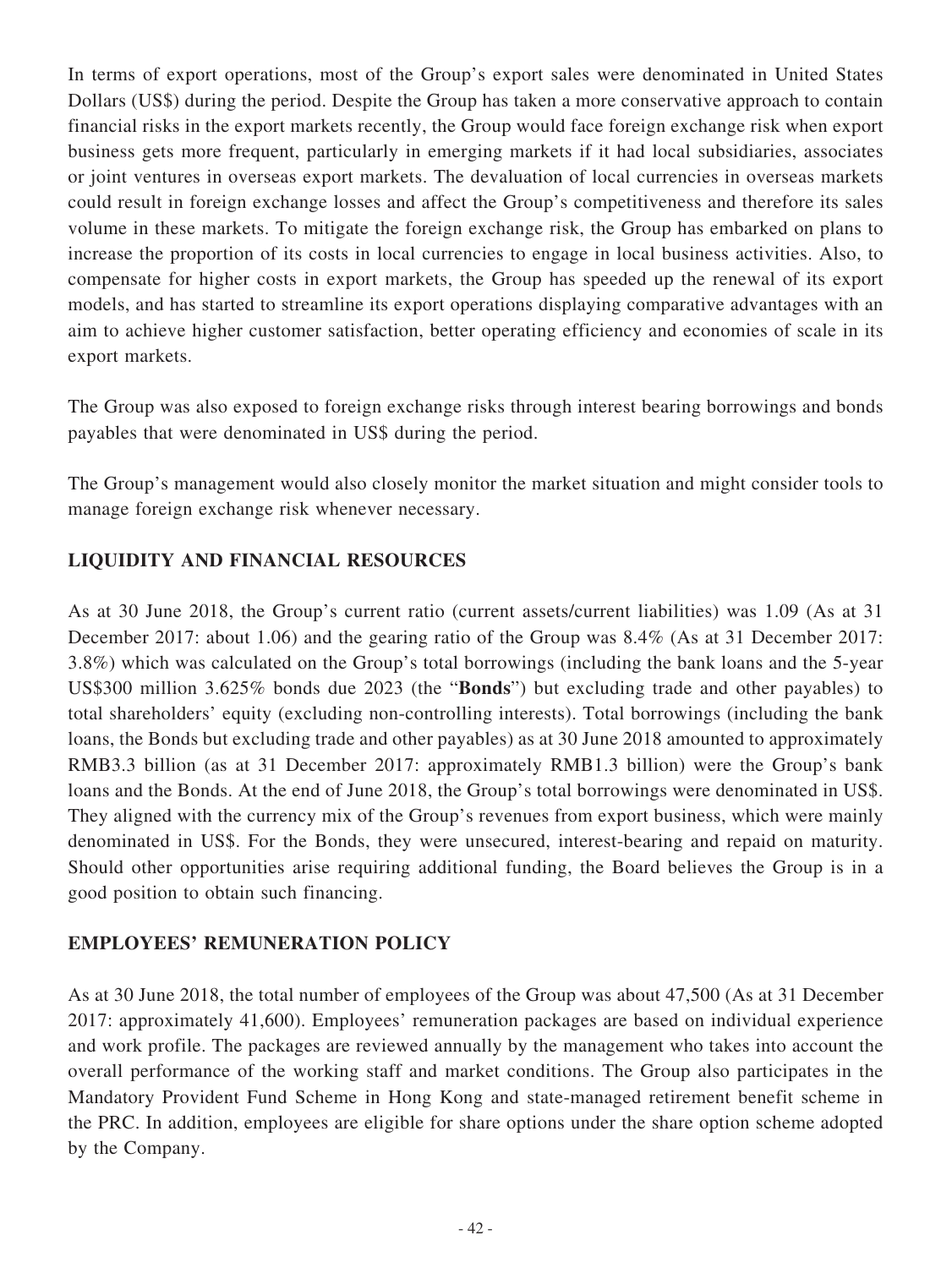### **INTERIM DIVIDEND**

At a meeting of the Board held on 22 August 2018, the Board resolved not to pay an interim dividend to the Company's shareholders (2017: Nil).

## **PURCHASE, SALE OR REDEMPTION OF THE COMPANY'S LISTED SECURITIES**

Neither the Company nor any of its subsidiaries purchased, sold or redeemed any of the Company's listed securities during the six months ended 30 June 2018.

### **CORPORATE GOVERNANCE**

The Company has complied with the code provisions ("**CPs**") of the Corporate Governance Code and Corporate Governance Report set out in Appendix 14 to the Rules Governing the Listing of Securities on The Stock Exchange of Hong Kong Limited (the "**Listing Rules**") throughout the six months ended 30 June 2018, except for CP E.1.2 as explained below:

CP E.1.2 provides that the chairman of the Board (the "**Chairman**") and the chairman of respective Board committees should attend the annual general meeting of the Company. During the period ended 30 June 2018, the Chairman did not attend the annual general meeting of the Company in person due to conflict of his schedules and other prior business engagement in the PRC. If the Chairman could not attend the general meeting of the Company in person, he would assign an executive director, who does not have a material interest in the businesses contemplating in the meeting and should report to him on any enquiries shareholders of the Company (the "**Shareholders**") might have, to attend such general meeting on his behalf. Further, the Company would facilitate a conference call for Shareholders and the directors who are unable to attend in person (including the Chairman) to discuss any specific enquiries with respect to the businesses contemplating in the general meeting. Through these measures, views of the Shareholders would be properly communicated to the Board as a whole. In addition, the external auditor will be invited to attend the annual general meeting of the Company to answer questions about the conduct of the audit, the preparation and content of the auditor's report, accounting policies and auditor's independence.

The Company held its annual general meeting on 25 May 2018. Due to conflict of his schedules and other prior business engagement in the PRC, the Chairman was unable to attend the general meeting physically. One independent non-executive director and two executive directors and the Company's external auditor attended and answered questions raised by the Shareholders at the meeting physically. The Chairman, one non-executive director, two other independent non-executive directors and three other executive directors attended the meeting via conference call.